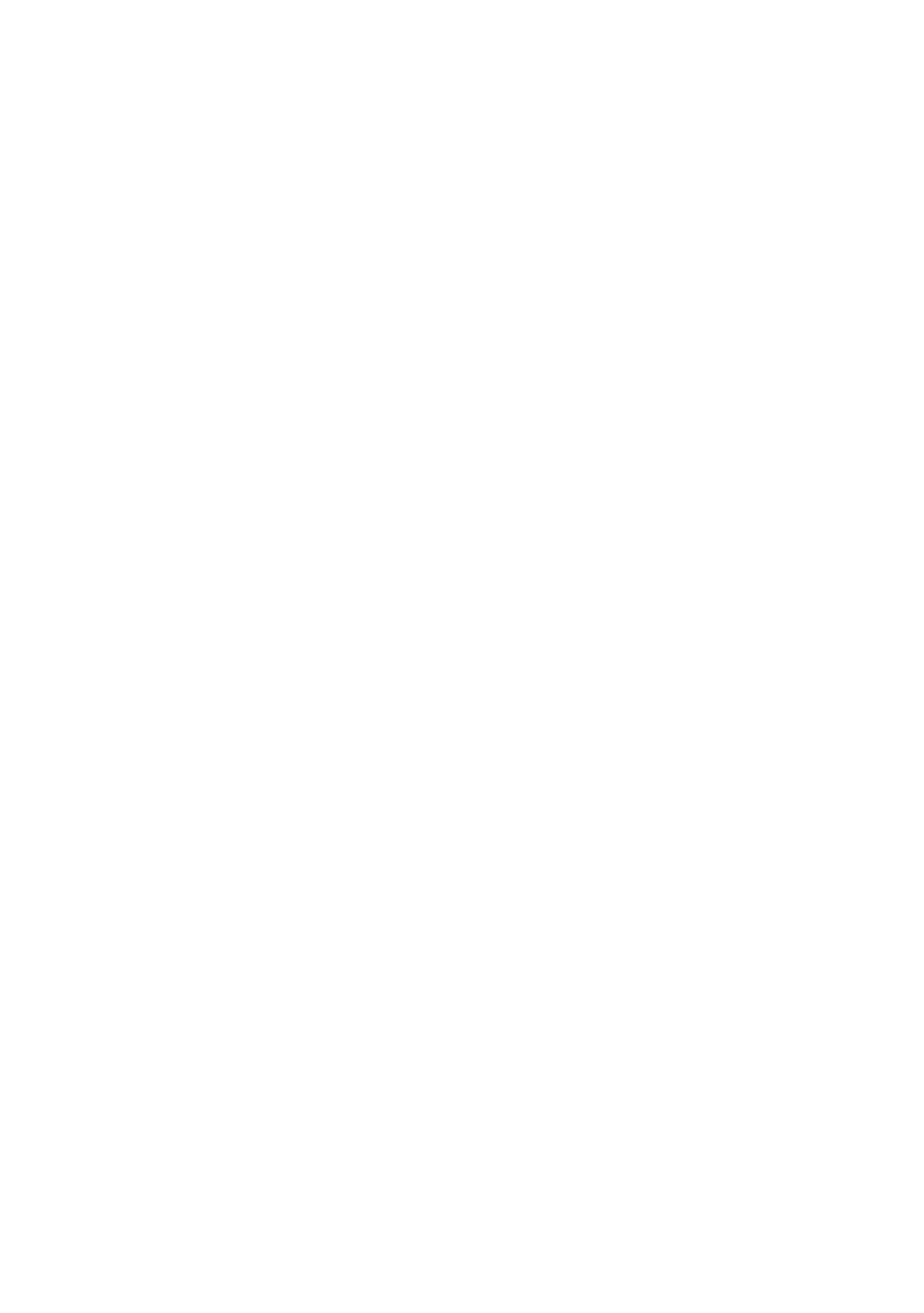This publication was developed by Ms. Lejla Kablar-Sarajlić, M.Sc., for the Project entitled "Strengthening the Response of Domestic Institutions to Trafficking in Human Beings for the Purpose of Labour Exploitation in Bosnia and Herzegovina," which was generously supported by the Permanent Delegation of Finland to the Organization for Security and Co-operation in Europe (OSCE).

The materials in this publication are for general information purposes only, without warranties of any kind, including fitness for any particular purpose. The OSCE does not make any warranties with respect to the accuracy or completeness of the information in this publication. The views, findings, interpretations and conclusions expressed herein are those of the author and do not necessarily represent the official position of the OSCE and/or its participating States. To the extent permitted by law, the OSCE does not accept any liability for any loss, damage, liability or expense incurred or suffered, which may arise as a result of, or in connection with, the use of the information contained in this publication.

Published by the OSCE Mission to Bosnia and Herzegovina Fra Anđela Zvizdovića 1 71000 Sarajevo Bosnia and Herzegovina www.oscebih.org

ISBN: 978-92-9234-016-2

© OSCE 2011

All rights reserved. The contents of this publication may be freely used and copied for educational and other non-commercial purposes, provided that any such reproduction is accompanied by an acknowledgment of the OSCE as the source.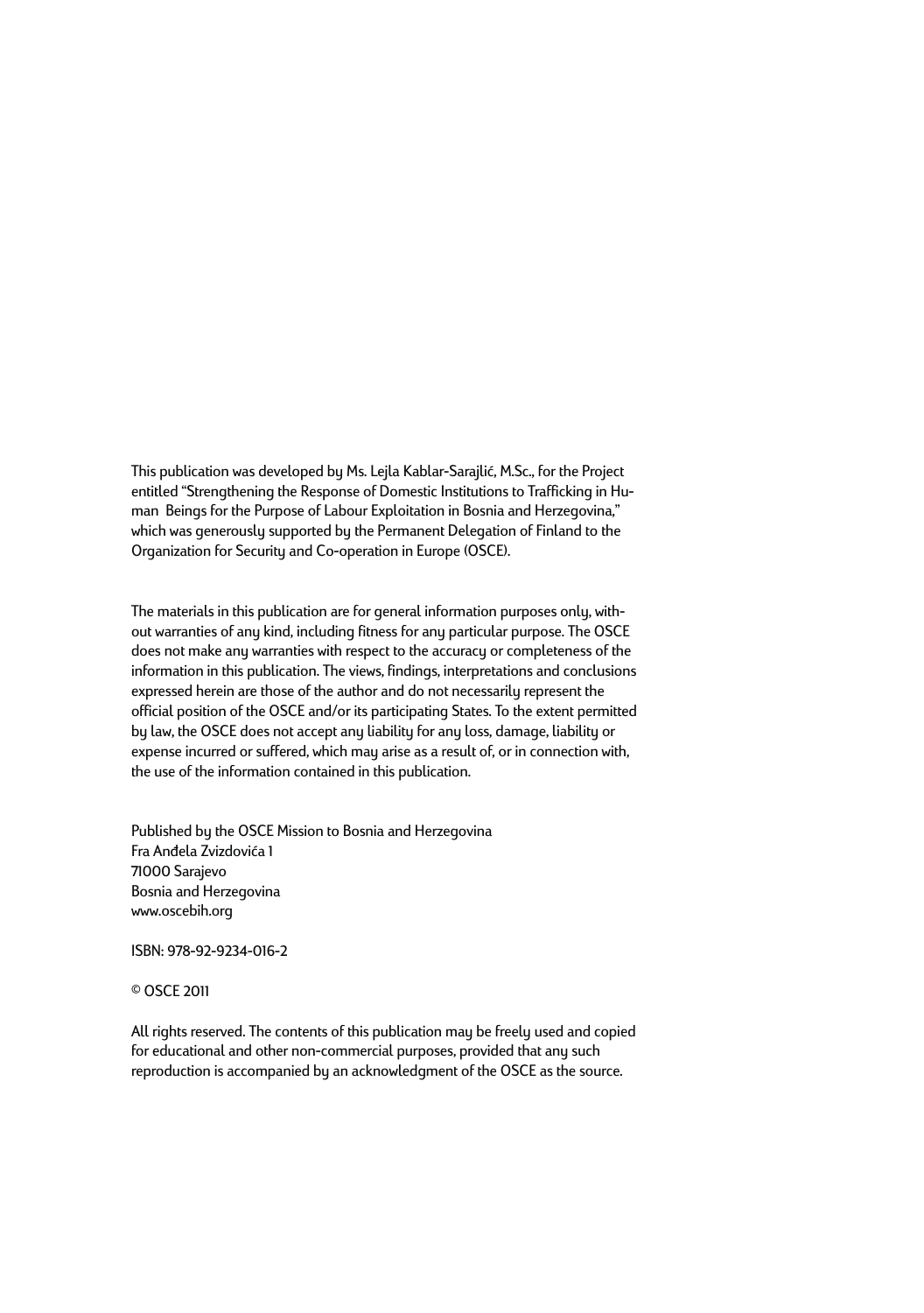# **Contents**

| II. Trafficking in human beings for the purpose of labour exploitation: international standards 13 |  |
|----------------------------------------------------------------------------------------------------|--|
|                                                                                                    |  |
| 13. United Nations Convention against Transnational Organized Crime and its Protocols              |  |
|                                                                                                    |  |
| 1.3. Organization for Security and Co-operation in Europe Commitments and                          |  |
|                                                                                                    |  |
|                                                                                                    |  |
|                                                                                                    |  |
|                                                                                                    |  |
|                                                                                                    |  |
|                                                                                                    |  |
|                                                                                                    |  |
|                                                                                                    |  |
|                                                                                                    |  |
|                                                                                                    |  |
| 1. Co-ordinating Mechanism: State Co-ordinator on Anti-Trafficking in Human Beings and             |  |
|                                                                                                    |  |
|                                                                                                    |  |
|                                                                                                    |  |
|                                                                                                    |  |
|                                                                                                    |  |
|                                                                                                    |  |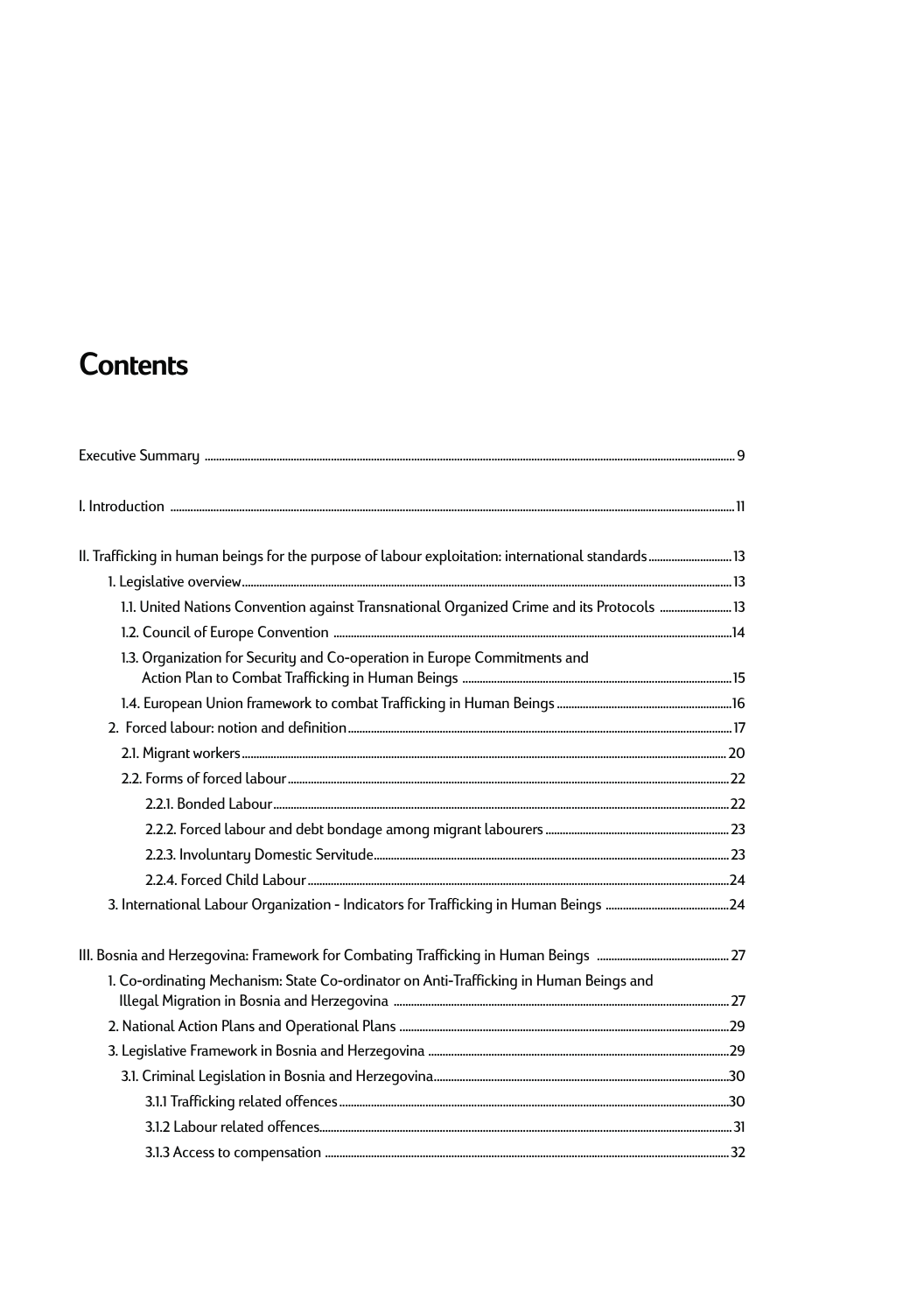| IV. Instances of trafficking in human beings for the purpose of labour |  |
|------------------------------------------------------------------------|--|
|                                                                        |  |
|                                                                        |  |
|                                                                        |  |
|                                                                        |  |
|                                                                        |  |
|                                                                        |  |
|                                                                        |  |
|                                                                        |  |
|                                                                        |  |

Annex 1: International Labour Organization: Indicators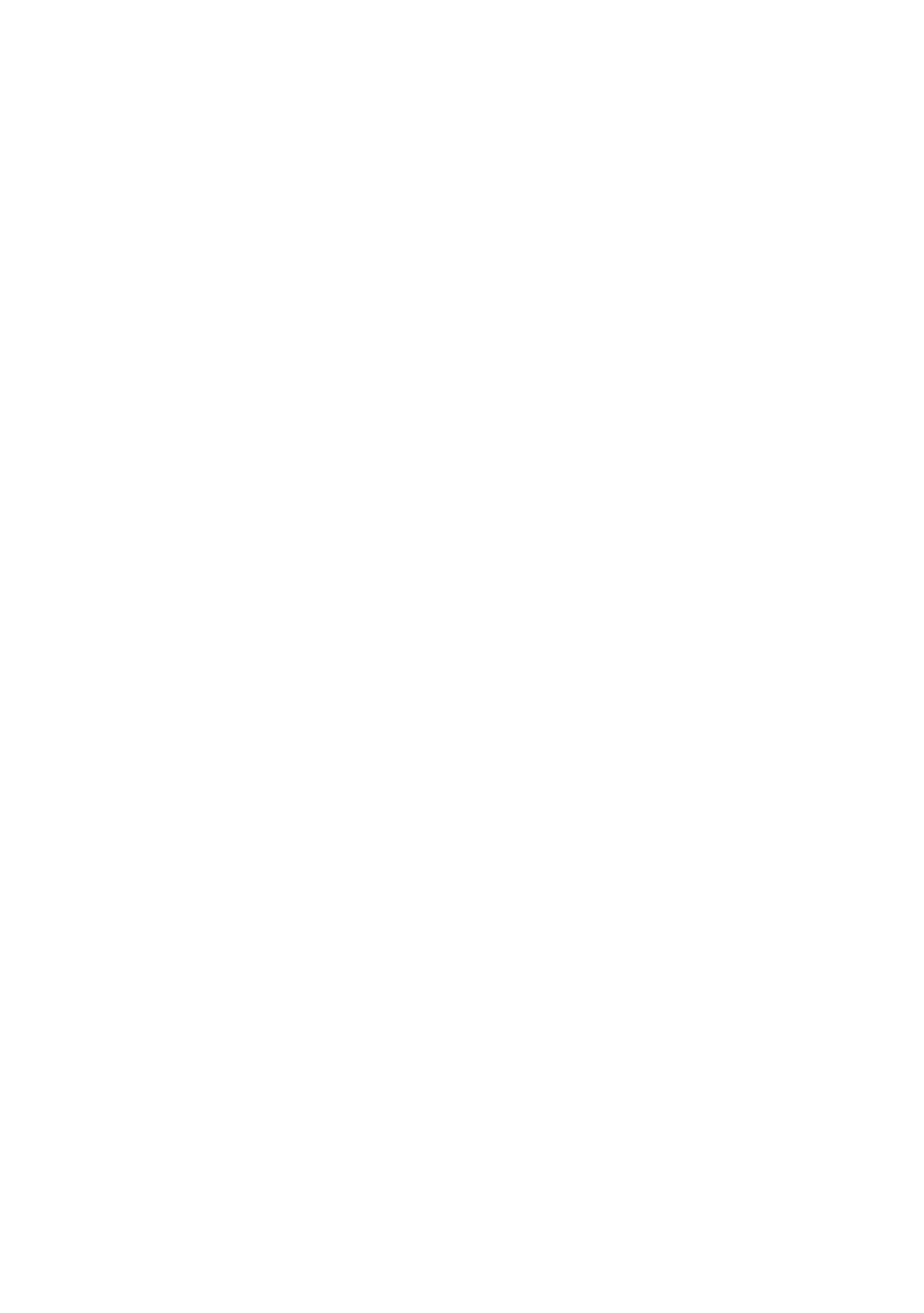# Executive Summary

The overall purpose of this reference paper, produced with the support of the Organization for Security and Co-operation in Europe (OSCE) Mission to Bosnia and Herzegovina,<sup>1</sup> is to serve as a tool not only to raise awareness of human trafficking for the purpose of labour exploitation, but also to increase understanding of relevant authorities on trafficking for labour exploitation in general. It is hoped that the paper will represent a starting point for further research and monitoring of the phenomenon in BiH, and serve as a background for the drafting of the next State Action Plan for Combating Trafficking in Human Beings upcoming in 2012. The need for such a tool was triggered by an increasing number of victims of labour exploitation, a phenomenon also recognized by the State Co-ordinator for Combating Trafficking in Human Beings.<sup>2</sup> To provide a context for addressing the issue of human trafficking, the paper first describes the relevant international standards pertaining to trafficking in human beings, forced labour and slavery. It details standards enshrined in the relevant documents of the OSCE, the United Nations (UN), the Council of Europe (CoE), the European Union (EU) and the International Labour Organization (ILO). Trafficking for labour exploitation takes different forms and targets different victim profiles than trafficking for sexual exploitation. In this paper, focus is given to the specific features of labour exploitation, emphasizing the need to recognize the vulnerabilities of potential victims and facilitate their identification.

The paper primarily addresses trafficking for the purpose of labour exploitation as it applies in Bosnia and Herzegovina (BiH). In this context, the most prominent

<sup>1</sup> Within the project entitled *"Strengthening the Response of Domestic Institutions to Trafficking in Human Beings for the Purpose of Labour Exploitation in Bosnia and Herzegovina,"* was generously supported by the Permanent Delegation of Finland to the OSCE.

<sup>2</sup> State Action Plan for Combating Trafficking in Human Beings www.msb.gov.ba/anti\_trafficking/dokumenti/ planovi/?id=3878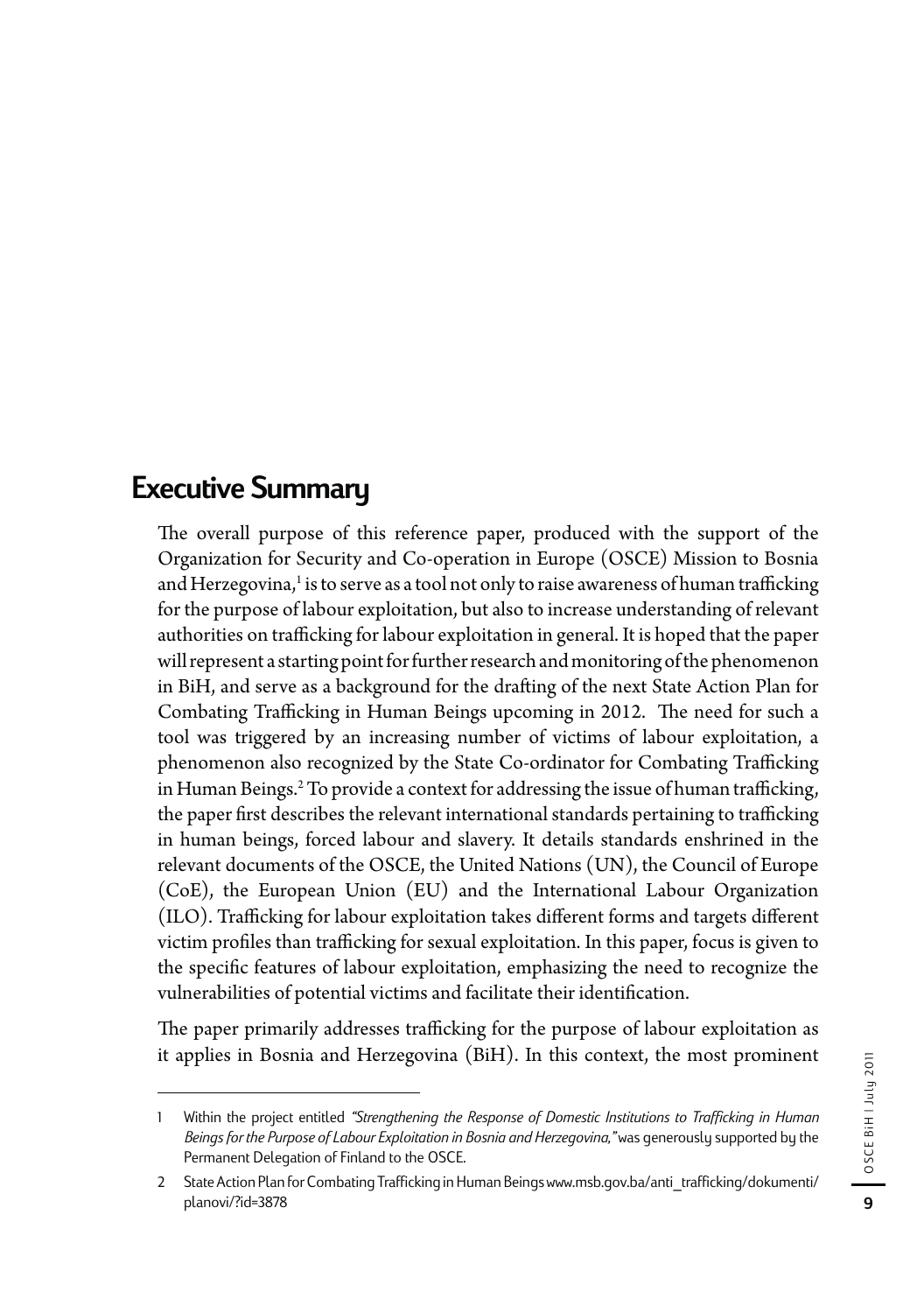problem is begging, mostly seen in Roma communities. as a consequence of more complex economic and social circumstances in BiH. The data available point to a number of cases of organized begging wherein the perpetrators gain significant material benefit in an illegal manner.

The paper also includes an overview of labour, immigration and criminal law. In addition to international standards which prescribe that assistance and protection be given to victims of trafficking, the paper describes the national referral mechanism, which is a co-operative framework through which state actors fulfill their obligations to protect and promote the human rights of trafficked persons and co-ordinate their efforts in a strategic partnership with civil society.<sup>3</sup> It also attempts to provide an overview of the referral mechanism for victims of labour exploitation.

Since the practical aspect of combating trafficking should not be neglected, case examples of identified or potential labour exploitation are included to illustrate the institutional response to human trafficking for labour exploitation. Finally, the paper looks at some outstanding issues that should be tackled by the authorities, and provides suggestions for solutions.

<sup>3</sup> OSCE/ODIHR National Referral Mechanisms Joining Efforts To Protect The Rights Of Trafficked Persons: A Practical Handbook, available in English at www.Osce.Org/Odihr/13967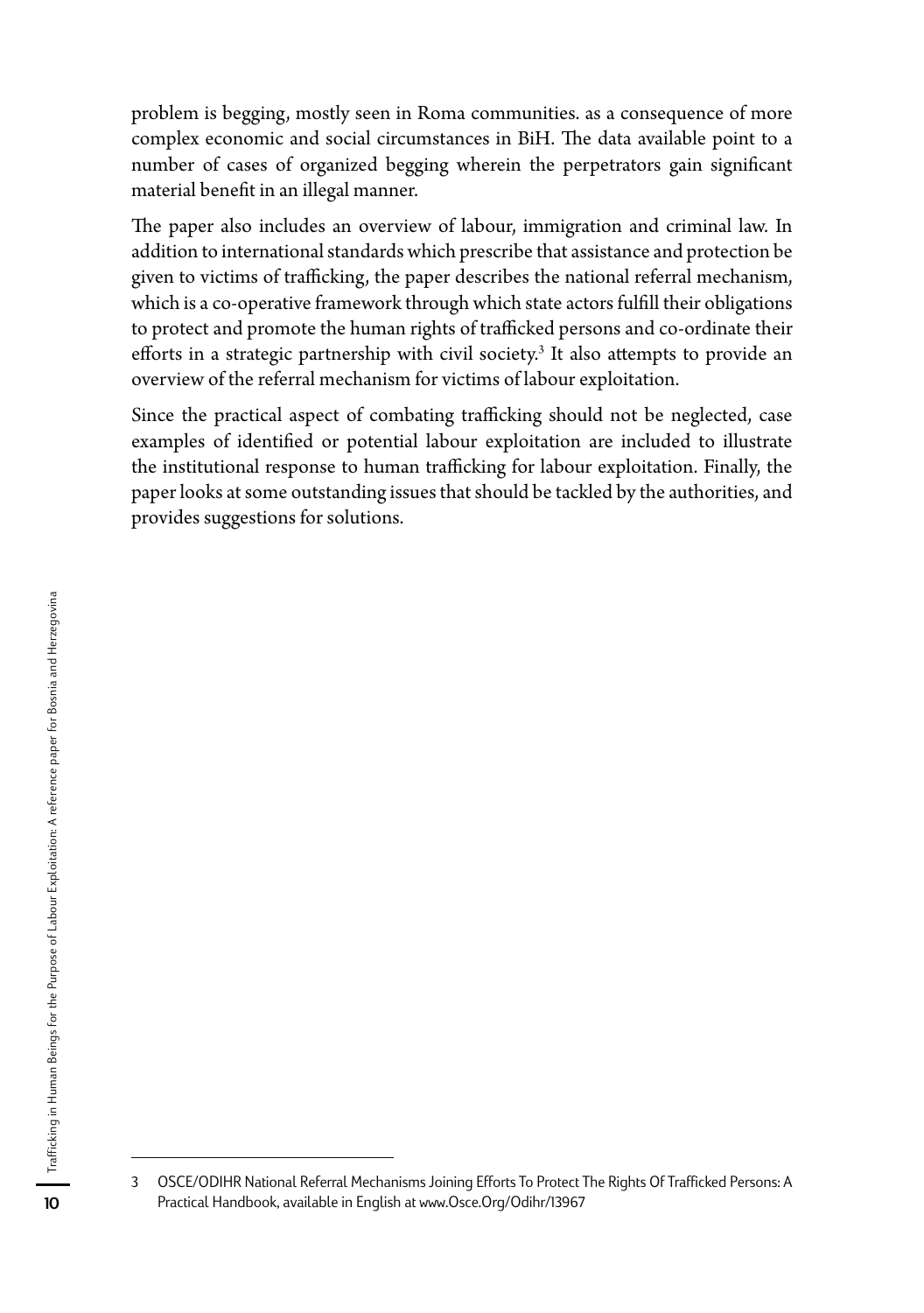# I. Introduction

Human trafficking is a serious form of human rights violation. It takes different forms that are often disguised and hidden from the public authorities. The room for deception may be attributed not only to the complex nature of the crime but also to the definitions given for the different forms of serious human rights violations (forced labour, slavery etc.). This is especially true of human trafficking for labour exploitation. According to recent International Labour Organization (ILO) estimates there are approximately 2.5 million victims of forced labour (including sexual exploitation) as a result of trafficking.<sup>4</sup>

Human trafficking seriously damages the lives of victims long after the exploitation is over. Trafficking, as an international phenomenon, knows no borders, nationality or religion. However, it was not until the twentieth century that trafficking in human beings was recognized as a serious violation of international law<sup>5</sup>.

In 2003, the Protocol to Prevent, Suppress and Punish Trafficking in Persons Especially Women and Children (Palermo Protocol),<sup>6</sup> supplementing the United Nations Convention against Transnational Organized Crime (UNCTOC) set forth in law a complex definition of human trafficking. The definition provided in the Palermo Protocol is detailed and multilayered, to encompass the changing nature of trafficking with regards to the profile of the victims and the *modus operandi* of the perpetrators.

In a recent regional development, the CoE Convention on Action against Trafficking in Human Beings (CoE Convention) expanded the protection of the Palermo Protocol to encompass internal trafficking. International standards clearly consider trafficking a violation of international norms and oblige States to take effective measures to prosecute traffickers, protect the victims and prevent trafficking.

Trafficking in human beings in BiH was initially identified after the 1992-1995 conflict, when a number of foreign victims came to light. The country was then characterized as both a transit and destination country. In 2003, BiH took legislative, institutional and operational measures to combat trafficking. These efforts were effective to some extent, but there is still much room for improvement. The complex constitutional structure in BiH and the necessity for effective inter-governmental cooperation makes combating trafficking a difficult task for the relevant institutions.

<sup>4</sup> UN GIFT: Global Initiative to Fight Human Trafficking: The Facts, available at http://www.unglobalcompact. org/docs/issues\_doc/labour/Forced\_labour/HUMAN\_TRAFFICKING\_-\_THE\_FACTS\_-\_final.pdf

<sup>5</sup> For more discussions on trafficking as a violation of international law, see: The International Law of Human Trafficking by Anne T. Gallagher, 2010, Cambridge University Press 32 Avenue of the Americas, New York, ny 10013-2473, USA

<sup>6</sup> The Protocol to Prevent, Suppress and Punish Trafficking in Persons, especially Women and Children, was adopted by General Assembly resolution 55/25. It entered into force on 25 December 2003, available at: http://www2.ohchr.org/english/law/protocoltraffic.htm.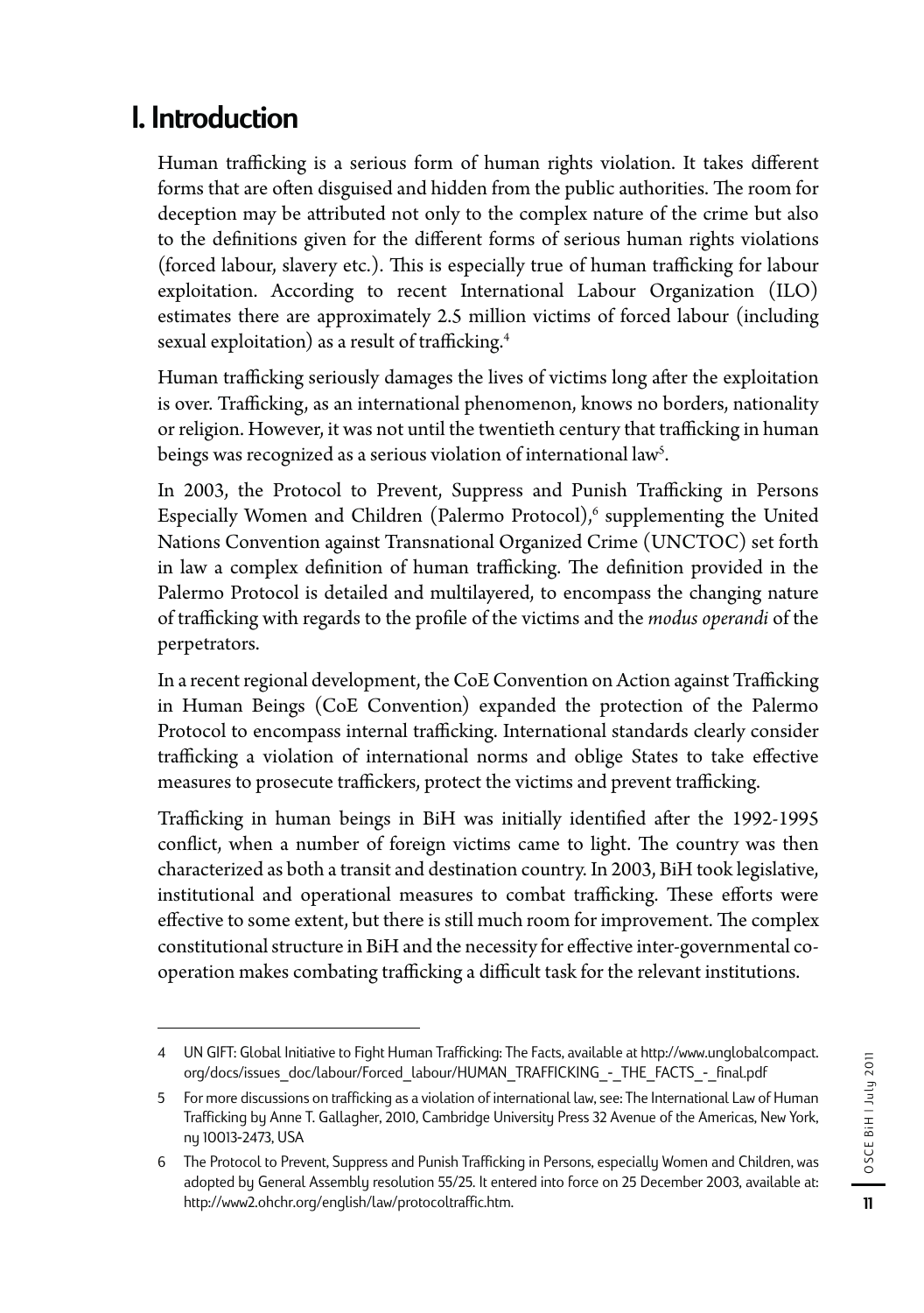Given that labour exploitation is less visible than other forms of trafficking, effective prevention requires co-ordinated efforts and improved responses by all actors in the system. This includes the early identification of undeclared work and the taking into account of migrant perspectives when tackling the issues of labour exploitation. In this regard, labour inspections are a valuable resource that may contribute to the proper identification of potential victims of trafficking for labour exploitation.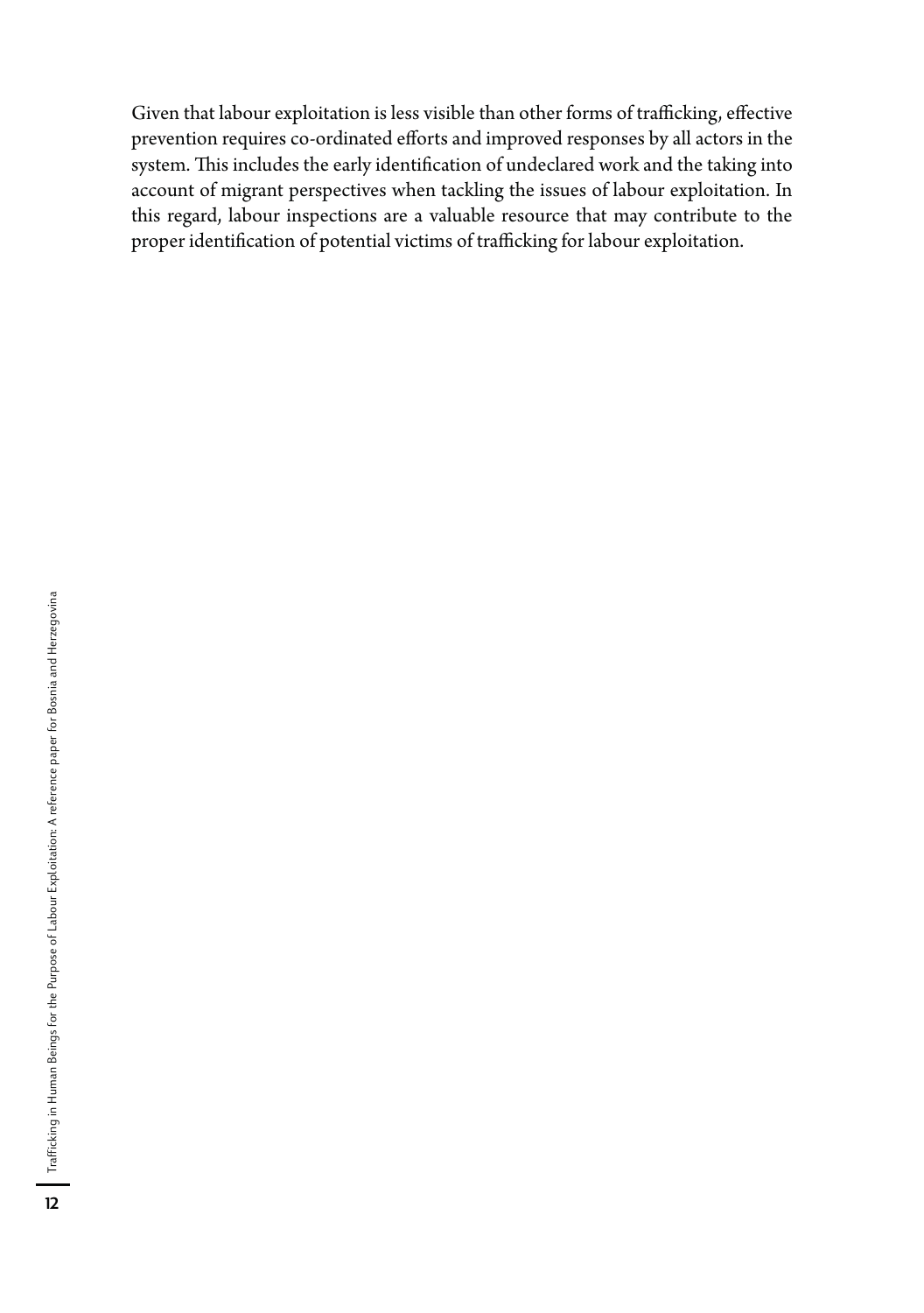# II. Trafficking in human beings for the purpose of labour exploitation: international standards

# 1. Legislative overview

# 1.1. United Nations Convention against Transnational Organized Crime and its Protocols

Trafficking in human beings is recognized as a violation of international law and its constituent elements are enshrined in relevant international instruments. The first comprehensive definition was provided in the Palermo Protocol supplementing the United Nations Convention against Transnational Organized Crime (UNCTOC)7 where it was stated that:

- a. "Trafficking in persons" shall mean the recruitment, transportation, transfer, harbouring or receipt of persons, by means of the threat or use of force or other forms of coercion, of abduction, of fraud, of deception, of the abuse of power or of a position of vulnerability or of the giving or receiving of payments or benefits to achieve the consent of a person having control over another person, for the purpose of exploitation. Exploitation shall include, at a minimum, the exploitation of the prostitution of others or other forms of sexual exploitation, forced labour or services, slavery or practices similar to slavery, servitude or the removal of organs;
- b. The consent of a victim of trafficking in persons to the intended exploitation set forth in subparagraph (a) of this article shall be irrelevant where any of the means set forth in subparagraph (a) have been used;
- c. The recruitment, transportation, transfer, harbouring or receipt of a child for the purpose of exploitation shall be considered "trafficking in persons" even if this does not involve any of the means set forth in subparagraph (a) of this article;
- d. "Child" shall mean any person under eighteen years of age.

The Palermo Protocol obliges states to criminalize the conduct if committed intentionally and obliges them to set up effective measures for the prevention of trafficking and the protection of victims.

The definition recognizes labour exploitation as a form of trafficking. It could be argued that the definition of trafficking in the Palermo Protocol encompasses only situations where the crime occurred within organized criminal activity and is

<sup>7</sup> The Protocol to Prevent, Suppress and Punish Trafficking in Persons, especially Women and Children, was adopted by General Assembly resolution 55/25. It entered into force on 25 December 2003, available at: http://www2.ohchr.org/english/law/protocoltraffic.htm.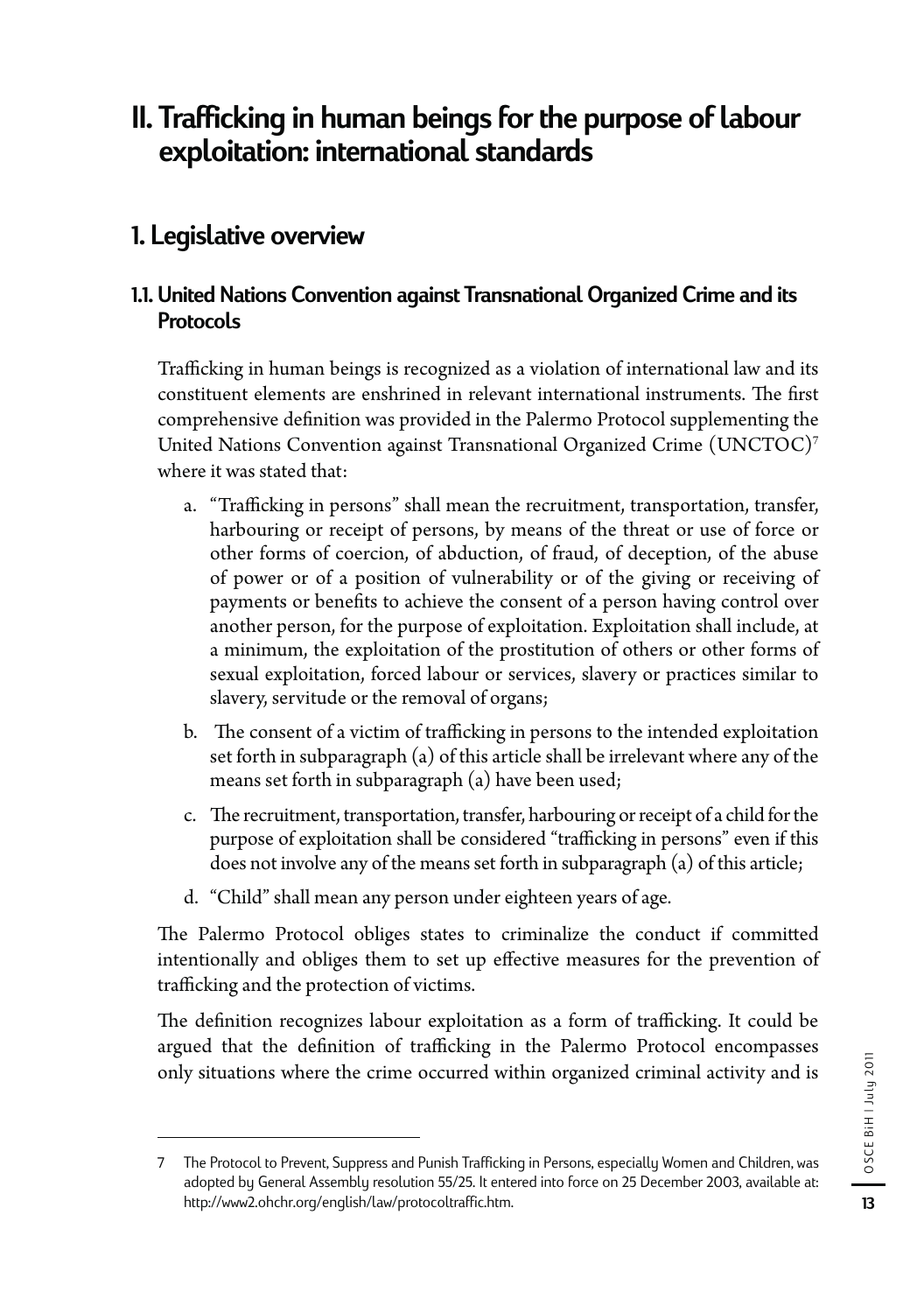transnational in character, as the definition is part of the UNCTOC which primarily focuses on transnational organized crime.

A definition of trafficking in human beings is included below in the matrix of the elements of the offence:

| <b>Action</b>  |   | <b>Means</b>                                                                                                                  | Purpose                                       |                             |
|----------------|---|-------------------------------------------------------------------------------------------------------------------------------|-----------------------------------------------|-----------------------------|
| Recruitment    |   | Threat or use of force                                                                                                        | Exploitation of the<br>prostitution of others |                             |
| Transportation |   | Other forms of coercion                                                                                                       | Other forms of sexual<br>exploitation         |                             |
| Transfer       |   | Abduction                                                                                                                     | Forced labour                                 |                             |
| Harbouring     |   | Fraud                                                                                                                         | Slavery or other slavery like<br>situations   | Trafficking in Human Beings |
| Receipt of     | + | Deception                                                                                                                     | Servitude                                     |                             |
| persons        |   | Abuse of official position                                                                                                    | Organ removal                                 |                             |
|                |   | Abuse of a position of<br>vulnerability                                                                                       | Etc.                                          | Ш                           |
|                |   | Giving or receiving of<br>payments or benefits to<br>achieve the consent of a<br>person having control over<br>another person |                                               |                             |

**Trafficking in persons (TIP) – matrix of the elements of the offence** 

Source: United Nations Office of Drugs and Crime (UNDOC): Anti-human trafficking manual for criminal justice practitioners, Module 1: Definitions of trafficking in persons and smuggling of migrants.

# 1.2. Council of Europe Convention

Since the adoption of the Palermo Protocol, the phenomenon of trafficking changed and the adoption of more detailed and comprehensive documents was needed. The Council of Europe (CoE) Convention<sup>8</sup>, as the first European treaty in this field, is a comprehensive document focusing mainly on the protection of victims of trafficking and the safeguarding of their rights. It also aims to prevent trafficking and to prosecute traffickers. In addition, the CoE Convention provides for the creation of an effective and independent monitoring mechanism capable of controlling the implementation of the obligations contained in the CoE Convention. This monitoring mechanism is

<sup>8</sup> CoE Convention on Action against Trafficking in Human Beings was adopted by the Committee of Ministers on 3 May 2005, *[CETS No. 197],* available at: http://www.coe.int/T/E/human\_rights/trafficking/ PDF Conv 197 Trafficking E.pdf,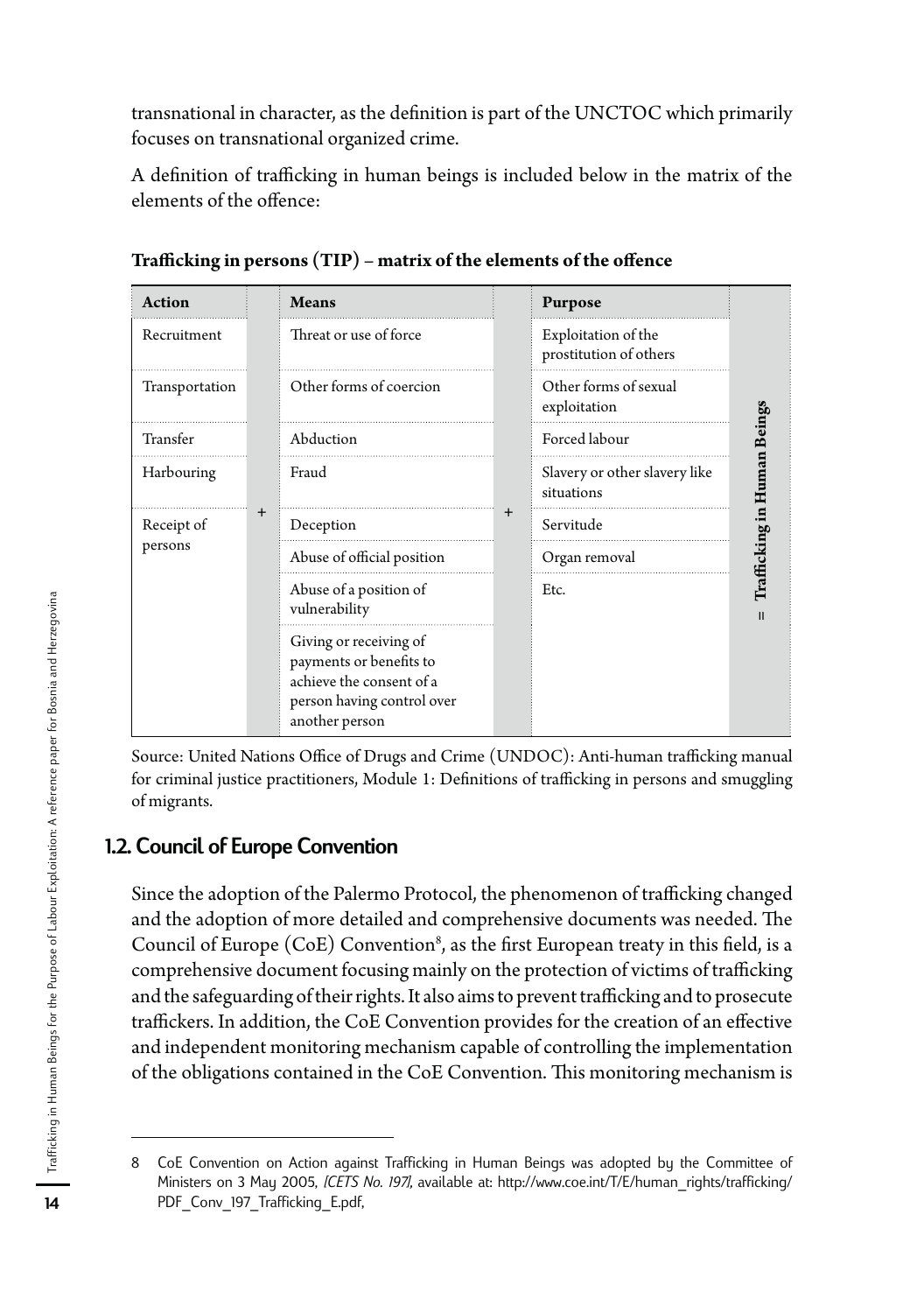the Group of Experts on Action against Trafficking in Human Beings, also known as GRETA.

The definition of trafficking in human beings is provided in Article 4 of the CoE Convention. The authors of the CoE Convention decided to fully integrate the definition as stipulated by the Palermo Protocol. However, the CoE Convention clearly recognizes that "internal trafficking" may occur in the territory of a single state and the victims may be citizens of that country. The definition also provides that trafficking does not have to be connected to organized crime.

## 1.3. Organization for Security and Co-operation in Europe Commitments and Action Plan to Combat Trafficking in Human Beings

The implementation of the standards expressed in the CoE Convention are reflected also in the OSCE Commitments relating to combating trafficking in human beings, in particular the OSCE Action Plan to Combat Trafficking in Human Beings.<sup>9</sup> These commitments, affirming the primary responsibility of the participating States to address trafficking in human beings and tasking the OSCE's institutions, structures and field operations in clearly defined areas, constitute a comprehensive framework for combating the problem.

The OSCE has a well-developed institutional capacity and a proven track record in providing effective assistance to the participating States in the implementation of their anti-trafficking commitments. Concrete actions include helping to establish effective and inclusive national referral mechanisms, as well as improving the process of victim identification and ensuring that they are provided with support and protection. The OSCE Action Plan contains far-reaching recommendations for participating States on the best ways and means to implement the various anti-trafficking commitments, as well as precise tasks for the OSCE bodies to assist the participating States in this endeavour. The implementation of the Action Plan remains a long-term obligation for all OSCE bodies.

With regard to labour trafficking, the relevant provisions are contained in the Decisions of the Ministerial Council,<sup>10</sup> which encourages the participating States to combat trafficking in human beings for labour exploitation in a more proactive manner and provides a wide ranging set of commitments to combat this form of exploitation.<sup>11</sup>

<sup>9</sup> In 2003, the OSCE Ministerial Council endorsed the OSCE Action Plan to Combat Trafficking in Human Beings and established the OSCE Anti-Trafficking Mechanism, OSCE PC.DEC/557, 24 July 2003, available at: http://www.osce.org/pc/42708

<sup>10</sup> OSCE Decision No. 14/06 Enhancing Efforts to Combat Trafficking in Human Beings, including for Labour Exploitation, through a comprehensive and proactive Approach, MC.DEC/14/06 as of 5 December 2006 and OSCE Decision No. 8/07 on Combating Trafficking in Human Beings for Labour Exploitation, MC.DEC/8/07 as of 30 November 2007.

<sup>11</sup> See Article 6 of the Decision No. 14/06 and Decision No. 8/07 in its entirety.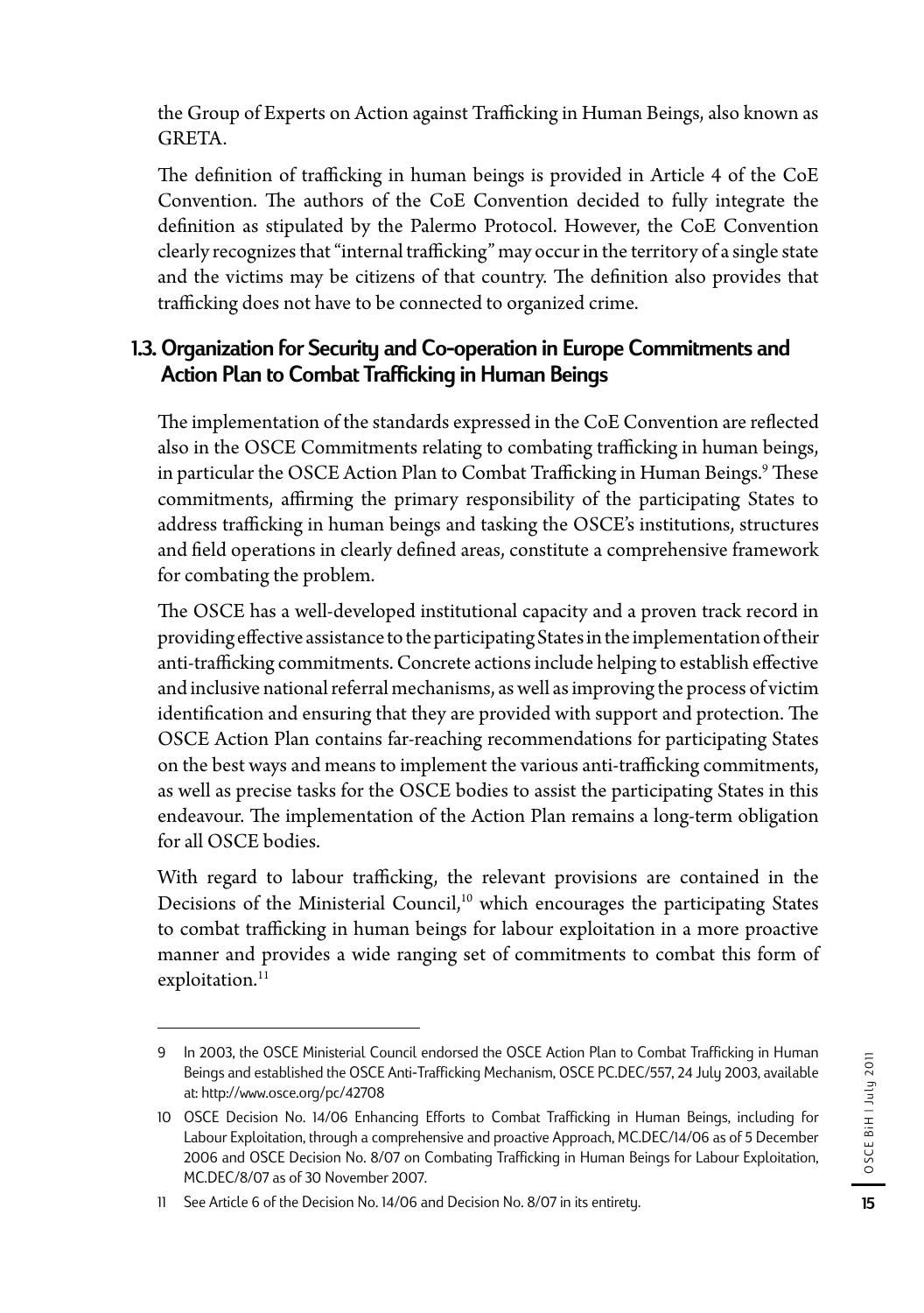## 1.4. European Union framework to combat Trafficking in Human Beings

The EU also has a well developed anti-trafficking framework which follows international and regional progress in this field. Although BiH is not formally obliged to comply with the relevant EU law at this stage of the accession process, it is expected that it will establish a corresponding institutional and legislative framework on its path to EU integration.

More rigorous prevention, tougher penalties for traffickers and better protection for victims are the key aims of a new EU Directive on Preventing and Combating Trafficking in Human Beings and Protecting its Victims (EU Directive).12 The new EU Directive applies to trafficking within the sex industry or for labour exploitation in, for example, construction work, farming or domestic service. The EU Directive also emphasizes that several hundred thousand people are trafficked into or within the EU each year. Many victims are exploited for prostitution (43 per cent, overwhelmingly women and girls), or for labour exploitation (32 per cent).

The new EU Directive lays down minimum rules for defining criminal offences and sanctions for traffickers and introduces common rules for crime prevention and protection for victims. The EU Directive seeks to create an environment that dissuades traffickers while at the same time guarantees assistance and protection for victims of trafficking, especially children. The text takes a broader view of what constitutes trafficking in human beings than the previous EU framework decision of 2002 (which it replaced) and includes additional forms of exploitation.

"Exploitation" includes, as a minimum, exploitation of the prostitution of others or other forms of sexual exploitation, forced labour or services, including begging, slavery or practices similar to slavery, servitude, the exploitation of criminal activities, or the removal of organs. The definition also covers trafficking in human beings for illegal adoption or forced marriages. "Exploitation of criminal activities" means exploitation of a person to commit, for example, pick-pocketing, shop-lifting, drug trafficking and other crimes that are subject to penalties and involve financial gain.

The new EU Directive sets maximum EU-wide penalties of at least five years' imprisonment. Only in highly extenuating circumstances may judges impose lower sentences. Sentences of up to ten years' imprisonment may be imposed if there are specific aggravating circumstances. These aggravating circumstances include cases where children are exploited, criminal organizations are involved, the victim's life is endangered or serious violence is used. Instigating, aiding, abetting or simply attempting to commit such an offence is also punishable.

<sup>12</sup> Directive 2011/36/EU of the European Parliament and of the Council of 5 April 2011 replacing Council Framework Decision 2002/629/JHA, available at: http://ec.europa.eu/anti-trafficking/download. action?nodeId= 9c9ba3cd-794b-4a57-b534-ad89effac575&fileName=Directive+THB+L+101+15+april+2011. pdf&fileType=pdf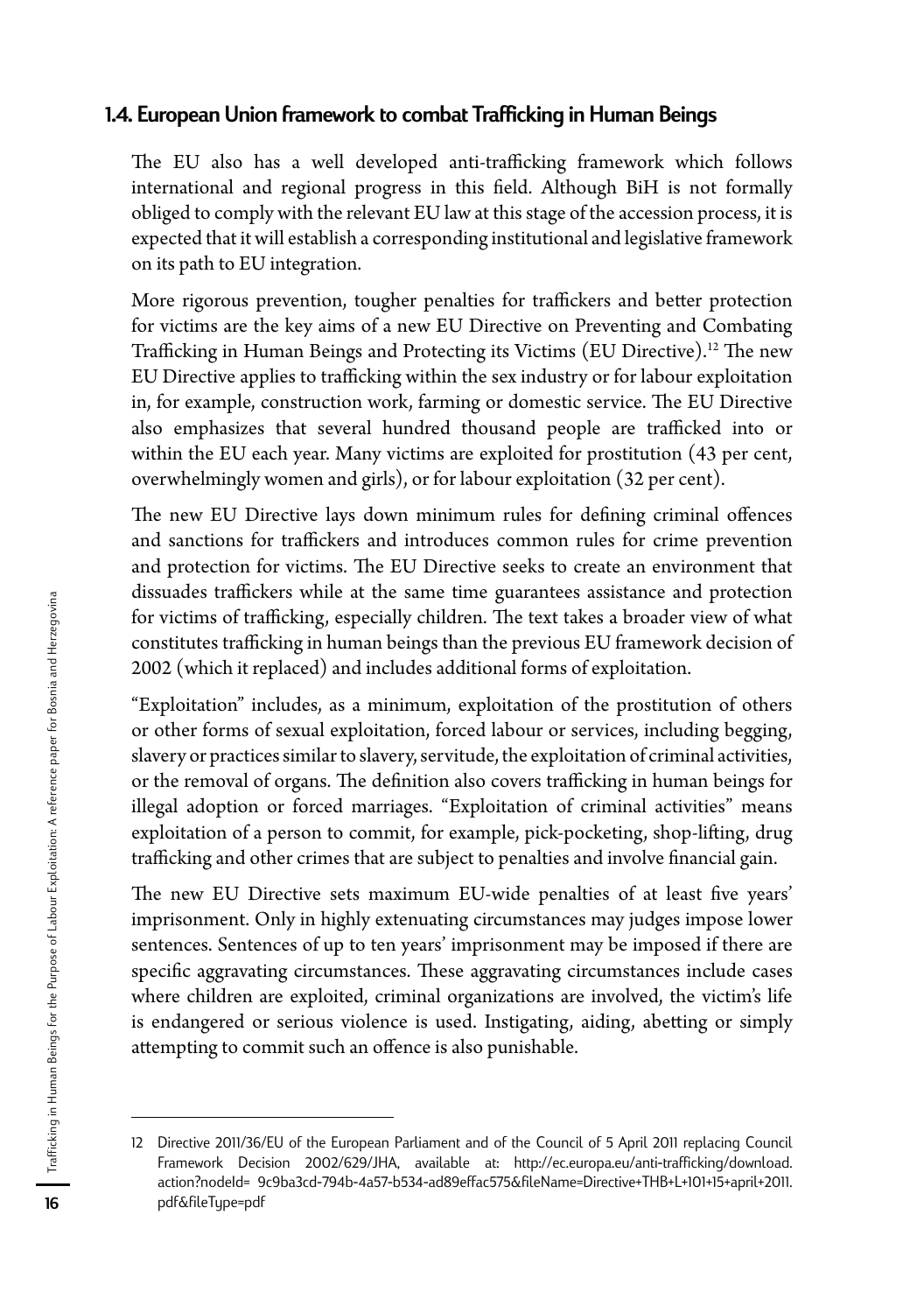Where legal persons are involved, sanctions should include criminal or noncriminal fines and could also include, for example, exclusion from entitlement to public benefits or aid, temporary or permanent disqualification from engaging in commercial activities, and judicial supervision or the temporary or permanent closure of establishments.

Member States should also ensure that the instruments and proceeds of these crimes are confiscated. They are also "encouraged" to use them to support help and protection for victims, including compensation.

Victims should receive accommodation, material assistance and, where necessary, medical treatment, including psychological assistance, counselling and information. Legal counselling and legal representation should be free of charge where the victim lacks sufficient financial resources. Victims of trafficking should also have access to witness protection programmes and to compensation schemes. Assistance and support should be provided "before, during and for an appropriate time after criminal proceedings," irrespective of a victim's willingness to act as a witness. A requirement not to prosecute or impose penalties on victims is explicitly stated in the text.

The new EU Directive criminalizes knowingly using the services of a trafficked person. This provision has the potential to have a strong preventive effect by discouraging demand. This criminalization could include employers of legally-staying thirdcountry nationals and EU nationals, as well as buyers of sexual services from any trafficked person, irrespective of their nationality.

Within five years, the European Commission must submit a report assessing the impact of existing national laws that make it a crime to use services "which are the objects of exploitation of trafficking in human beings". This report will be accompanied, if necessary, by appropriate proposals.

The text also provides for the appointment of an Anti-Trafficking Co-ordinator, who would contribute to Commission reports on the progress made in the fight against trafficking in human beings.

# 2. Forced labour: notion and definition

While there is a recent strong commitment to combat trafficking for labour exploitation and forced labour as one of its forms, the relevant international instruments mentioned above do not define forced labour. It is therefore necessary to invoke the definition from the ILO who adopted Convention No. 29 in 1930. Article 2(1) of ILO Convention No.29 defines forced labour as *"all work or service which is exacted from any person under the menace of any penalty and for which the said person has not offered himself voluntarily."*

ILO Convention No.29's definition of forced labour focuses on the exaction of involuntary labour through coercive means. In essence, the definition predisposes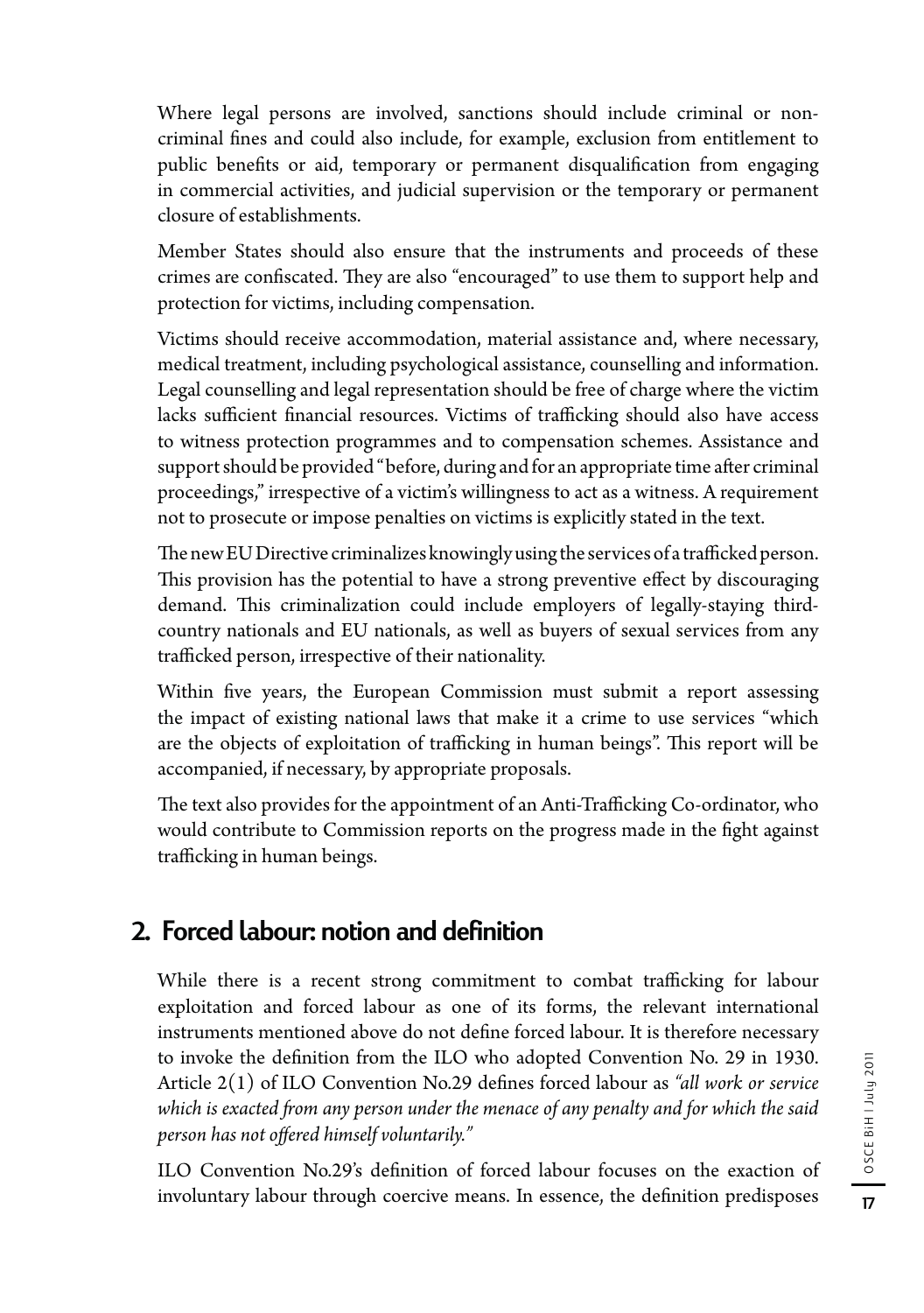that the work is not voluntary and that labour is conducted under the threat of coercion. The penalty within the meaning of this definition does not have to be a "sanction" but may take the form of other penalties such as the loss of privileges and benefits. It is clear that the definition also encompasses physical abuse and death threats to the victims and members of their family. The threat may be psychological and the most common is the threat of reporting them to the police. This, naturally, has an enormous influence on the person who is illegally residing in the country where the forced labour occurs.

In 1957, the ILO supplemented Convention No.2913 with the Abolition of Forced Labour Convention, ILO Convention No.105,<sup>14</sup> which provides for the immediate and complete eradication of forced labour in specific circumstances. Article 1 imposes an obligation on ratifying States to suppress the use of forced labour where it is used for political purposes, purposes of economic development, as a means of labour discipline, as a punishment for strike action or as a means of discrimination. ILO Conventions No.29 and No.105 are collectively referred to as the *"ILO Forced Labour Conventions."*

Together they represent the key international instruments concerning the abolition and control of forced labour and apply to work or service exacted by governments, public authorities, private bodies and individuals. It should be stressed that not all forms of forced labour are prohibited under the ILO Forced Labour Conventions. Article 2(2) of ILO Convention No.29 sets out certain exemptions which otherwise would have fallen under the definition of forced or compulsory labour. Those exemptions relate to compulsory military service, normal civic obligations, prison labour, emergencies and minor communal service.

<sup>13</sup> Text of the Convention available at: http://www.ilo.org/ilolex/cgi-lex/convde.pl?C029

<sup>14</sup> Text of the Convention available at: http://www.ilo.org/ilolex/cgi-lex/convde.pl?C105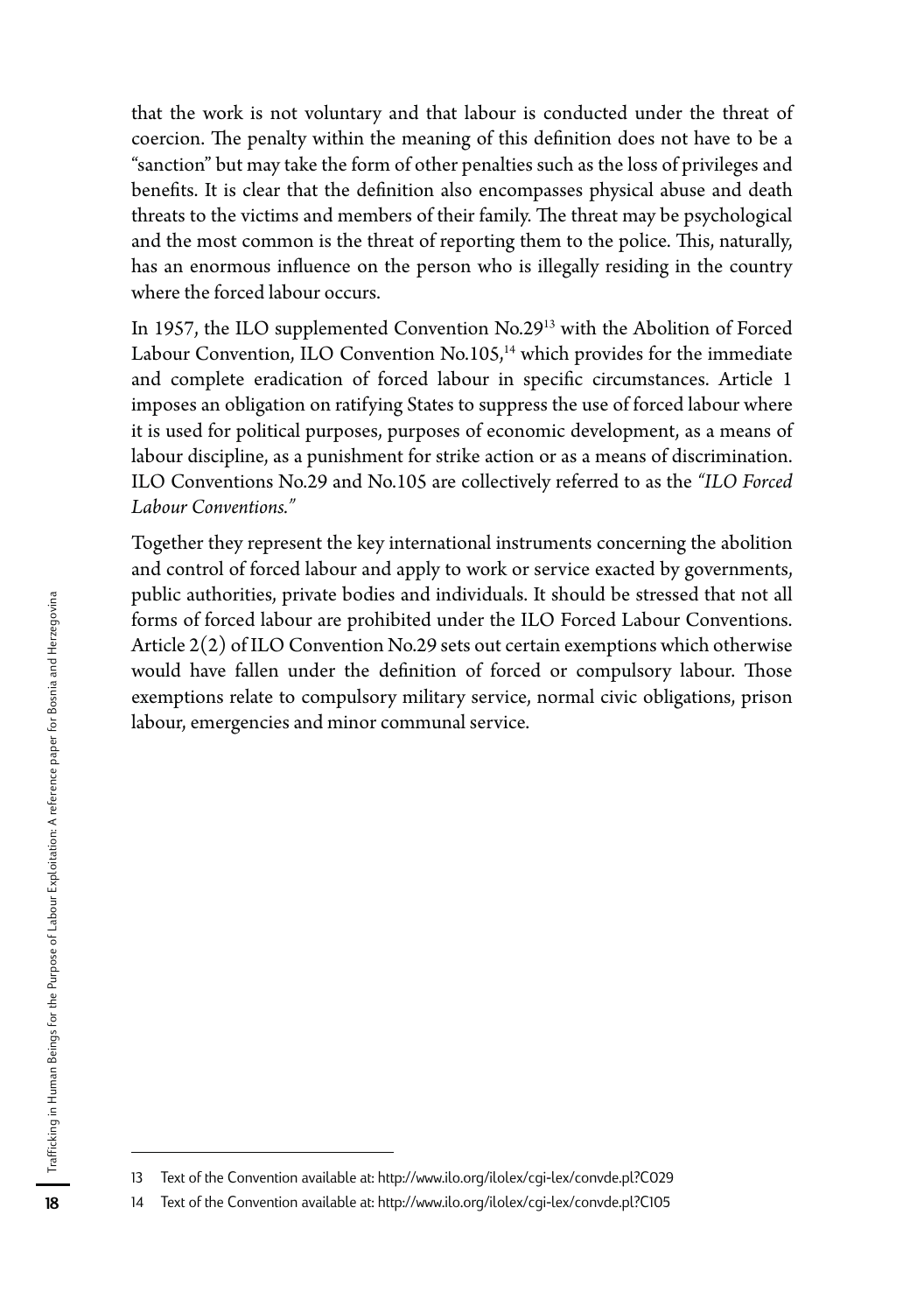| someone in forced labour)                                                                                                                                                                                                                                                                                                                                                                                                                                                                                                                                                                                       |
|-----------------------------------------------------------------------------------------------------------------------------------------------------------------------------------------------------------------------------------------------------------------------------------------------------------------------------------------------------------------------------------------------------------------------------------------------------------------------------------------------------------------------------------------------------------------------------------------------------------------|
| Actual presence or credible threat of:<br>Physical violence against worker or family or<br>close associates<br>Sexual violence<br>(Threat of) supernatural retaliation<br>Imprisonment or other physical<br>confinement<br>Financial penalties<br>Denunciation to authorities (police,<br>immigration, etc.) and deportation<br>Dismissal from current employment<br>Exclusion from future employment<br>Exclusion from community and social life<br>Removal of rights or privileges<br>Deprivation of food, shelter or other<br>necessities<br>Shift to even worse working conditions<br>Loss of social status |
|                                                                                                                                                                                                                                                                                                                                                                                                                                                                                                                                                                                                                 |

#### **Identifying forced labour in practice**

Source: ILO; A Global Alliance Against Forced Labour Global Report under the Follow-up to the ILO Declaration on Fundamental Principles and rights at Work, 2005

There is a distinction in the constitutive elements between slavery and forced labour. The concept of 'ownership' makes the two sets of practices distinct<sup>15</sup> because this element is central to any case of slavery. In comparison, forced labour "does not include a concept of ownership, it is clear that the practice imposes a similar degree of restriction on the individual's freedom – often through violent means, making forced labour similar to slavery in its effect on the individual."16 Weissbrodt further suggests that:

## **[T]he circumstances of the enslaved person are crucial to identifying what practices constitute slavery, including:**

- (i) The degree of restriction of the individual's inherent right to freedom of movement;
- (ii) The degree of restriction of the individual's personal belongings; and

<sup>15</sup> Weissbrodt D & Anti-Slavery International, "Abolishing Slavery and its Contemporary Forms", HR/ PUB/02/4, 2002,available at: http://www.antislavery.org/homepage/resources/Weissbrodt%20report%20 final%20edition%202003.pdf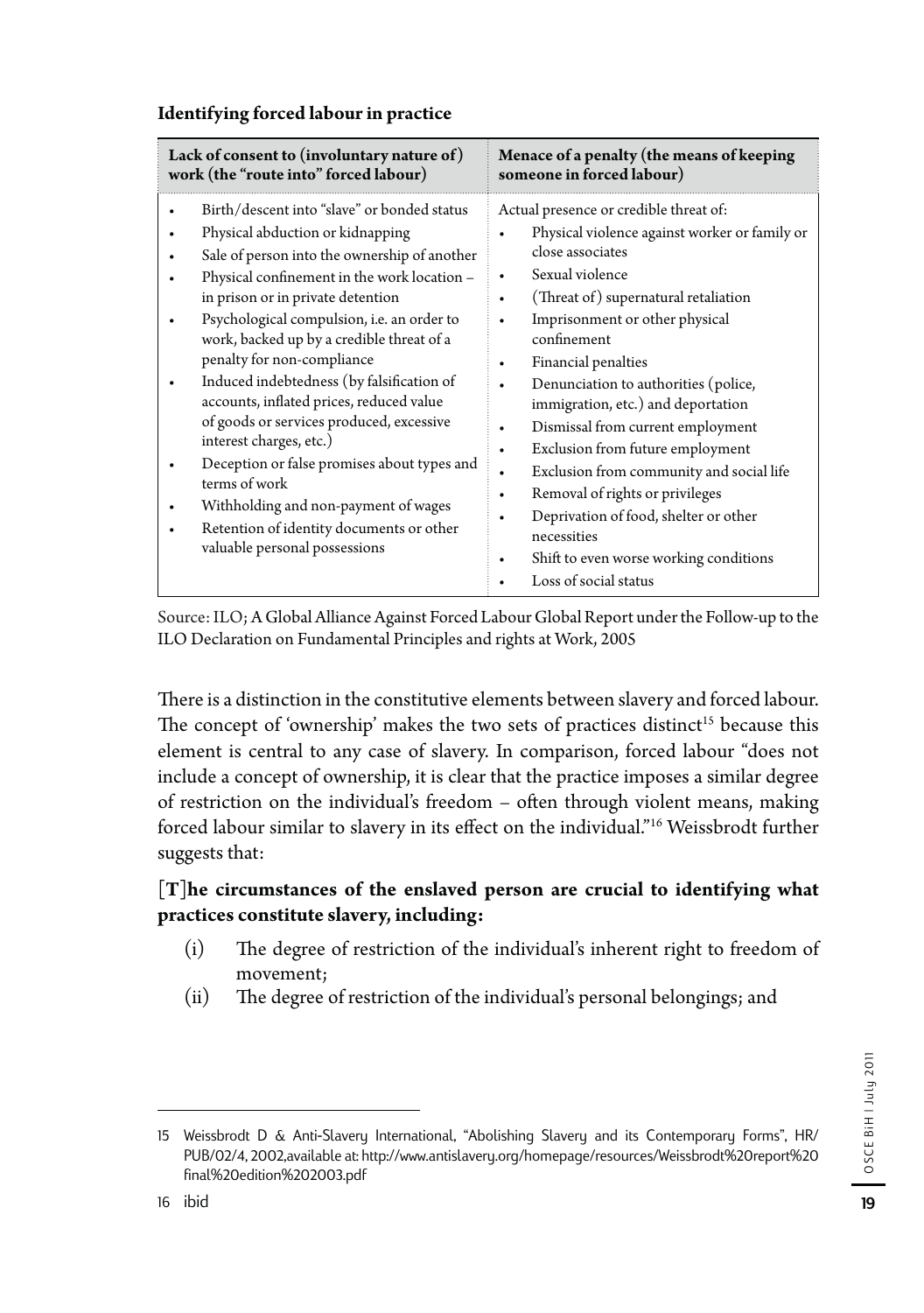(iii) The existence of informed consent and full understanding of the nature of the relationship between the parties.<sup>17</sup>

The distinction between slavery and forced labour is relevant for the purposes of legal qualification but, in practice, does not carry any consequences since both conditions are recognized as exploitative. Forced labour can be seen as the minimum common denominator upon which cases of trafficking can be recognized<sup>18</sup>.

The ILO definition of trafficking focuses on cases of forced labour; it is labour right oriented. On the other hand, international documents (including the Palermo Protocol) describe forced labour as an integral part of trafficking. Determination of forced labour may not be an easy task since ILO Convention No. 29 does not provide a precise definition or constituent elements. On the other hand, recognition of trafficking is conditioned by the identification of forced labour. The useful indicator is coercion, still a broad and open concept.

Weissbrodt suggests, referring to the *travaux préparatoires* of the Palermo Protocol, that coercion exists in "any situation in which the person involved has no real and acceptable alternative but to submit to the abuse involved."19 Experiencing loss of control over one's life comes as a general indicator of the existence of coercion and forced labour.

Useful criteria are crucial to the design of an effective strategy to combat trafficking in human beings for the purpose of labour exploitation. Annex 1 of this paper provides the list of ILO indicators for the identification of forced labour that may be useful in identifying trafficking for labour exploitation.<sup>20</sup>

#### 2.1. Migrant workers

In order to fully understand the phenomenon of trafficking for labour exploitation, issues related to migrant workers must be detailed. Undeclared work has a strong connection to migration since, in many cases, migrant workers are recruited into some sort of illegal work. Unregulated status makes migrants vulnerable and subject to lower level labour standards.

<sup>17</sup> Ibid

<sup>18</sup> Trafficking in Human Beings: Methodology Package: Produced by Iveta Bartunkova, Anti-Slavery International, Audrey Guichon and Christien Van Den Anker, p. 12 Centre for the Study of Global Ethics, University of Birmingham.

<sup>19</sup> General Assembly, Travaux Préparatoires, A/55/383/Add.1, at para. 63, quoted in Weissbrodt D, supra note 11, at footnote 109.

<sup>20</sup> The ILO suggests six indicators of forced labour: '' i. Threats or actual physical harm to the worker. ii. Restriction of movement and confinement, to the workplace or to a limited area. iii. Debt bondage: where the worker works to pay off a debt or loan, and is not paid for his or her services. The employer may provide food and accommodation at such inflated prices that the worker cannot escape the debt. iv. Withholding of wages or excessive wage reductions, that violate previously made agreements. v. Retention of passports and identity documents, so that the worker cannot leave, or prove his/her identity and status. vi. Threat of denunciation to the authorities, where the worker is in an irregular immigration status.''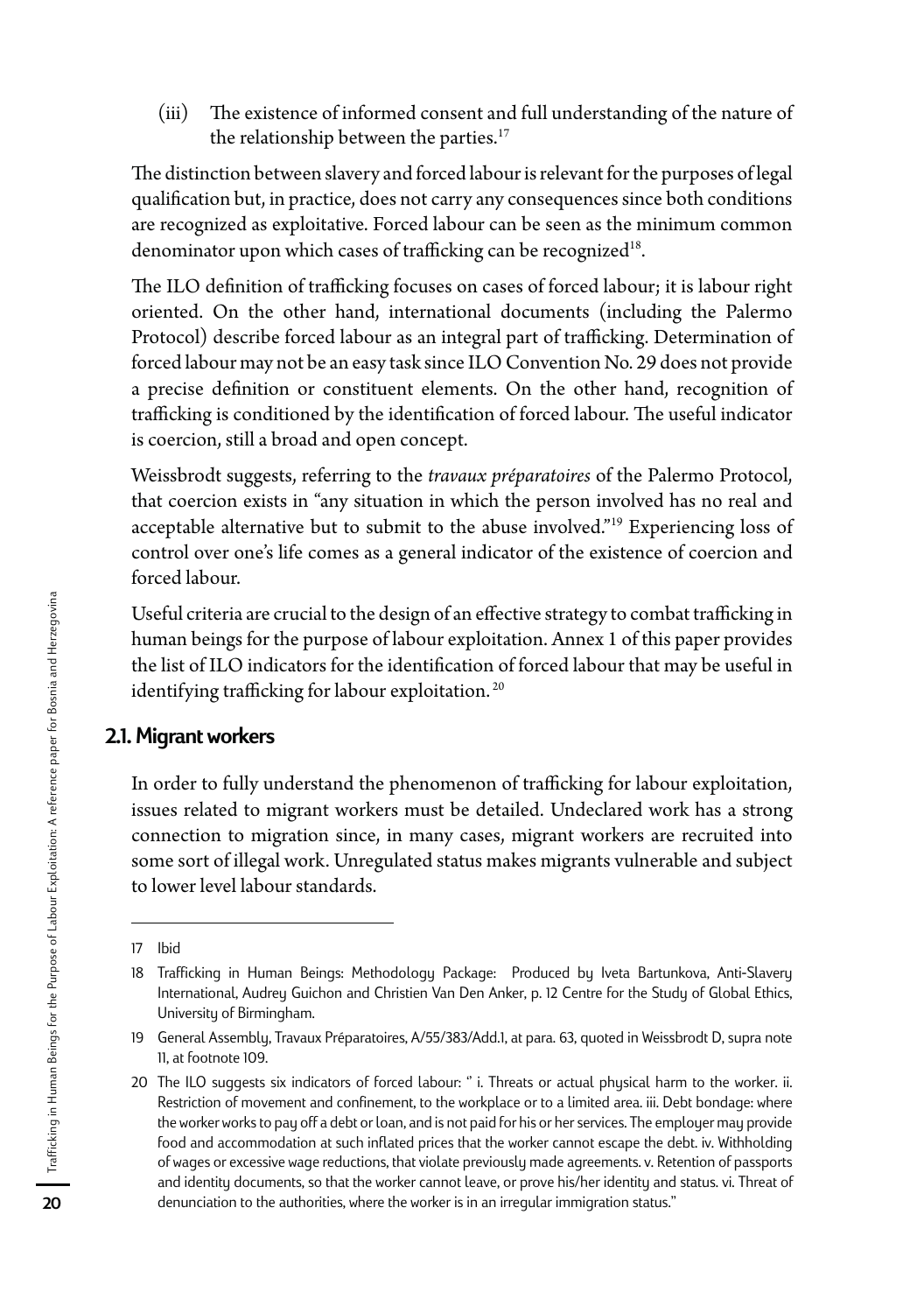The "United Nations Convention on the Protection of the Rights of All Migrant Workers and Members of Their Families" defines migrant worker as follows:

The term "migrant worker" refers to a person who is engaged or has been engaged in a remunerated activity in a State of which he or she is not a national.

These workers migrate either within countries or across borders for employment purposes. The realities of labour migration often mean that, in practice, distinctions between migrant and trafficked workers are difficult to establish. If a migrant worker is coerced to work they become trafficked. In any case in which the migrant workers are coerced and trafficked, they can benefit from the protective measures enshrined in binding international standards $^{21}$  as the victims of trafficking.

Migrant workers are generally at more risk of being trafficked simply due to the fact that they are seeking employment in another country under conditions that are often restrictive and unfavourable. Economic globalization has produced the demand for a cheap labour force especially for difficult and dangerous jobs within the host country.

# Debunking Common Trafficking Myths (US Trafficking in Persons Report 2009)

#### **Initial Consent:**

A person may agree to migrate legally or illegally or take a job willingly. But once that work or service is no longer voluntary, that person becomes a victim of forced labour or forced prostitution and should accordingly receive the protections contemplated by the Palermo Protocol. Once a person's work is recruited or compelled by the use or threat of physical violence or the abuse or threatened abuse of the legal process, the person's previous consent or effort to obtain employment with the trafficker becomes irrelevant. A person may agree to work for an employer initially but later decide to stop working because the conditions are not what they agreed to. If an employer then uses force, fraud, or coercion to retain the person's labour or services, the employer becomes a trafficking offender and the employee becomes a victim.

<sup>21</sup> Please see Palermo Protocol and CoE Convention.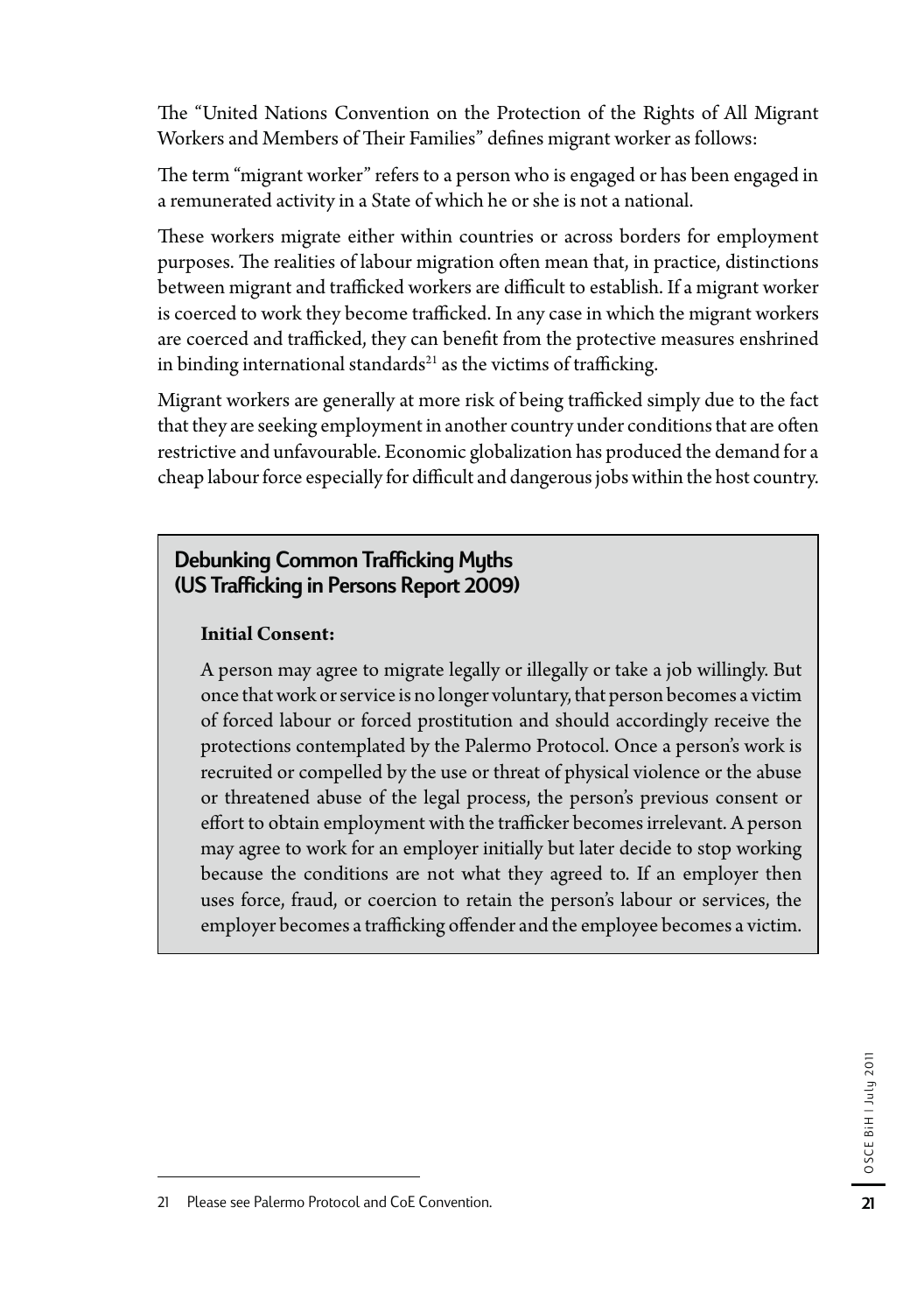In April 2008, this type of misplaced reliance on a worker's initial consent led to the deportation of three Thai victims from a European country because, according to the head of the anti-trafficking police unit in that country, the victims had consented to the employment and had arrived voluntarily in that country as guest workers. The victims in this case discovered their employment conditions were vastly different from what they expected when they initially accepted their jobs and travelled to Europe; further, their employers retained their passports, forced them to sometimes work without compensation, and threatened to turn them over to police if they did not work as they were told.

#### **Prior Work History:**

Previous employment choices also do not exclude the possibility that a person may be a victim of trafficking. Some government officials fail to identify victims of sex trafficking because they may have willingly worked in the sex industry prior to being trafficked. Law enforcement may fail also to identify victims of labour trafficking because they are migrant workers and may have previously worked in difficult conditions, either legally or illegally. Whether a person is a victim of labour trafficking turns on whether that person's service or labour was induced by force, fraud, or coercion.

#### **Wage Payment:**

Case law from U.S. criminal cases has established that payment of a wage or salary is not a definitive indicator that the labour or service is voluntary. If a person is compelled to labour through the use of force or coercion including the use of nonphysical forms of coercion such as financial harm then that work or service is forced, even if he is paid or compensated for the work.

Source: The US Trafficking in Persons Report, June 2009. This Report and subsequent updates are available at: www.state.gov/g/tip

## 2.2. Forms of forced labour

#### 2.2.1. Bonded Labour

One form of force or coercion is the use of a bond, or debt, to keep a person under subjugation. This is referred to in law and policy as "bonded labour" or "debt bondage" also recognized in the Palermo Protocol as a form of exploitation for trafficking. Workers around the world fall victim to debt bondage when traffickers or recruiters unlawfully exploit an initial debt the worker assumed as part of the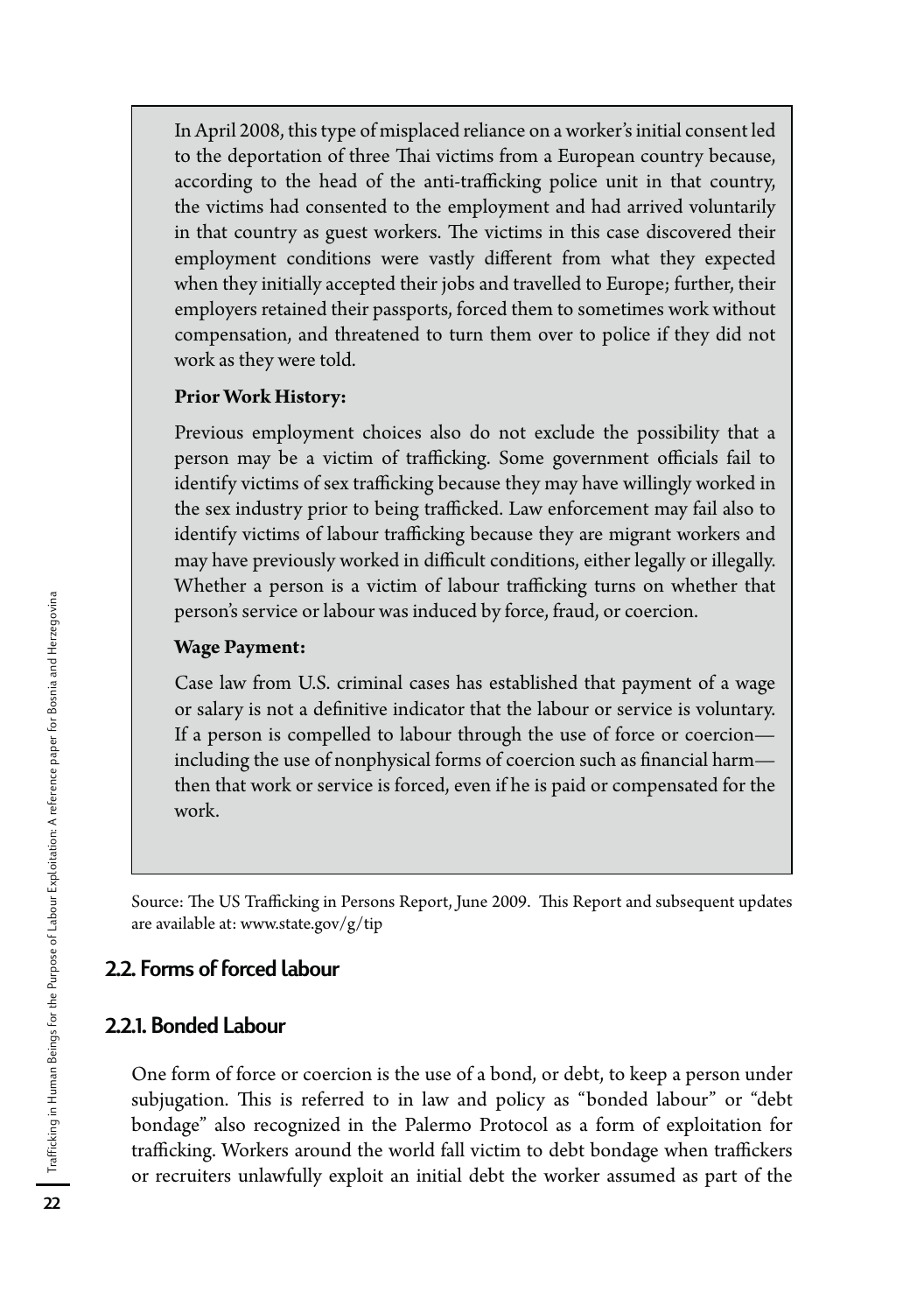terms of employment. Workers may also inherit debt in more traditional systems of bonded labour.

# 2.2.2. Forced labour and debt bondage among migrant labourers

The vulnerability of migrant labourers to trafficking schemes is especially disturbing as the population is sizeable in some regions. There are three potential contributing factors:

- 1. abuse of contracts;
- 2. inadequate local laws governing the recruitment and employment of migrant labourers; and
- 3. intentional imposition of exploitative and often illegal costs and debts on these labourers in the source country, often with the support of labour agencies and employers in the destination country.

Abuses of contracts and hazardous conditions of employment do not in themselves constitute involuntary servitude. But the use or threat of physical force or restraint to keep a person working may convert a situation into one of forced labour. Costs imposed on labourers for the "privilege" of working abroad can make labourers vulnerable to debt bondage. While the costs alone do not constitute debt bondage, when they become excessive and involve exploitation by unscrupulous employers in the destination country, they can lead to involuntary servitude.

## 2.2.3. Involuntary Domestic Servitude

A unique form of forced labour is that of involuntary domestic workers, whose workplace is informal, connected to their off-duty living quarters, and not often shared with other workers. Such an environment is conducive to exploitation since authorities cannot inspect private property as easily as they can inspect formal workplaces. In some countries, large numbers of local children, often from less developed rural areas of the country, labour in urban households as domestic servants. Some of them may be vulnerable to conditions of involuntary servitude. Foreign migrants, usually women, are recruited from less developed countries to work as domestic servants and caretakers in more developed locations. But many of these places do not provide domestic servants the same legal protections that they provide for foreign workers in other sectors.

Without protections, foreign workers may have fewer options for seeking help when faced with their employer's threat or use of force. If they are confined to a home, either through physical restraint or through the confiscation of identity and travel documents, they may find it very difficult to reach out to NGOs or public authorities for assistance due to lack of awareness and fear of their employers. This high degree of vulnerability necessitates a strong response from law enforcement and need for victim protection when domestic servants are found in conditions of involuntary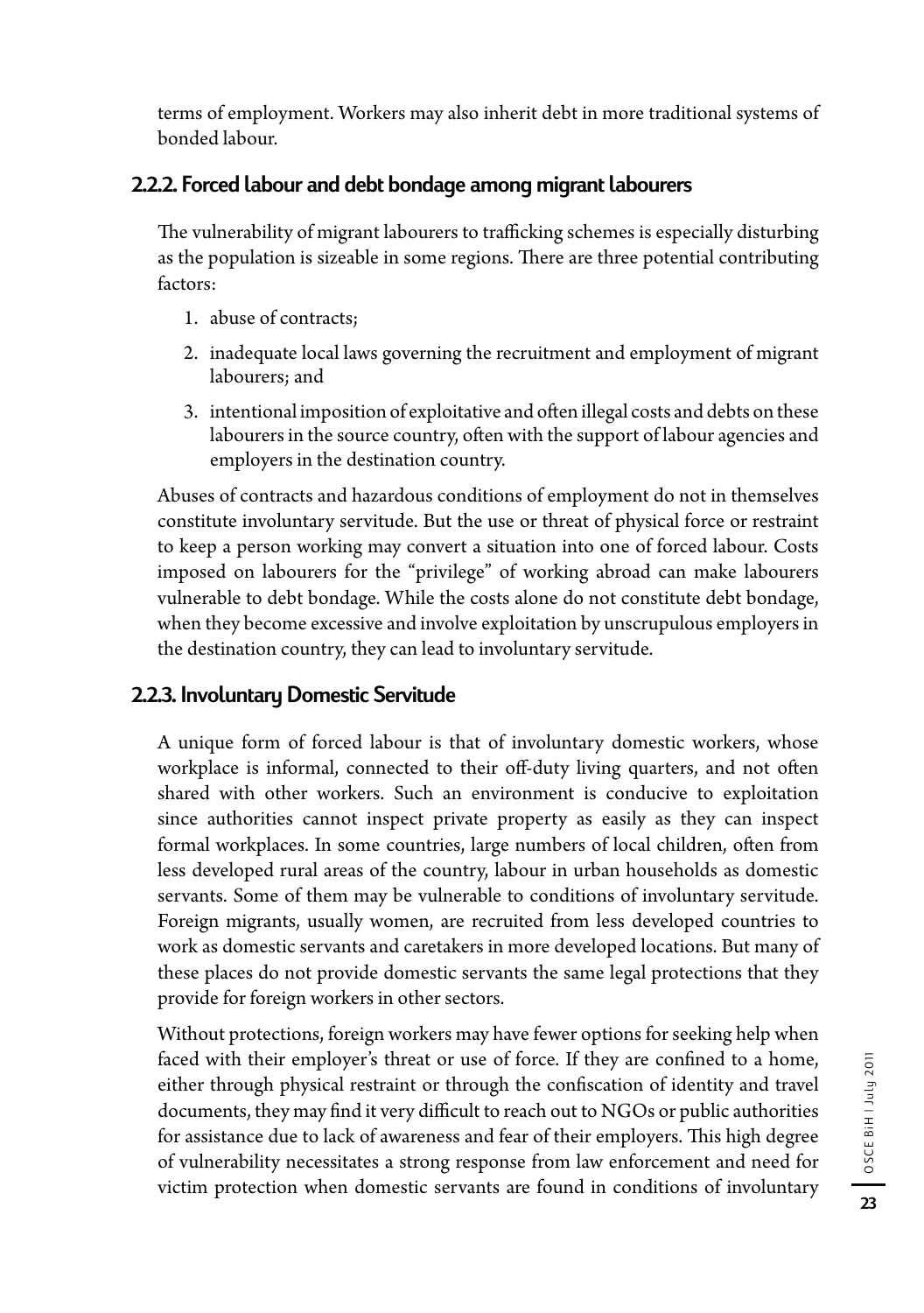servitude in a home. Those domestic servants who choose to escape from abusive employers are sometimes termed "runaways" and seen as criminals, though they should be considered possible victims of trafficking.

#### 2.2.4. Forced Child Labour

Most international organizations and national laws recognize that children may legally engage in light work. However, the worst forms of child labour should be eradicated. The sale and trafficking of children and their entrapment in bonded and forced labour are among the worst forms of child labour. Any child, who is subject to involuntary servitude, debt bondage, peonage, or slavery through the use of force, fraud, or coercion, is a victim of human trafficking regardless of the location of that exploitation. Indicators of possible forced labour of a child include situations in which the child appears to be in the custody of a non-family member who has the child perform work that financially benefits someone outside the child's family and does not offer the child the option of leaving.

# 3. International Labour Organization - Indicators for Trafficking in Human Beings

The definition of human trafficking given in the Palermo Protocol is complex. It should therefore come as no surprise that jurists and lawmakers continue to debate certain issues surrounding the definition. There has been, for example, considerable debate as to whether trafficking must involve some movement of the trafficked person, either within or across national borders, together with the process of recruitment, or whether the focus should be only on the exploitation that occurs at the end. A further issue has been whether trafficking for the purposes of exploitation necessarily involves coercion. 22

On some of these issues, the 2007 International Labour Organization (ILO) General Survey<sup>23</sup> provides some useful clarification. One is the concept of voluntary offer for work or service, and how constraint and coercion can be imposed. An external constraint or indirect coercion interfering with a worker's freedom to "offer himself voluntarily" may result not only from an act of the authorities, but also from an employer's practice, for example, where migrant workers are induced – by deception, false promises and retention of identity documents – or forced to remain at the disposal of the employer. Such practices represent a clear violation of ILO Forced

<sup>22</sup> ILO, "The Cost of Coercion: Global Report under the Follow-Up to the ILO Declaration on Fundamental Principles and Rights at Work", 2009, available at: http://www.ilo.org/wcmsp5/groups/public/@ed\_norm/@ relconf/documents/meetingdocument/wcms\_106230.pdf

<sup>23</sup> International Labour Conference 96th Session, 2007 Report III (Part 1B): General Survey concerning the Forced Labour Convention, 1930 (No. 29), and the Abolition of Forced Labour Convention, 1957 (No. 105)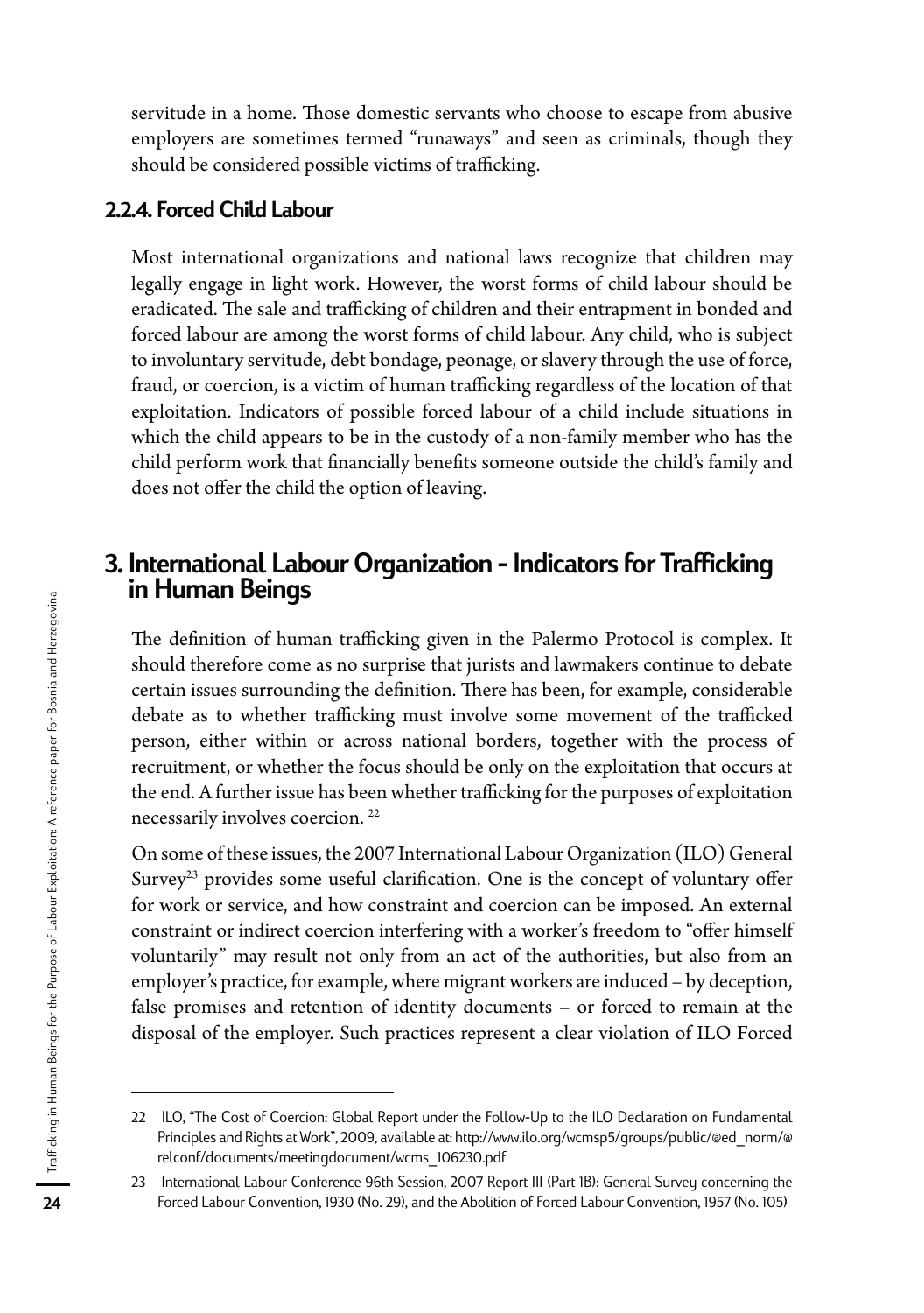Labour Conventions. However, neither the employer nor the State is accountable for all external constraints or coercion existing in practice.<sup>24</sup>

As is also observed in the General Survey, the Palermo Protocol on trafficking has important implications for interpreting the concept of consent in a work or service relationship. It contains a qualifying provision to the effect that the consent of a victim of trafficking to the intended exploitation is irrelevant if means of coercion such as the threat or use of force, abduction, fraud, deception, abuse of power or of a position of vulnerability, are used, each of which definitely excludes voluntary offer or consent. As the means of coercion are not in any case relevant in the case of children, the question of consent does not arise.

Of practical importance are the ILO indicators, $25$  since trafficking for labour exploitation and forced labour can be very difficult to identify in practice. The purpose of these indicators is to serve as a tool for labour inspectors as they attempt to ascertain whether a worker should be considered a victim of trafficking (whether or not the case has been prosecuted as such). The same set of indicators may be used as a guide for national statistical offices in their attempts to produce national estimates, particularly in countries of origin when interviewing a representative sample of returned migrants.

There are *four sets of operational indicators* for adult and child victims of trafficking for labour and sexual exploitation. Each set is a structured list of indicators relevant to the following dimensions of the trafficking definition<sup>26</sup>:

- **r Deceptive recruitment** (or deception during recruitment, transfer and transportation): 10 indicators
- **r Coercive recruitment** (or coercion during recruitment, transfer and transportation): 10 indicators
- **r Recruitment by abuse of vulnerability**: 16 indicators
- **r Exploitative conditions of work**: 9 indicators
- **r Coercion at destination**: 15 indicators
- **r Abuse of vulnerability at destination**: 7 indicators

<sup>24</sup> Sam Maher for the Clean Clothes Campaign: *False Promises: Migrant Workers in the Global Garment Industry,* 2009

<sup>25</sup> The methodology used to reach consensus on the indicators of human trafficking is called the Delphi method. The objective of the Delphi methodology is to produce a result based on consensus from a wide group of experts. In the present context, this involved two successive electronic surveys of experts in the fight against human trafficking: a first survey in April 2008 to collect indicators from the expert group; and a second one in July 2008 to establish a rating of the indicators. Experts were selected from the 27 EU Member States from police, government, academic and research institutes, NGOs, international organizations, labour inspectorates, trade unions and judiciaries.

<sup>26</sup> See Annex 1. International Labour Organization: Indicators of Trafficking of adults and children for labour exploitation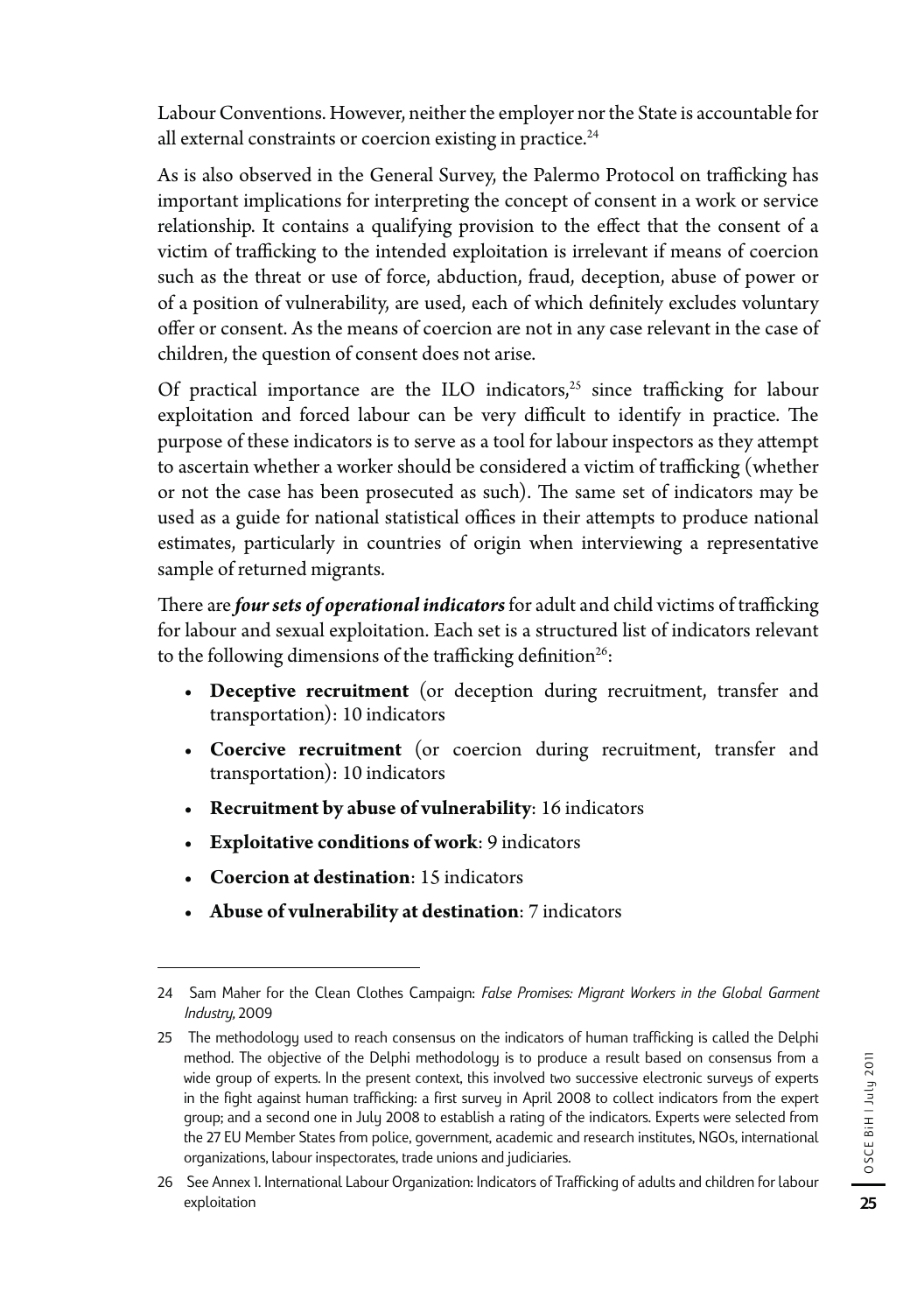Within each set, each indicator is qualified as *strong*, *medium* or *weak*. However, a single indicator can be strong for children and at the same time be medium for adults, or strong for sex exploitation and weak for labour exploitation. For each potential victim, each of the six dimensions of the trafficking definition is assessed independently from the others. The result of the assessment is positive if the dimension is present for the potential victim, negative if not. In order to be assessed as positive, a dimension must include at least:

- Two strong indicators, or
- r One strong indicator and one medium or weak indicator, or
- Three medium indicators, or
- Two medium indicators and one weak indicator.

After an assessment is done for each dimension, the final analysis involves combining the six elements to identify the victims of trafficking. In the case of children, in accordance with the Palermo Protocol, the presence of deception and coercion is not necessary for the existence of the criminal offence of trafficking in human beings. The mentioned indicators serve to facilitate the process of identification of the victims of human trafficking for the purpose of labour exploitation.<sup>27</sup>

<sup>27</sup> Operational indicators of trafficking in human beings: Results from a Delphi survey implemented by the ILO and the European Commission, 2009, available at: http://www.ilo.org/wcmsp5/groups/public/@ ed\_norm/@declaration/documents/publication/wcms\_105023.pdf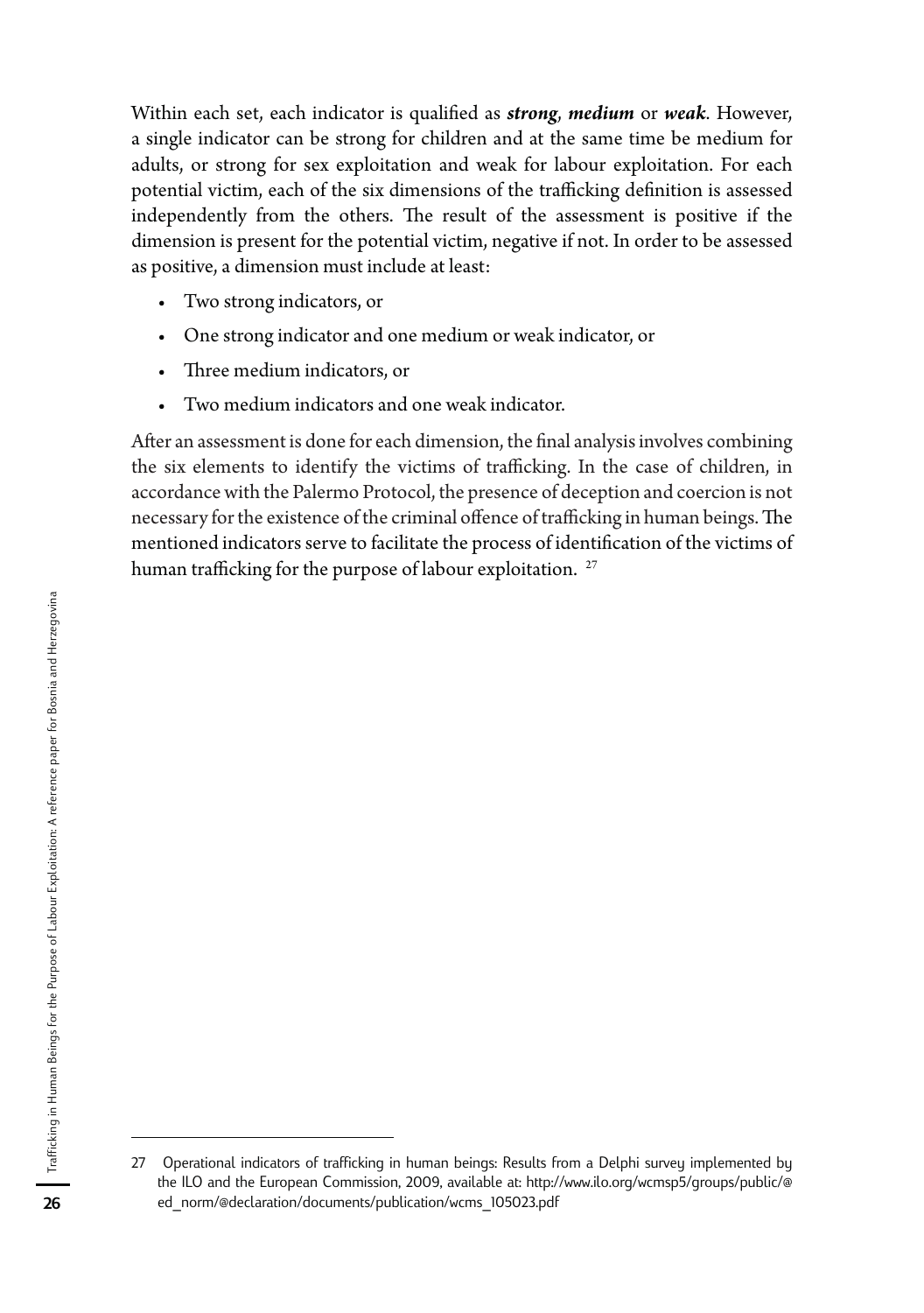# III. Bosnia and Herzegovina: Framework for Combating Trafficking in Human Beings

Bosnia and Herzegovina took legislative and operational measures to enhance its capacities for combating trafficking in human beings. In order to comply with international standards, BiH ratified the UNCTOC and its protocols, including the Palermo Protocol. In 2008, BiH also ratified the CoE Convention, obliging itself to ensure full compliance of legislative and other measures deriving from these instruments.

## **BiH also ratified the following ILO Conventions:**

No. 29, the prohibition of forced labour;

No. 97, migration for the purpose of employment (revised);

No. 105, abolishment of forced labour; and

No. 142, migrant workers (additional provisions).

International standards oblige BiH to full compliance, not just in terms of legislative conformity and implementation, but also in terms of ensuring the institutional and operational capacity to prosecute and prevent trafficking, including trafficking for labour exploitation. These same measures must also ensure the identification and protection of victims.

# 1. Co-ordinating Mechanism: State Co-ordinator on Anti-Trafficking in Human Beings and Illegal Migration in Bosnia and Herzegovina

In 2003 the BiH Council of Ministers issued a Decision establishing a single State level body responsible for the co-ordination of anti-trafficking related activities.<sup>28</sup> A State Group comprising of representatives from all ministries involved in anti-trafficking activities was formed, headed by the State Co-ordinator.<sup>29</sup> Three subgroups for protection, prevention and prosecution were established to further co-ordinate efforts, and a dedicated group dealing with the trafficking of children was established. Liaison Officers from all BiH law enforcement structures were selected

<sup>28</sup> In July 2003, the Council of Ministers issued a Decision on the Procedures and the Manner of Co-ordinating Activities on Anti-Trafficking in Human Beings and Illegal Migration in BiH and the Establishment of the function of the State Co-ordinator for BiH

<sup>29</sup> According to the available information, the State group is not currently functional.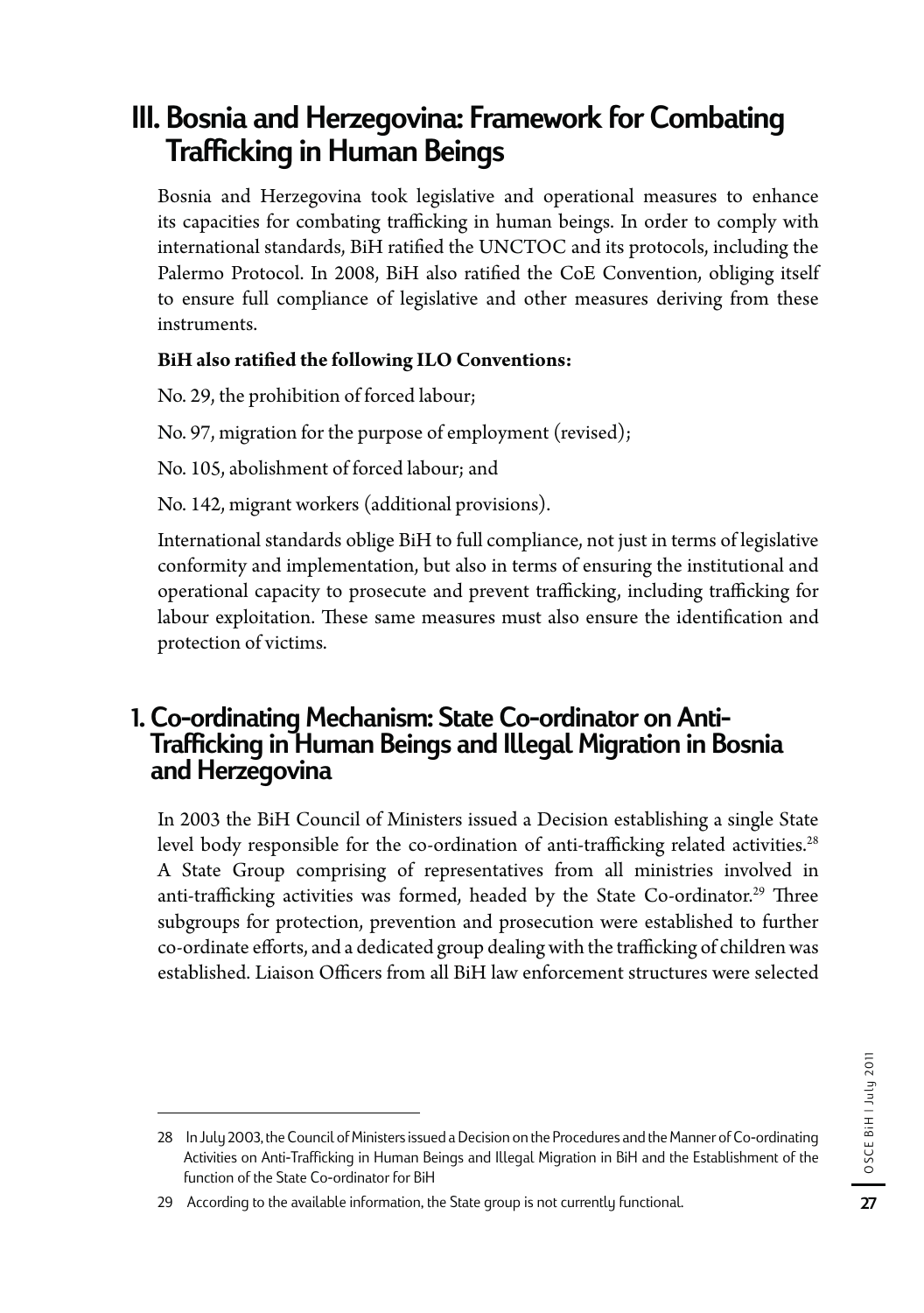thus creating a line of direct communication with all police agencies.<sup>30</sup> Links with international organizations were quickly established as well.<sup>31</sup>

To improve co-operation between actors, the Operational Plan for 2008-2012 (part of the State Action Plan 2008-2012)<sup>32</sup> foresees the establishment of a separate Department within the BiH Ministry of Security,<sup>33</sup> to provide expert technical and administrative support to the State Group and all other agencies involved in the implementation of the Action Plan.34

In accordance with the State Action Plan for Combating Trafficking in Human Beings and Illegal Migration, the Office of State Co-ordinator for Combating Trafficking in Human Beings and Illegal Migration, in co-operation with the Ministry of Human Rights and Refugees, established in 2008 a mechanism for monitoring the implementation of the minimum standards of protection for victims of trafficking and their care by various agencies. The four regional monitoring teams – Banja Luka, Mostar, Tuzla and Sarajevo- ensure continuous evaluation of the quality of services provided by the professionals and the relevant institutions, particularly with regard to the quality of services provided to the victims of trafficking.

However, despite the initial success of establishing a comprehensive co-ordination mechanism, the functioning of the established bodies represents a serious issue for concern. The State Group, as one of the main policy level mechanisms, is not operational anymore, nor are the three subgroups. This places the whole burden of co-ordination onto the State Co-ordinator and his understaffed section within the BiH Ministry of Security.

<sup>30</sup> State Information and Protection Agency (SIPA) http://sipa.gov.ba/en/uvod.html Border Police http://www. granpol.gov.ba/Home.aspx , entity and cantonal MOIs, as well as BD Police Links to FBiH and cantonal MOIs can be found at the following website: http://www.fup.gov.ba/joomla/index.php?option=com\_conte nt&task=section&id=13&Itemid=82 , the website of RS MOI is http://www.mup.vladars.net/index\_lt.htm , the website of BD police is http://www.bdcentral.net/Vlada/Members/policija

<sup>31</sup> More information available at: ODIHR and Council of Europe, Review of Legislation Pertaining to Combating Trafficking in Human Beings in BiH, Opinion-Nr : 127/2009 (MA), available at: www.legislationonline.com

<sup>32</sup> Full name of the report is "Action Plan for Combating Trafficking in Human Beings in BiH 2008-2012". The unofficial translation into English is available at: http://www.anti-trafficking.gov.ba/?otvori=dokumenti&k at=1&lang=eng

<sup>33</sup> Website of the Ministry: http://www.msb.gov.ba/home/index.php?option=com\_frontpage&Itemid =1&lang=en

<sup>34</sup> State Action Plan, p. 20.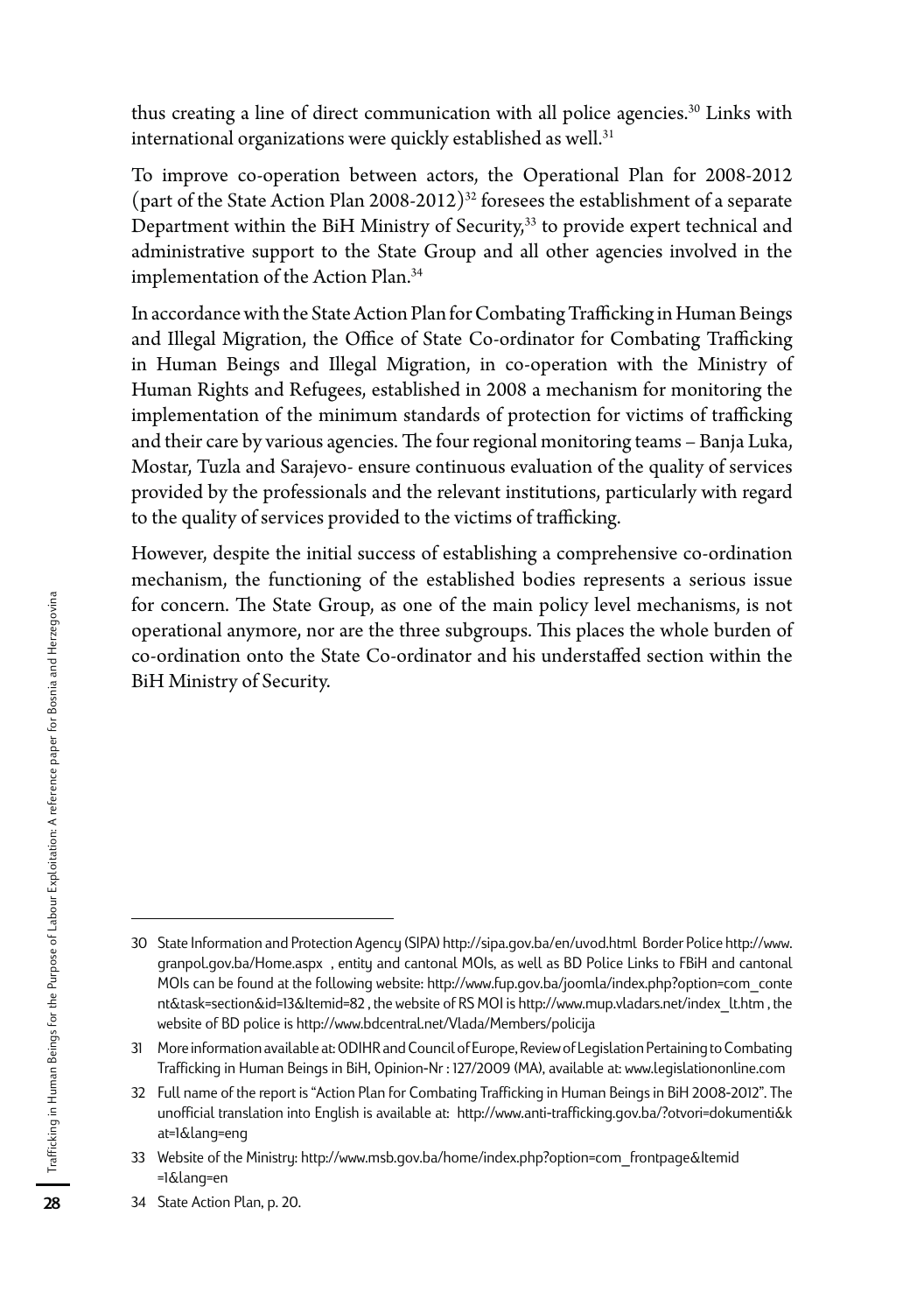# 2. National Action Plans and Operational Plans

Taking into account the severity of the situation and the importance of undertaking comprehensive and co-ordinated measures to suppress the phenomenon of trafficking in human beings, the Council of Ministers adopted the first Action Plan for Combating Trafficking in Human Beings in 2001. The first State Action Plan was directed at the creation of an adequate legislative framework and building of institutional capacities, as well as the development of an appropriate mechanism for the protection of victims of human trafficking.

The second State Action Plan<sup>35</sup> broadened the goals laid down by the previous plan and introduced new goals in the areas of supporting the framework, prosecution of human traffickers, protection of victims and victim-witnesses, prevention and international co-operation. The third State Action Plan, for the period 2008-2012 adopts the same approach and is also based on a detailed assessment of the situation and trafficking trends in BiH. It also incorporates a series of goals directed towards more efficient co-operation regionally.

The analysis of the implementation of the previous State Action Plans shows some positive developments in combating trafficking in human beings. In particular, the development of institutional capacities, improved legal and regulatory framework, increased prevention activities, good results in prosecution and the development of standards of protection for victims of trafficking, and finally, developed channels and mechanisms for international co-operation. Noteworthy is the fact that progress is very much reliant upon external donor funds as the BiH budget foresees funds only for the functioning of the Department and direct assistance to the trafficking victims. Such a situation can hardly be seen as a viable and sustainable solution for the ever changing face and patterns of trafficking in human beings.

However, as in most countries, trafficking in human beings remains present in BiH, changing its patterns and adapting to new circumstances. There is a need for continuing activities directed at combating human trafficking, through institutionalization and further strengthening of co-ordination structures, improvement of assistance to victims, more efficient prosecution of human traffickers, as well as comprehensive responses aimed at suppression of the phenomenon.

# 3. Legislative Framework in Bosnia and Herzegovina

As mentioned earlier in the text, BiH ratified the UNCTOC and the Palermo Protocol as well as the CoE Convention. These instruments impose strong obligations that are described in detail in previous chapters. BiH has also ratified ILO Conventions No. 29, the prohibition of forced labour; No. 97, migration for the purpose of

<sup>35</sup> Second Action Plan for 2005-2007, adopted by the Council of Ministers in 2005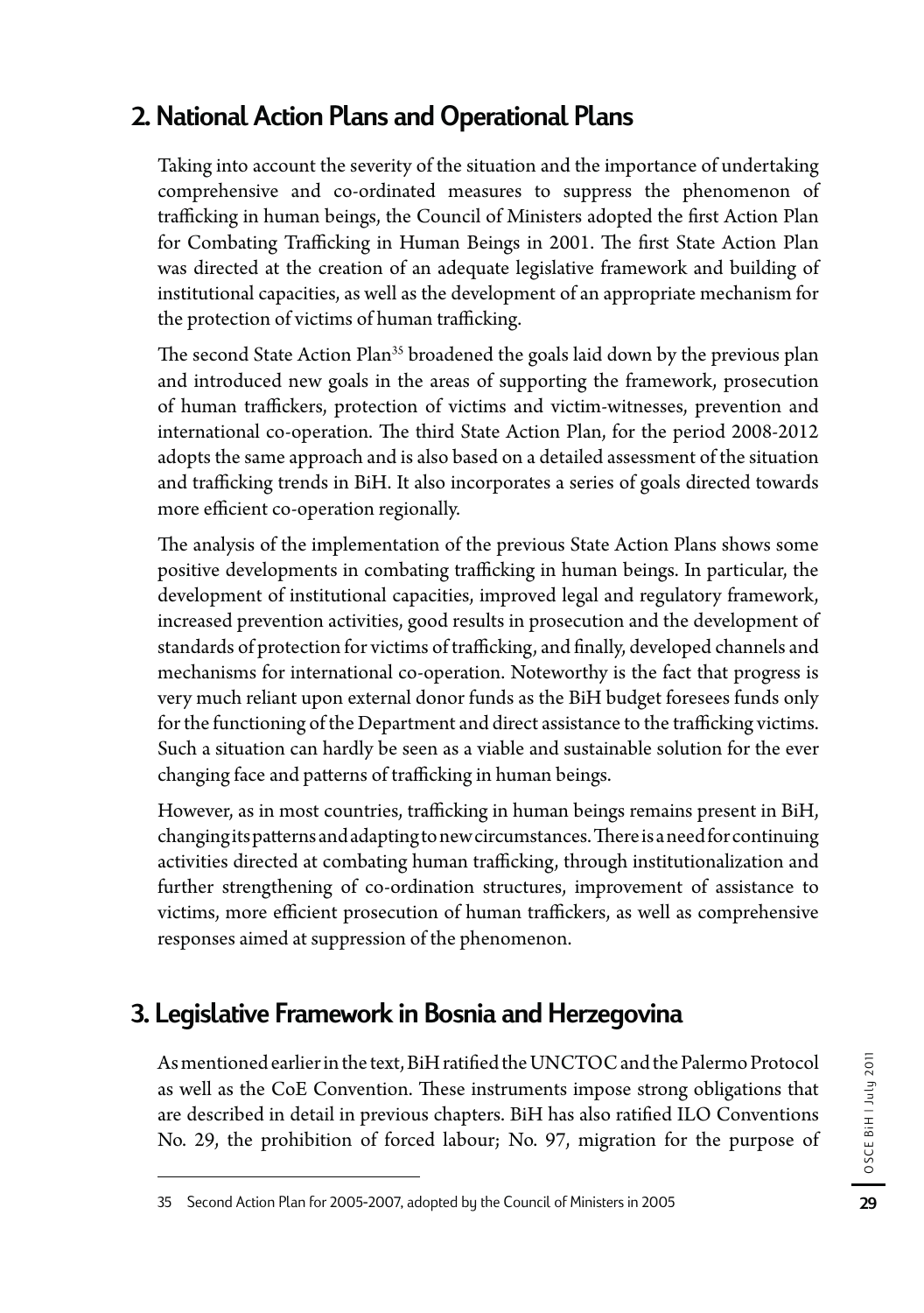employment (revised), No. 105, abolishment of forced labour, and No. 142, migrant workers (additional provisions).

The ILO Conventions oblige State parties to prevent forced or compulsory labour in any form. The States also agree that they cannot "*impose or allow the imposition of forced or compulsory labour for the benefit of natural persons, companies or associations.*" In practice, this means that States must adopt laws that ensure punishment of natural persons who force others to work against their own will.

These ILO Conventions also grant protection to registered migrant workers and States are obliged to provide for all migrants "*treatment no less favourable than that enjoyed by the nationals [of the given state].*" This is very important for the protection of victims of trafficking in persons, as many victims enter the country lawfully and only later find that they are forced to perform work other than what was agreed, finding themselves victims of exploitation. Therefore, provisions to protect this category of migrants should be applied effectively to the category of victims of trafficking in persons.

#### 3.1. Criminal Legislation in Bosnia and Herzegovina

#### 3.1.1 Trafficking related offences

In BiH, trafficking in human beings is defined as a separate criminal offence in the Criminal Code of BiH (CC BiH). In 2003, when the CC BiH was enacted, it included the definition of trafficking pursuant to the Palermo Protocol. Recent amendments to the CC BiH<sup>36</sup> ensure State level compliance with the CoE Convention and provide a comprehensive definition of trafficking in human beings. The CC BiH also provides for related criminal offences such as the offences of Establishment of Slavery and Transport of Slaves,<sup>37</sup> International Procuring in Prostitution<sup>38</sup> and Smuggling of Persons.39

Due to the competencies provided in the Constitution of BiH with regard to criminal legislation, defining trafficking does not end at the State level. BiH has four separate criminal jurisdictions, each with its own criminal code. The Criminal Codes of the Federation of BiH (CC FBiH) and Brčko District (CC BD) contain the criminal offence of "enticement into prostitution" yet the offence, as such, is not in line with the requirements of the CoE Convention regarding the elements necessary for the definition of human trafficking. This offence is restricted to prostitution as the

<sup>36</sup> CC BiH Official Gazette of BiH No. 3/03, 32/03, 37/03, 54/04, 61/04, 30/05, 53/06, 55/06, 32/07, 8/10).

<sup>37</sup> CC BiH, Article 185

<sup>38</sup> CC BiH, Article 187

<sup>39</sup> CC BiH, Article 189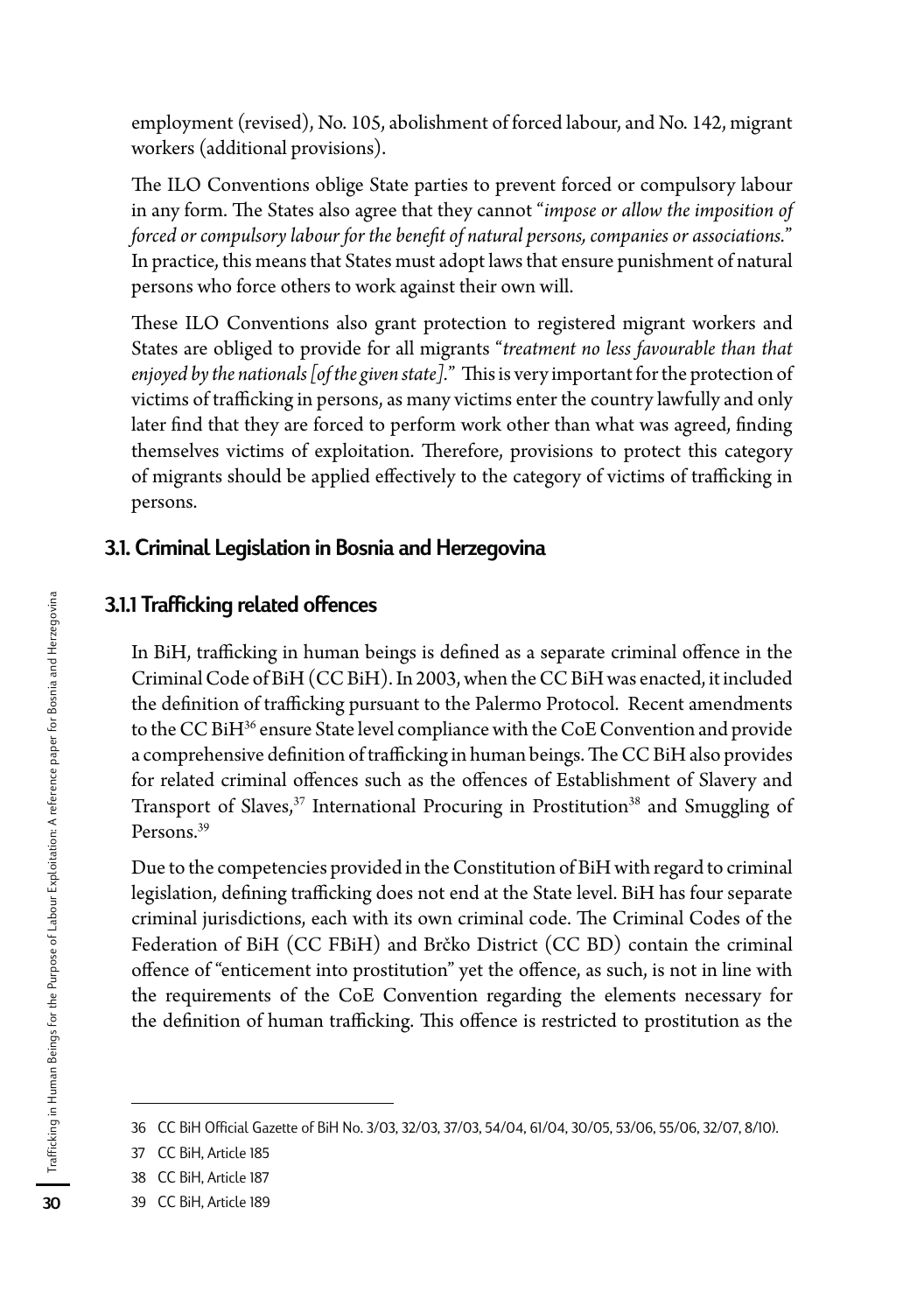exploitative purpose and has no reference to other forms of exploitation.<sup>40</sup> Similarly, the Criminal Code of Republika Srpska (CC RS) contains the offence of trafficking for the purpose of prostitution. The definition is not in line with the requirements of the CoE Convention<sup>41</sup> since it restricts the exploitative purpose to prostitution; it also does not recognize the vulnerable position of persons under 18 years of age and requires that means used for exploitation are employed in order for the offence to exist.<sup>42</sup>

Thus, the offence of trafficking of human beings as a separate offence is provided only in the CC BiH and not in the criminal codes at entity or BD level. Trafficking in human beings for the purpose of labour exploitation is prescribed as a criminal offence only in this piece of legislation, which provides for punishment that may not be less than three years of imprisonments. A higher sentence is provided for if this conduct involves children, organized crime, abuse of position and grave bodily injury or death.

# 3.1.2 Labour related offences

Protection of labour rights is also ensured through criminal legislation at the entity level. The relevant provisions include Article 226 of the CC RS (Violation of Fundamental Rights of Employees): Article 280 of the CC FBiH (Breach of Rights Arising out of Employment) and Article 274 of the CC Brčko District (Violations of Labour Relations Rights). These criminal offences may be committed by any person who intentionally breaches the laws, bylaws or collective agreements on: the entering into or terminating of contracts of employment; wages or other remuneration; working hours; vacation or leave; the protection of women, young and disabled; overtime or night work. The breaching of which denies or restricts the rights of the employee.

In classifying the violations of the rights of workers as criminal offences, the legislation affords the highest level of protection from the State, obliging legal and natural persons to fully comply with the labour law, under threat of sanction.

In order to commit the abovementioned offences, the perpetrator needs to violate specified rights i.e. rights prescribed in separate pieces of legislation (predominantly the labour laws of the entities and BD). The criminal offence only exists if an act is committed and the offence is determined by its consequences. The consequences being the complete denial or restriction of labour rights. In practice, this means that means that a breach of the law that did not result in deprivation or restriction of rights

<sup>40</sup> More elaboration on the compliance of BiH legislation with the CoE Convention can be found at: ODIHR and CoE, Review of Legislation Pertaining to Combating Trafficking in Human Beings in BiH , Opinion-Nr : 127/2009 (MA), available at: www.legislationonline.com

<sup>41</sup> ODIHR and Council of Europe, Review of Legislation Pertaining to Combating Trafficking in Human Beings in BiH, Opinion-Nr : 127/2009 (MA), available at: www.legislationonline.com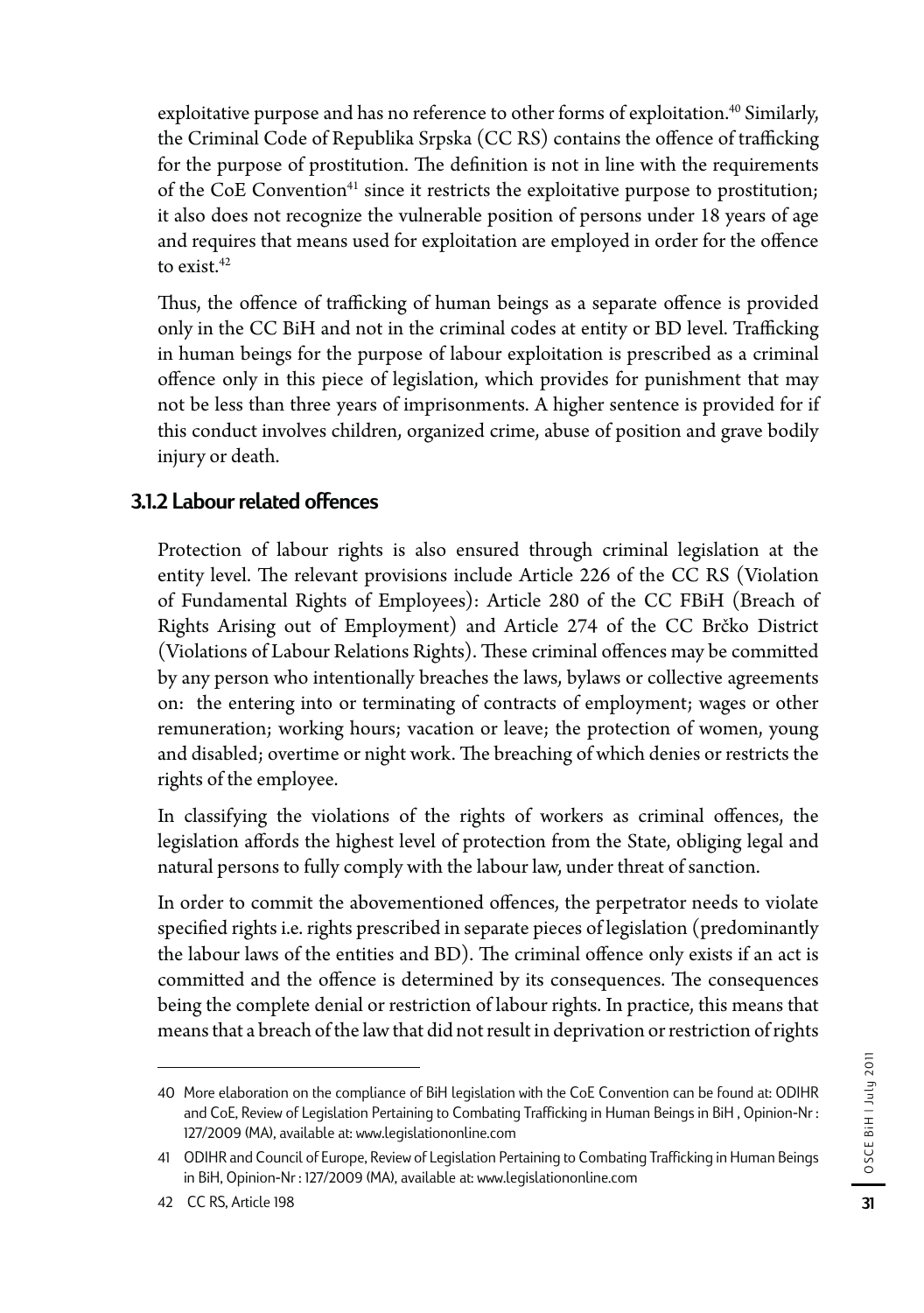would not constitute a criminal offence. Intent to commit the offence is a necessary element while the attempt itself is not punishable.

BiH criminal legislation provides for the protection of workers and their rights either through legislation preventing the violation of labour rights or through the scope of trafficking for labour exploitation. The trafficking provision comes into play if other constituent elements are found (act, means and purpose). The qualification of the offence will depend on the factual circumstances of every single case but institutions should be aware of the interconnection between the two. Special attention should be given to the issue of consent or lack thereof during the evaluation of the case in order to properly identify a case of trafficking for labour exploitation. In the case of children (persons under 18 years of age) the issue of means used for exploitation is not necessary.

#### 3.1.3 Access to compensation

Damages compensation to the victims of criminal offences represents an important pillar for access to justice. An equally important aspect of compensation is the right to be informed of the opportunity to seek compensation and the means to access this in a particular criminal justice system. International standards recognize the importance of compensation and provide an obligation for the State to ensure that there are opportunities for the victims to receive compensation for damages. 43 These standards regard access to information and legal assistance to victims as equally important to effectively exercise the right to compensation.

BiH criminal legislation at all levels provides for victims of trafficking to file a damages compensation claim in criminal proceedings as one of the forms of compensation. 44 The injured party is defined as "a person whose personal or property rights have been

<sup>43</sup> Article 6, paragraph 6 of the Palermo Protocol states: "Each State Party shall ensure that its domestic legal system contains measures that offer victims of trafficking in persons the possibility of obtaining compensation for damage suffered". The corresponding provision of the Organized Crime Convention, in article 25, paragraph 2, requires that at least some "appropriate procedures" are established to provide access to compensation or restitution. See also Article 15 – Compensation and legal redress of the CoE Convention that proscribes that each Party shall ensure that victims have access, as from their first contact with the competent authorities, to information on relevant judicial and administrative proceedings in a language which they can understand. They will also provide, in its internal law, for the right to legal assistance and to free legal aid for victims under the conditions provided by its internal law while each Party shall provide, in its internal law, for the right of victims to compensation from the perpetrators. Paragraph 4 provides that: "Each Party shall adopt such legislative or other measures as may be necessary to guarantee compensation for victims in accordance with the conditions under its internal law, for instance through the establishment of a fund for victim compensation or measures or programmes aimed at social assistance and social integration of victims, which could be funded by the assets resulting from the application of measures provided in Article 23''.

<sup>44</sup> See OSCE Mission to BiH leaflet and template on damages compensation claims available at: http://www. oscebih.org/documents/osce\_bih\_doc\_2010122713020999eng.pdf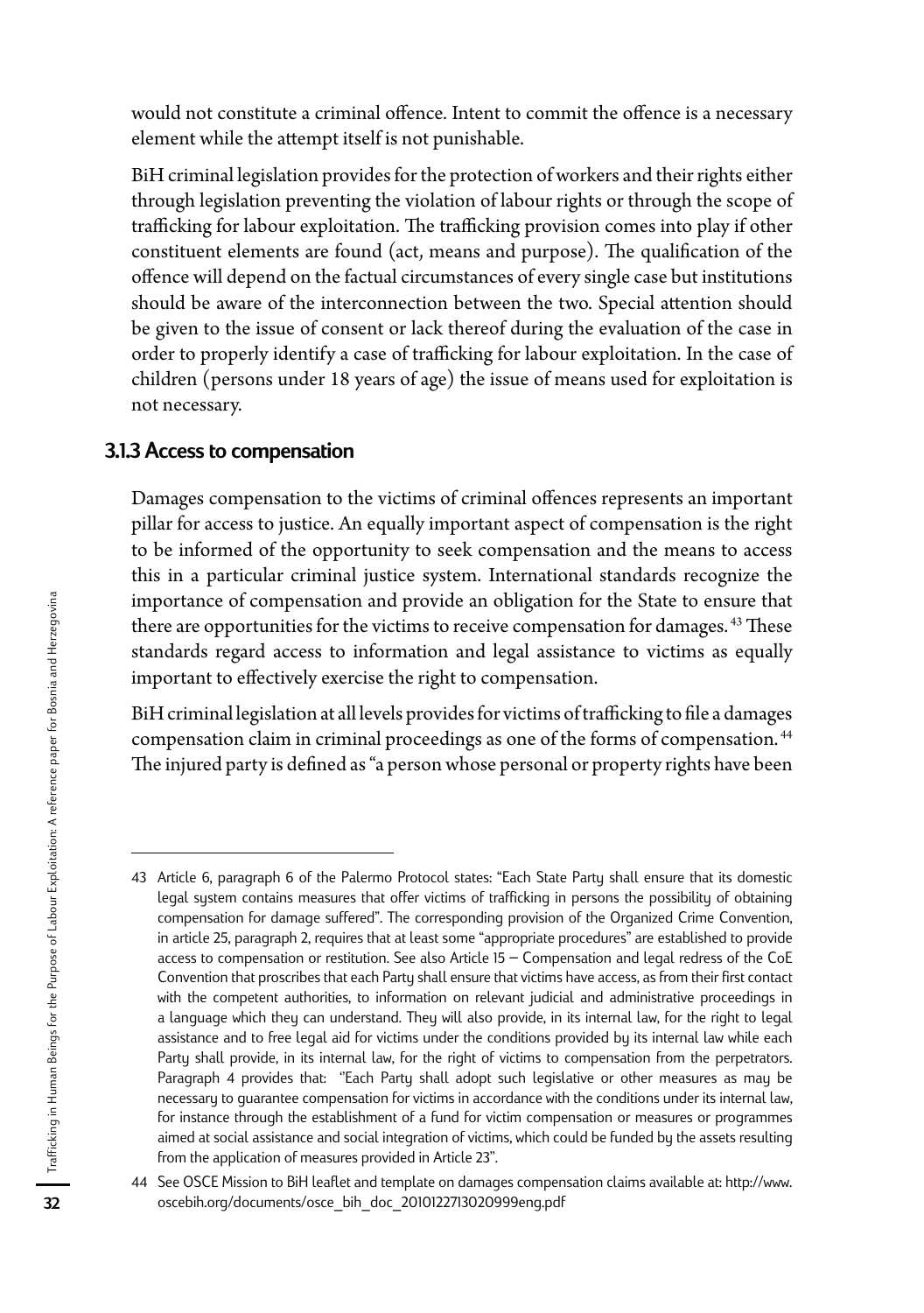threatened or violated by a criminal offence."45 Pursuant to the relevant provisions, the court shall decide upon the damages compensation claim within the criminal proceedings, if it would not considerably prolong such proceedings. 46 Thus, this decision is at the discretion of the court, which evaluates in every case whether a damages claim would considerably prolong the criminal proceedings. Such a claim may pertain to reimbursement for material and non-material damages, recovery of items, or annulment of a particular legal transaction.

The injured party does not have to make the decision to file a damages compensation claim at the beginning of the proceedings. According to the law, the claim may be submitted no later than the end of the main trial or sentencing hearing before the court. 47 Damages compensation claims in criminal proceedings may be filed with the Prosecutor or the court. As regards the duties of the prosecutor and the court in relation to the establishment of legal facts, the prosecutor has a duty to gather evidence regarding damages compensation claims relevant to the criminal offence. 48 Additionally, the prosecutor or the court shall question the suspect or the accused in relation to the facts relevant to the petition.

The court decides upon the claim and the possibility to propose mediation exists. The proposal for mediation can be initiated before the completion of the main trial by the injured party or the accused (and the defence attorney). The court may award the injured party the claim in its entirety or partially and refer the injured party to civil proceedings for the remainder of the claim. Furthermore, the law provides that if there is no information presented in the criminal proceedings that warrant an entire or partial award, the injured party shall be referred to civil proceedings to pursue the claim.49 If the court reaches an acquittal verdict, the injured party shall be informed of the possibility of pursuing the claim within civil proceedings<sup>50</sup>.

The injured party may file a separate civil lawsuit for compensation for damages (material and non-material). Analysis of the trafficking cases before the courts in BiH shows that the court rarely decides upon damages compensation claims in criminal proceedings, regardless of the complexity of the claim. In most of the cases, the injured party is referred to civil proceedings; the number of filed civil lawsuits by injured parties was not officially available. Although the CoE Convention provides for the obligation to establish a mechanism that would ensure compensation from

<sup>45</sup> See Article 20 p. h) of the Criminal Procedure Code of BiH ("Official Gazette" of BiH, 3/03, 32/03, 36/03, 26/04, 63/04, 13/05, 48/05, 46/06, 76/06, 29/07, 32/07, 53/07, 76/07, 15/08, 58/08, 12/09, 16/09, 93/09) and corresponding articles of the entity and BD criminal procedure codes.

<sup>46</sup> The provisions on the damage compensation claim are contained in Chapter XVII of the CPC BiH please see Article 193 and ensuing articles.

<sup>47</sup> See Criminal Procedure Code, Article 195

<sup>48</sup> See Criminal Procedure Code, Article 197

<sup>49</sup> See Criminal Procedure Code, Article 198

<sup>50</sup> Ibid, para 3.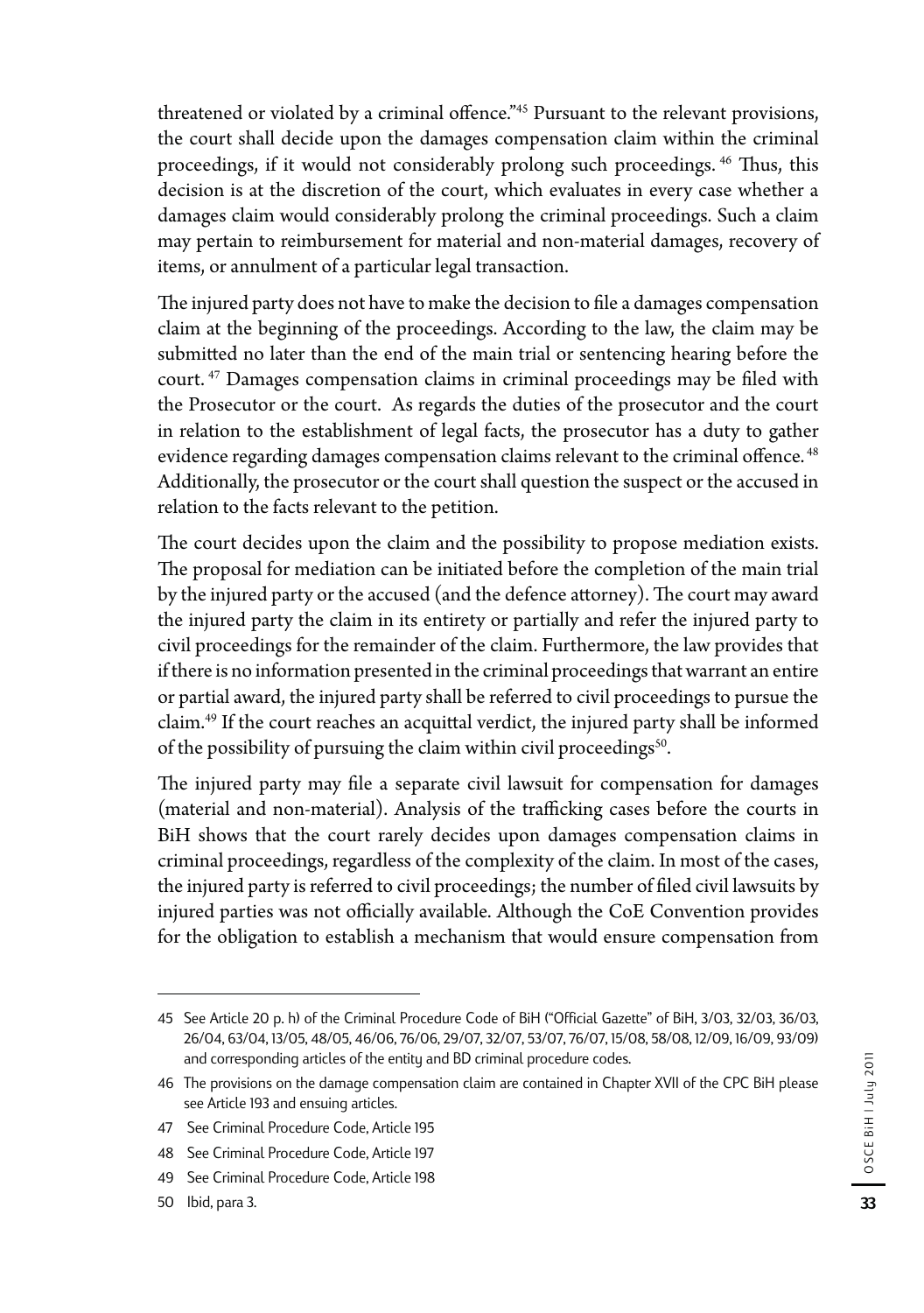the State through, for example, a compensation fund or alternative mechanism, BiH did not develop any alternative mechanisms apart from the above described procedures.<sup>51</sup>

## 3.2. Protection of workers and prohibition of forced/compulsory labour

#### 3.2.1. Legislative framework – labour laws

BiH does not have a single Labour Law. Labour relations are regulated in the labour laws of the entities and BD. Labour laws prescribe the preconditions that exclude labour exploitation, such as prohibition of discrimination. Any person seeking employment, as well as a person who becomes employed, shall not be discriminated based on their of race, colour, sex, language, religion, political or other opinion, ethnic or social affiliation, financial situation, birth or any other circumstances, membership or non-membership in a political party, membership or non-membership in a trade union, physicalpjhysical or mental disabilities, education, working conditions and requirements, cancelling of the employment contract and other issues deriving from employment.

Labour laws also provide strict conditions for the signing of contracts, minimum salaries and special protection provisions for minors and women. They also place restrictions on working hours, ensure the right to work in a safe environment, and provide protection at work and the right to both paid and unpaid leave.

Labour related rights encompass the rights of unemployed persons and social security. The relevant provisions regulating the status of these persons may be found in laws on employment services and social security measures for unemployed persons in FBiH and RS.52 These laws allow for the establishment of employment institutions in the entities. The BiH Employment Agency was established by the Law on Labour and Employment in BiH.<sup>53</sup> This Agency is responsible for the coordination of employment of BiH workers abroad in co-operation with the entity and BD employment services (Article  $6$  (i)). The provisions provide the framework for matching the supply with the demand on the labour market.

The relevant legislation provides for the prohibition of forced labour. Any contract that is signed, respecting the provisions of the labour laws, guarantees a safe working environment, respect for rights and mitigates the vulnerability of employees to become victims of forced labour and/or trafficking for labour exploitation.

<sup>51</sup> ODIHR and CoE, Review of Legislation Pertaining to Combating Trafficking in Human Beings in BiH, Opinion-Nr : 127/2009 (MA), available at: www.legislationonline.com. p. 67-68.

<sup>52</sup> FBiH Law was enacted in 2001 (FBiH OG No 41/01) and amended in 2005 (FBiH OG No 22/05) while in RS relevant provision may be found in RS OG No 54/05 – consolidated version, 64/06 RS OG No 38/00, 85/03.

<sup>53 (</sup>BiH OG 21/03 amended by the Law published in BiH OG 43/09)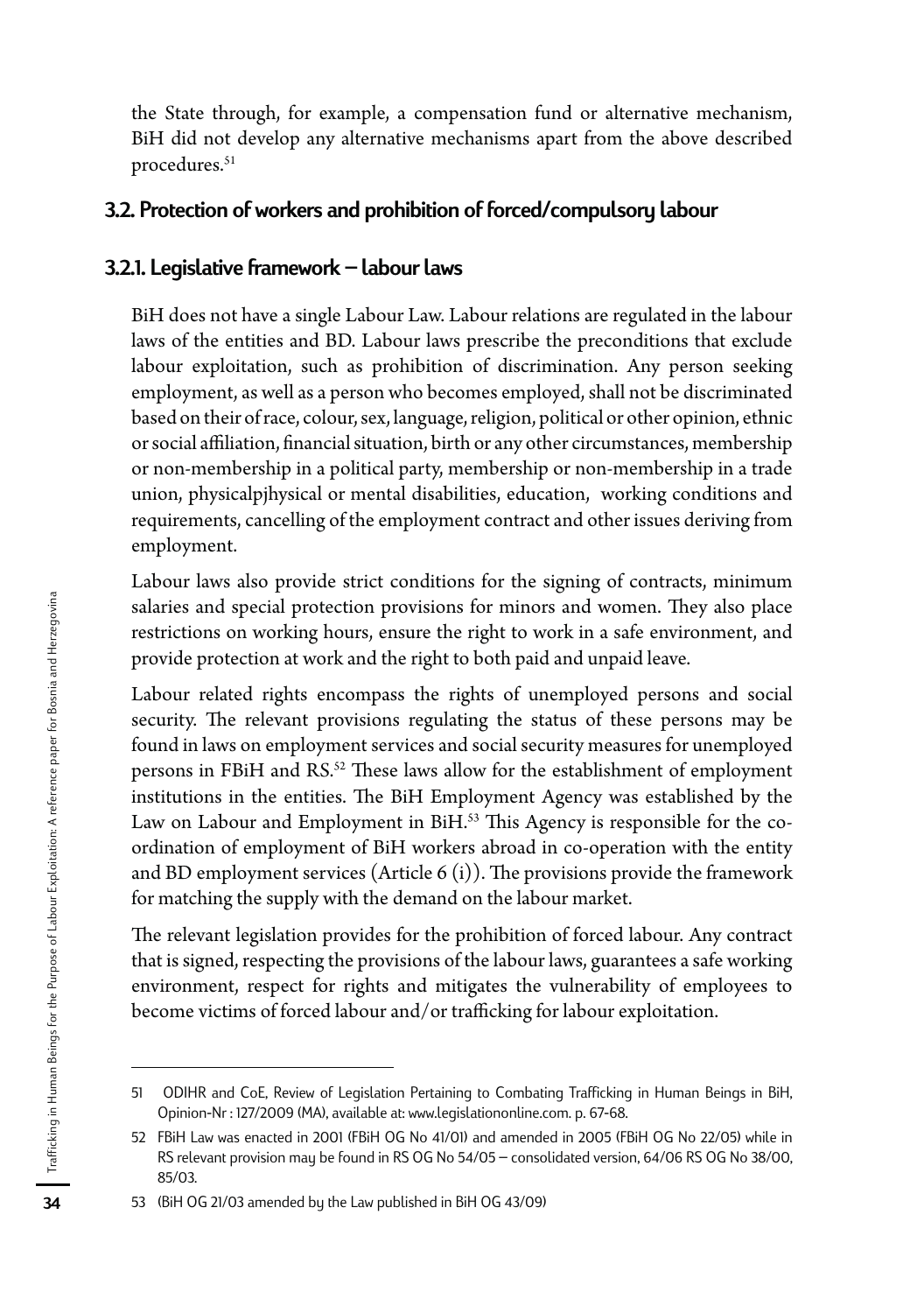## 3.2.2. Institutional framework: labour inspectorates

The labour inspectorates are responsible for monitoring and ensuring the proper implementation of labour laws in the country. ILO Convention No. 81 on Labour Inspection $54$  provides that labour inspection must protect the working conditions of all type of workers, while ILO Convention No. 150 on Labour Administration<sup>55</sup> recommends extending the functions of labour administration to include informal workers.

In practice, as relevant international research shows, labour inspectors face numerous difficulties. 56 Apart from being poorly equipped in terms of material and human resources, they face difficulties in determining the locations of hidden companies or illegal workers, ascertaining the facts regarding contracts, working hours and salaries, and social security contributions. Labour inspectors may also encounter foreign workers without valid work permits. According to the same research, issues related to irregularities in the employment contracts of migrants represent the greatest number of inspection visits and sanctions in the annual reports of most inspectorates.<sup>57</sup>

Trafficking in human beings and forced labour is usually suppressed through the criminal justice system, at the same time the valuable and complementary role of labour inspectors is sometimes neglected. Implementation of labour laws and enforcement through labour inspections and courts can be an additional way to combat trafficking and forced labour. In this regard, labour inspectors are a valuable starting point, in the best position to provide early warning before trafficking occurs and forced labour conditions become more severe. Similarly, with regards to access to workplaces and workers, labour inspectors may have easier access than police or prosecutors. Despite all of this, labour inspectors are still not included in the National Referral Mechanism in BiH.

The institutions in BiH that may be in the position to fulfil this role are the labour inspectorates organized at entity and BD levels. In FBiH, the Inspectorate for Labour Inspection is an organizational unit of the Directorate for Inspection Affairs of FBiH while cantonal inspections are conducted by the Cantonal Administrations for Inspection.<sup>58</sup> Labour inspection controls the implementation of the laws and, in particular, ensures protection of workers during employment, workers' social

<sup>54</sup> See Article 3 of the Convention available at: http://www.ilo.org/ilolex/cgi-lex/convde.pl?C081

<sup>55</sup> See Article 7 of the Convention available at: http://www.ilo.org/ilolex/cgi-lex/convde.pl?C150

<sup>56</sup> See: ILO: Labour inspection and labour administration in the face of undeclared work and related issues of migration and trafficking in persons: Practices, challenges and improvement in Europe towards a labour inspection policy Budapest October 2009, available at: http://www.ilo.org/wcmsp5/groups/public/---ed\_ dialogue/---lab\_admin/documents/genericdocument/wcms\_116069.pdf

<sup>58</sup> Law on Inspections of FBiH, OG 69/05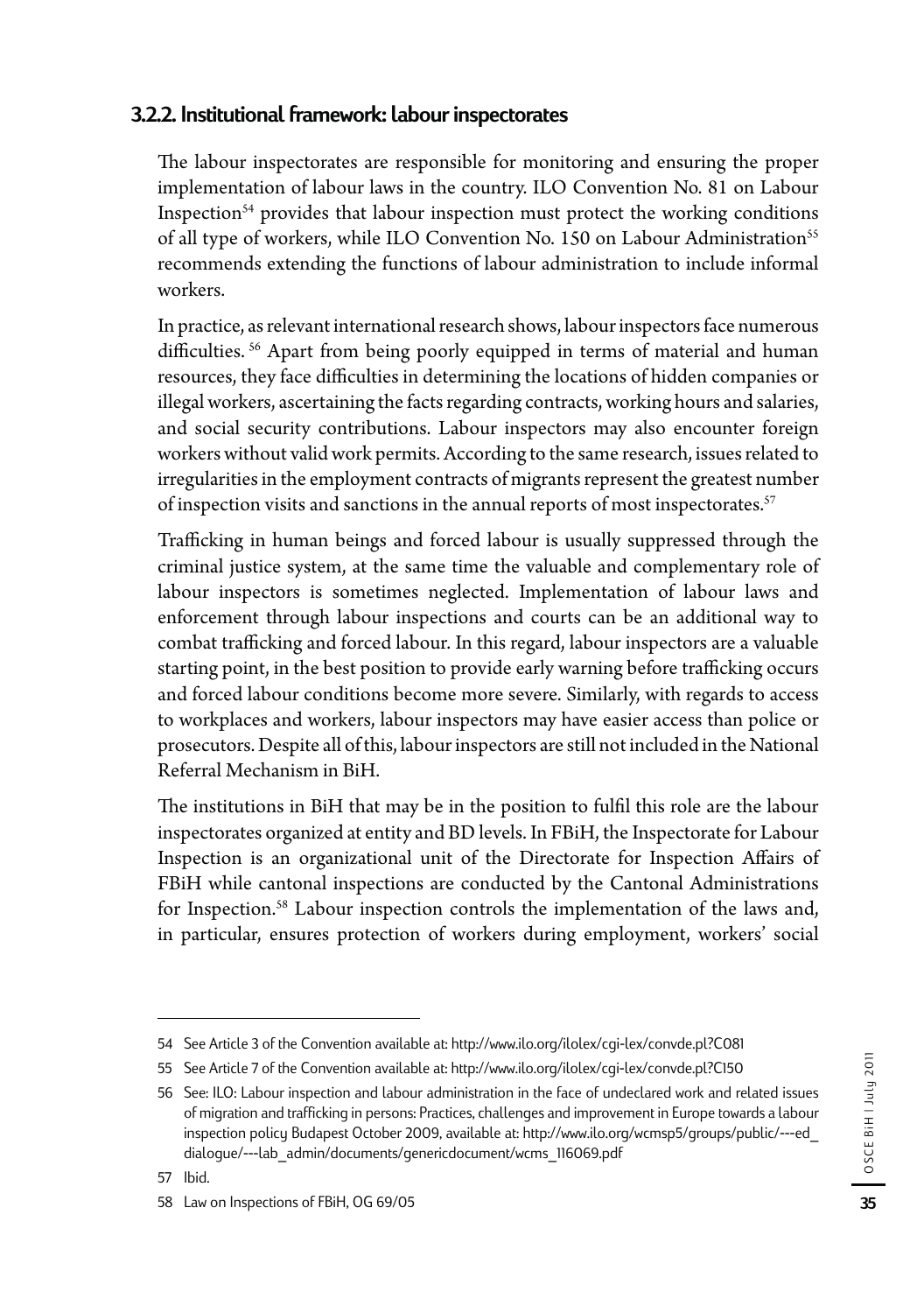security, the legality of employment contracts, the employment of foreigners and special protection for children. 59

The Labour and Labour Protection Inspection within the RS Inspectorate controls the implementation of labour related laws. <sup>60</sup> Their competences include supervision over the implementation of the laws that regulate workers' rights and their protection. In particular, rights related to the establishment of employment relations, the signing and implementation of contracts, salaries and other contributions, working hours, holidays, termination of contract, and other rights prescribed by the relevant laws.<sup>61</sup>

In BD, the relevant provisions on labour inspection are contained in the Law on Inspections of BD.<sup>62</sup> Labour Inspection controls the implementation of the provisions related to the signing and termination of employment contracts. It regulates employer obligations, unemployment rights and conducts other activities prescribed by law.63 All of these pieces of legislation prescribe in detail the status of labour inspectors, the manner of conducting inspections on site and the measures that are at the disposal of the inspectors if they note certain irregularities.

#### 3.3. Immigration- Institutional and Legislative Framework

The demand for cheap labour has developed at the same time as security concerns have led to stricter border controls and the closure of frontiers. This has led to a situation where there is a need for a cheap, migrant labour force that is not matched with adequate migration laws.<sup>64</sup> Countries that do not address the existence of these activities, and let this underground economy develop, will be a preferred choice for traffickers and migrant workers alike (pull factor).<sup>65</sup>

#### 3.3.1 Institutional framework

In the former Yugoslavia, Bosnia and Herzegovina had a geographically central position within the country and did not have the capacities or the experience to manage migratory movements. After the war, agencies responsible for migration control slowly emerged. Today, the main body mandated with the implementation of policies on immigration and asylum is the BiH Ministry of Security and it is competent to conduct procedures and organize the provision of services in relation

<sup>59</sup> See Article 33 of the Law on Inspections of FBiH

<sup>60</sup> Law on Inspections of RS, OG 74/10

<sup>61</sup> See Article 26 of the Law on Inspections in RS.

<sup>62</sup> Law on Inspections of BD, OG 24/08 and 25/08

<sup>63</sup> See article 75 of the BD Law on Inspections

<sup>64</sup> Proposals for open borders have been made as a response to these problems. See for example, Ahyter T, *Open Borders*, Pluto Press, 2000. The context of the EU's open space is also of particular relevance

<sup>65</sup> See, Van Liemt G, "Human Trafficking in Europe: an Economic Perspective", *ILO Working Paper*, June 2004, at p.4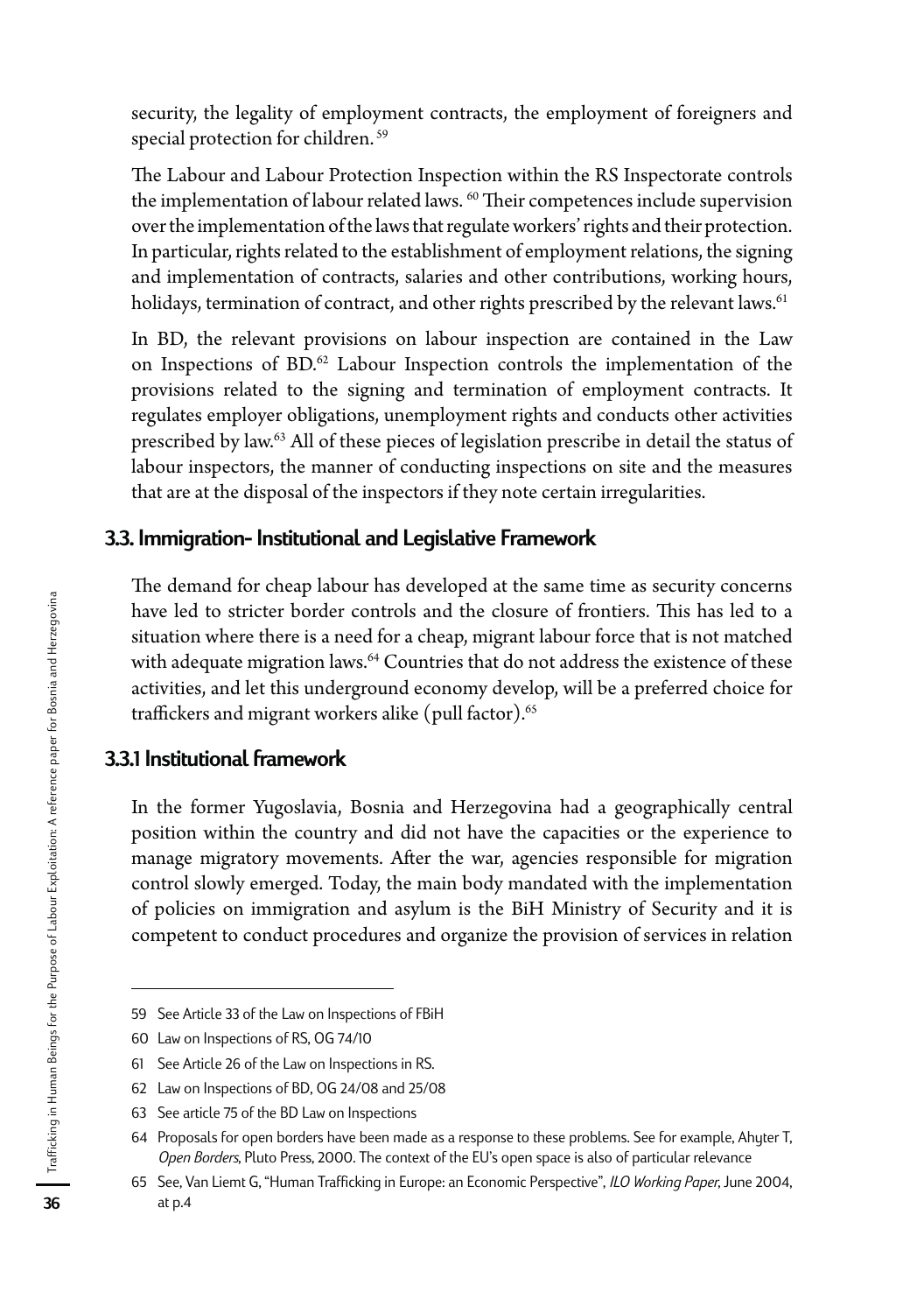to the movement and stay of foreigners.<sup>66</sup> The BiH Border Police, an administrative organization within the BiH Ministry of Security with operational independence, is a BiH level agency mandated to conduct police tasks related to the surveillance and control of BiH borders and other tasks stipulated by the Law on Border Police of BiH. The agency competent to regulate issues of migration management within the country is the Service for Foreigners' Affairs. The Service for Foreigners' Affairs was created in 2006, taking over the duties of "inspectors for foreigners" from the local police; it is an administrative organization within the BiH Ministry of Security, with operational independence.

#### 3.3.2 Legislative framework

The main piece of legislation governing issues of immigration and asylum is the 2008 BiH Law on the Movement and Stay of Foreigners and Asylum.<sup>67</sup> Article 8 of this Law prohibits discrimination against aliens on any grounds, including: gender or sex, race, colour of skin, language, religion, political and other opinion, ethnic and social origin, affiliation with a national minority, property status, status acquired by birth, or other status. The Law provides that the Ministry is responsible for ensuring special protection and assistance to victims of trafficking in human beings for the purpose of their rehabilitation and repatriation into their country of habitual residence or country of admission.<sup>68</sup>

The Law also provides for the possibility of granting temporary residence on humanitarian grounds to an alien who has been a victim of organized crime and/ or trafficking in human beings. It provides protection and assistance for their rehabilitation and repatriation into the country of their habitual residence, or a country which will admit the alien if this person does not fulfil the general conditions for the granting of temporary residence.<sup>69</sup> In cases where the presence of the alien is required for court proceedings and/or in cases where the alien co-operates with authorities for the purposes of revealing criminal offences and offenders, or if he/she has been a victim of organized crime and his/her presence in BiH is essential for the conducting of court proceedings, temporary residence may also be granted.

Article 11 prescribes the obligation to obtain a work permit when an alien intends to reside in BiH for the purposes of paid employment. The permit is issued by an authority in charge of foreigner employment affairs in accordance with the provisions

<sup>66</sup> The issuing of visas, entry conditions, crossing of the state border, residence and international protection are regulated by the BiH Law on the Movement and Stay of Aliens and Asylum (Official Gazette of BiH No. 36/08), Decision on Visas (Official Gazette of BiH No. 100/08), Rulebook on issuing visas for long-term stay (D visa) and procedures while issuing such visas (Official Gazette of BiH No. 104/08) and Rulebook on the Entry and Stay of Foreigners (Official Gazette of BiH No. 81/08) All caps in titles.

<sup>67</sup> Law on Movement and Stay of the Foreigners and Asylum (Official Gazette of BiH no. 36/08)

<sup>68</sup> Ibid, Article 56

<sup>69</sup> Ibid, Article 54 (1) (a)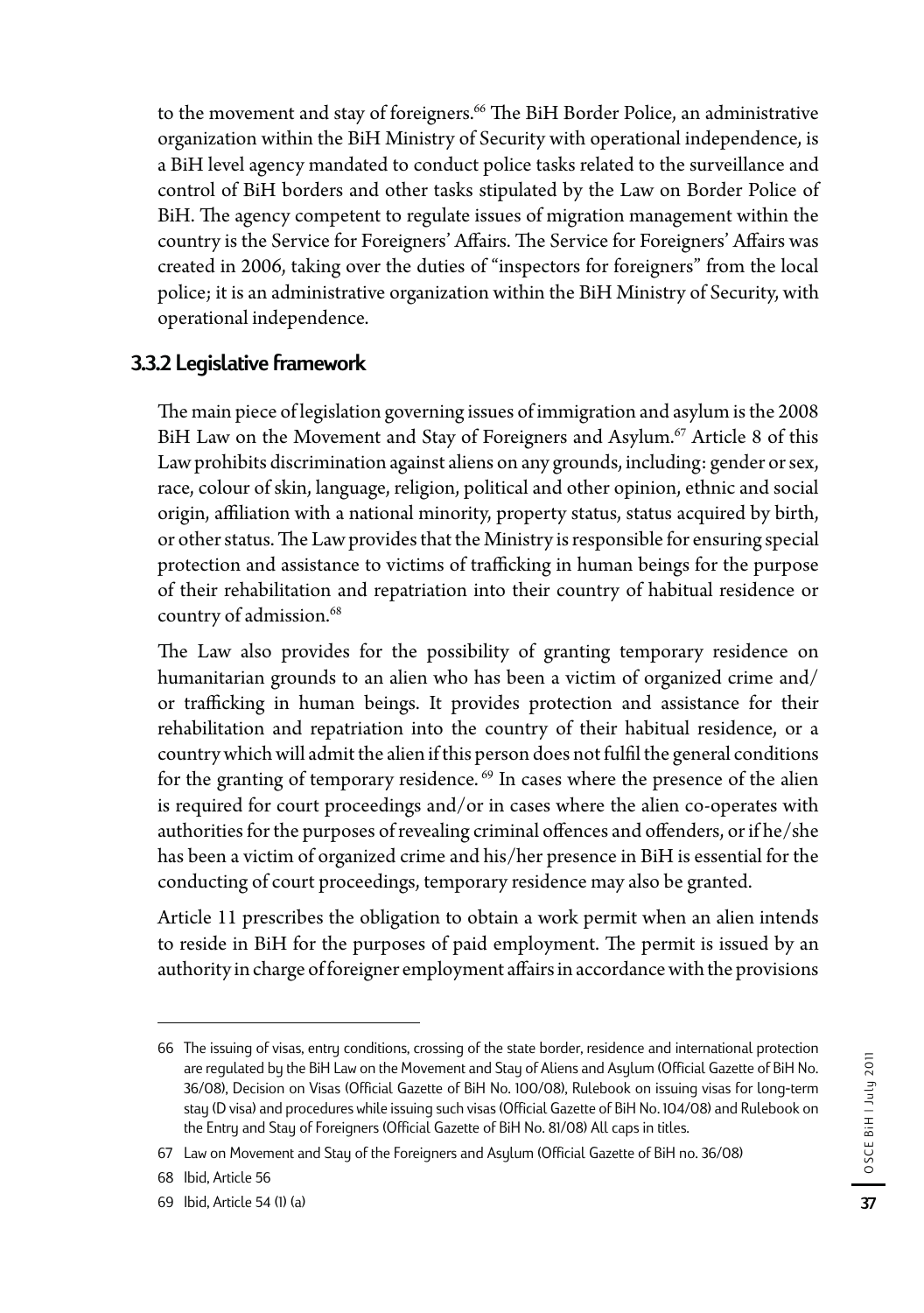of this Law or other laws in BiH regulating the issues of work by foreigners, unless differently specified in this Law or an international agreement which provides that no work permit is required for specific types of work. The provisions of this Article make an exemption regarding aliens with recognized refugee status or status of subsidiary protection in BiH.

The Law provides that work permits may be issued to a foreigner upon the request of the employer, where the issuance of the permit is within the competence of the authority for matters of foreigner employment of the FBiH, RS or BD. Work permits shall be issued for a specific post and/or for a specific type of job and may not be issued for a period longer than one year.<sup>70</sup>

The number of work permits is restricted by an annual quota set by the Council of Ministers, in accordance with migration policy and taking into account details of the labour market from the BiH Ministry of Civil Affairs.<sup>71</sup> However, the Law provides for the possibility to issue work permits independently from established quotas to specific categories of foreigners.<sup>72</sup> The Law prohibits the employer from concluding the employment contract or other relevant contract with a foreigner prior to issuance of the temporary residence permit. The employer is also obliged to provide a copy of the contract to the Ministry immediately or not later than three days from the conclusion of the contract.73

#### 3.3.3. Employment of foreigners

Provisions contained in the BiH Law on the Movement and Stay of Aliens and in the BiH Constitution stipulate that issues pertinent to immigration will be regulated at BiH State level; however, the employment of foreigners is regulated at entity and BD level. The relevant framework includes the FBiH Law on Employment of Foreigners,74 the Law on Employment of Foreigners and Stateless Persons of the RS<sup>75</sup> and the Law on Employment of Foreigners of BD<sup>76</sup>.

The FBiH Law on Employment of Foreigners was enacted in 1999 and has not been amended. This FBiH Law provides that a work permit can be issued to a foreign national provided that he/she has a permanent residency/temporary residency permit in BiH and that the employment bureau does not have in its register other persons who meet the terms and conditions of employment. The work permit is issued by the employment service; the labour inspection is mandated to supervise

75 Official Gazette of the RS, No. 24/2009

<sup>70</sup> Ibid, Article 77

<sup>71</sup> Ibid, Article 78

<sup>72</sup> Ibid, Article 79

<sup>73</sup> Ibid, Article 81

<sup>74</sup> Official Gazette of the Federation of BiH*,* No. 8/99

<sup>76</sup> Official Gazette of BD No. 15/09, 19/09 and 20/10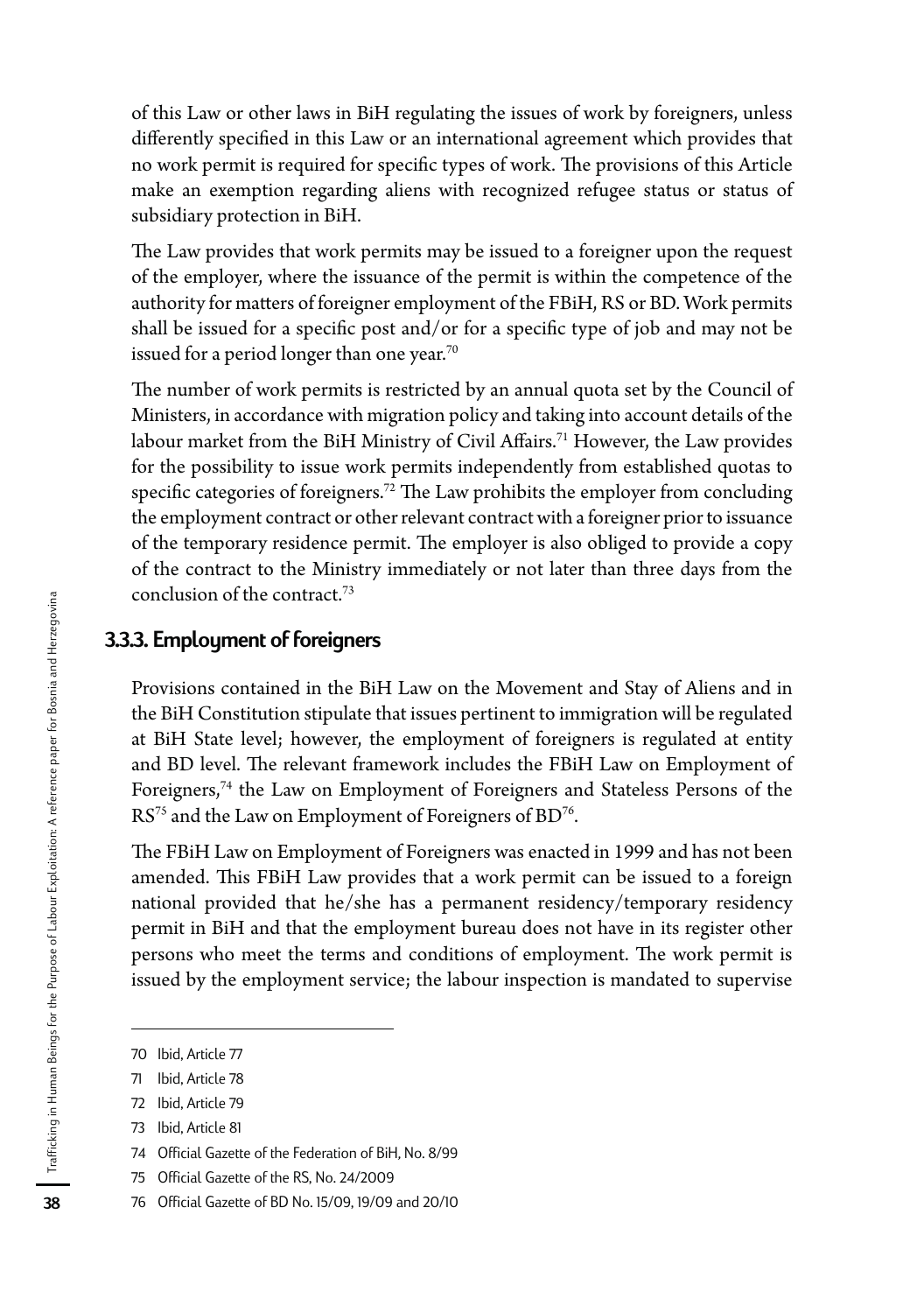the implementation of this law. Furthermore, labour inspection has the authority to prohibit a foreigner from working. Since the Law on Employment of Foreigners was never harmonized with the BiH Law on Movement and Stay of Aliens, the procedure for issuing a work permit does not correspond to the enacted legislation at BiH level. In the absence of the Law, the FBiH Employment Service and the cantonal services enacted the procedure for issuance of work permits, in line with the BiH Law on Movement and Stay of Aliens, thus overcoming the legal vacuum created by the lack of FBiH Law.77

On the other hand, in 2009 the RS adopted the Law on Employment of Foreigners and Stateless Persons that corresponds to the Law on the Movement and Stay of Aliens and Asylum. This Law prescribed that a work permit may be issued by a branch office of the RS Employment Service at the request of the employer. The annual quota, under this Law, is determined by the Employment Service, with the consent of the RS Government. The issuance of a work permit is conditional to the non-existence of a person who fulfils the employer's conditions in the registry of unemployed persons. The RS Inspectorate controls the implementation of this law.

Similarly, in BD, the Law on the Employment of Foreigners was passed in 2009 and amended in 2010. The BD Employment Service supervises its implementation and issues work permits, with the condition that a person with the same qualifications is not in their unemployment registry.

Respecting the rights and obligations prescribed in the above legislation would help to ensure a regulated labour force market and mitigate trafficking risks. Foreign workers with regulated status and valid work permits expose themselves to less risk of becoming victims of trafficking while at the same time protect themselves from potential violations of their labour related rights.

# 4. National Referral Mechanism

Referral (national referral mechanism) - a co-operative framework through which state actors fulfil their obligations to protect and promote the human rights of trafficked persons, co-ordinating their efforts in a strategic partnership with civil society. A process whereby a presumed trafficked person is referred to specialized services and assistance (OSCE/ODIHR).

39

<sup>77</sup> Available at: www.fzzz.ba/radne\_dozvole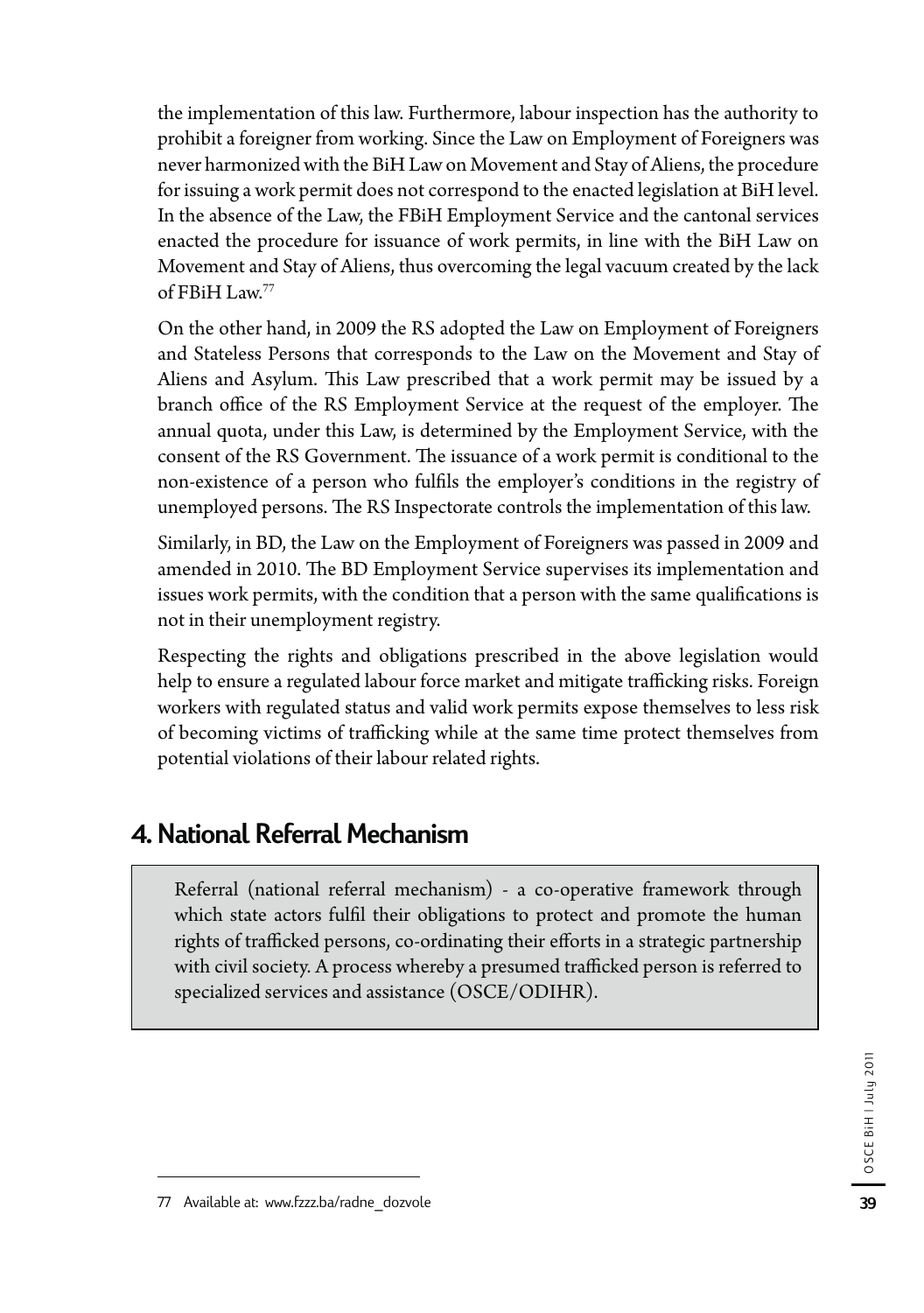### 4.1. Rulebook on protection of foreign victims of human trafficking

The protection of foreign victims of human trafficking is primarily laid down in the BiH Law on the Movement and Stay of Foreigners and Asylum.78 The Law provides for the right to temporary residence on humanitarian grounds, and also regulates special protection and assistance provided to the victims. The Rulebook on the Protection of Foreign Victims of Human Trafficking provides detailed rules on the treatment of victims of human trafficking who are not BiH citizens. The Rulebook on Foreign Victims also addresses the issue of temporary humanitarian residence permits for foreign victims of trafficking.

A victim of trafficking is entitled to temporary residence on humanitarian grounds of up to six months duration for the purposes of protection, recovery and return to the country of origin.79 The humanitarian temporary residence permits granted to victims of trafficking can be renewed and extended.<sup>80</sup>

Foreign victims of trafficking pursuant to the Rulebook have the following rights: adequate and safe accommodation; medical assistance; counselling and information, especially explanations of their rights and obligations in a language they understand; legal assistance during criminal and other procedures in which the victim accesses their rights; information on access to diplomatic-consular representatives of the countries of origin or usual residence; information on the opportunity and procedures for repatriation and different types of training and education depending on financial capabilities.

If a foreign victim is under 18 years of age, the Ministry for Security informs the competent authority for social protection issues on the need to appoint a temporary guardian who is obliged to represent the child's interest throughout the procedure until a final solution has been found. In practice this means that a Centre for Social Welfare appoints a guardian, who takes care of the child's best interests, actively assists the child, makes safety assessments and takes part in the collection of the documents necessary for organizing repatriation.

<sup>78</sup> Law on the Movement and Stay of Foreigners and Asylum (Official Gazette of BiH no. 36/08), Articles 54, 56 and 58

<sup>79</sup> Ibid, Article 54, paragraph 1, item a) and in relation to Article 52, Paragraph 5

<sup>80</sup> BiH Law on the Movement and Stay of Aliens and Asylum Art. 52 par. 6; the Rulebook on Alien Victims, Art. 6 paras. 3 and 4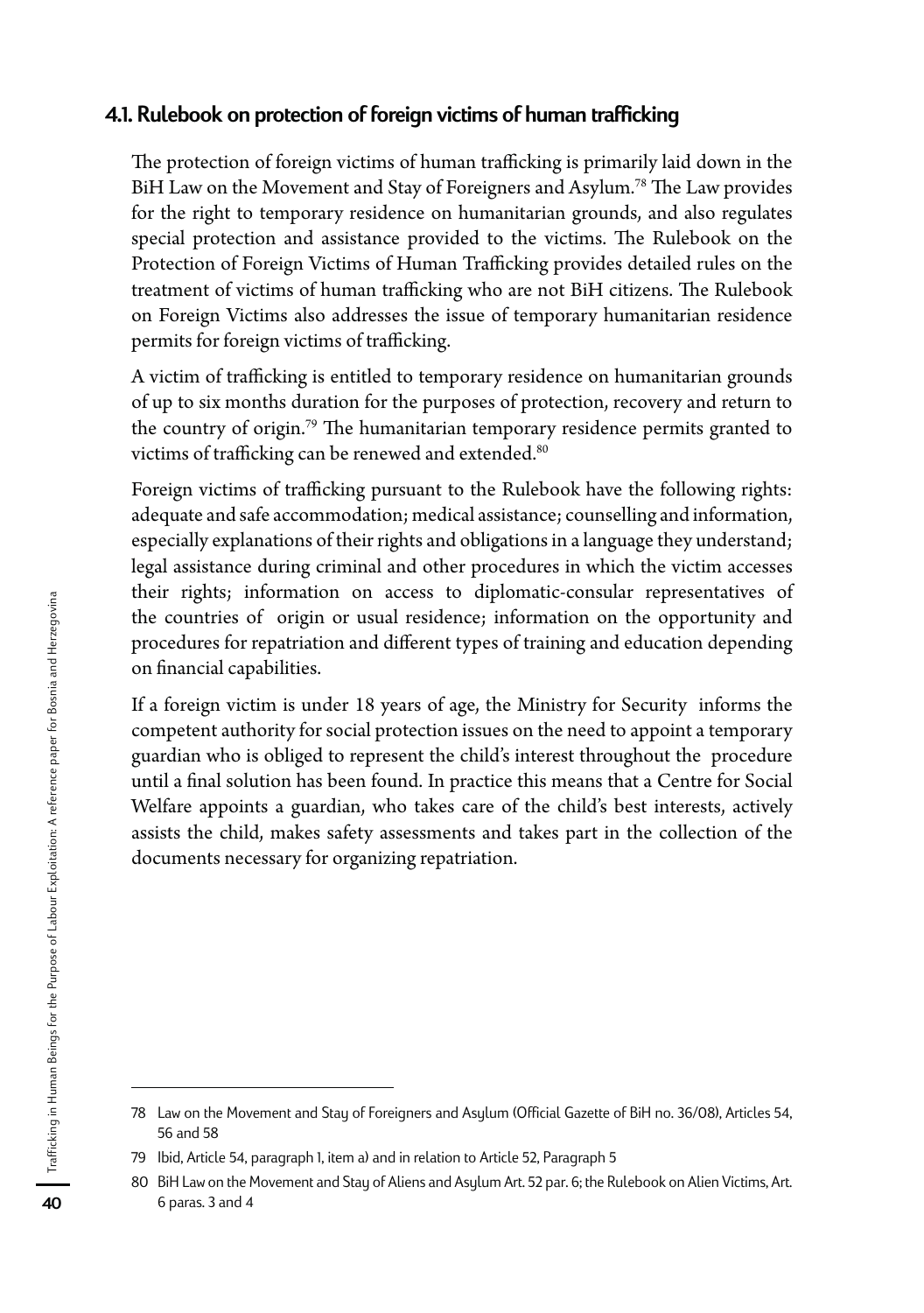## 4.2. Rules on protection of victims and the witnesses-victims of human trafficking

The rules and procedures for direct assistance to BiH citizens who are the victims of human trafficking are defined in the Rules on Protection of BiH Victims and the Witnesses-Victims of Human Trafficking.<sup>81</sup> These Rules, *inter alia*, set out principles and common operational standards pertaining to identification procedures, protection and assistance, and primary and secondary prevention activities.

While *informed consent* is necessary to assist an adult BiH victim, assistance and responsibility to assist a child suspected of being a victim of human trafficking, and who is a BiH citizen, is *automatically given* to all actors in the referral mechanism.*<sup>82</sup>*

The Rules oblige any institution in BiH that believes or has information that a BiH national is subject to trafficking to promptly inform the BiH State Investigation and Protection Agency (hereinafter: SIPA) and the Prosecutor's Office of BiH. Notification of suspicion and/or information on trafficking in human beings can be delivered to any prosecutor's office or police department. The identification process is performed using a multidisciplinary approach and by data comparison and the synthesis of information about the case received from the authorized institutions in BiH and authorized organizations.<sup>83</sup>

The relevant institutions are obliged to report to the competent agencies without delay on the identification and interview where the consent of the adult victim and mandatory presence of a temporary guardian is necessary.<sup>84</sup> Additionally, the Rules provide an option for the guardian to request free legal aid for the ward, physical protection that is granted in co-operation with local police and social protection<sup>85</sup>. In the latter case, Social Welfare Centres (SWCs) are obliged to provide the victims with protective care and housing, financial assistance, counselling and therapeutic treatment, professional assistance by means of involvement in a re-socialization programme and protection of children.86

*The child victim and the witness victim are treated as children without parental care or with a neglected or unsupervised upbringing, regardless of the child's family status.* 

<sup>81</sup> Rules on Protection of BiH Victims and the Witnesses-Victims of Human Trafficking (Official Gazette of BiH no. 66/07), Articles 6, 7, 10 and 15

<sup>82</sup> Informed consent means that a victim has received all relevant information on their position and available forms of assistance, and has voluntarily agreed to be assisted.

<sup>83</sup> Rules on the Protection of BiH Victims and the Witnesses-Victims of Human Trafficking (Official Gazette of BiH no. 66/07), Article 7

<sup>84</sup> SIPA, Prosecutor's Office of BiH, relevant entity prosecutor's offices and the police

<sup>85</sup> Rules on the Protection of BiH Victims and the Witnesses-Victims of Human Trafficking (Official Gazette of BiH no. 66/07), Article 12.

<sup>86</sup> Ibid, Article 12.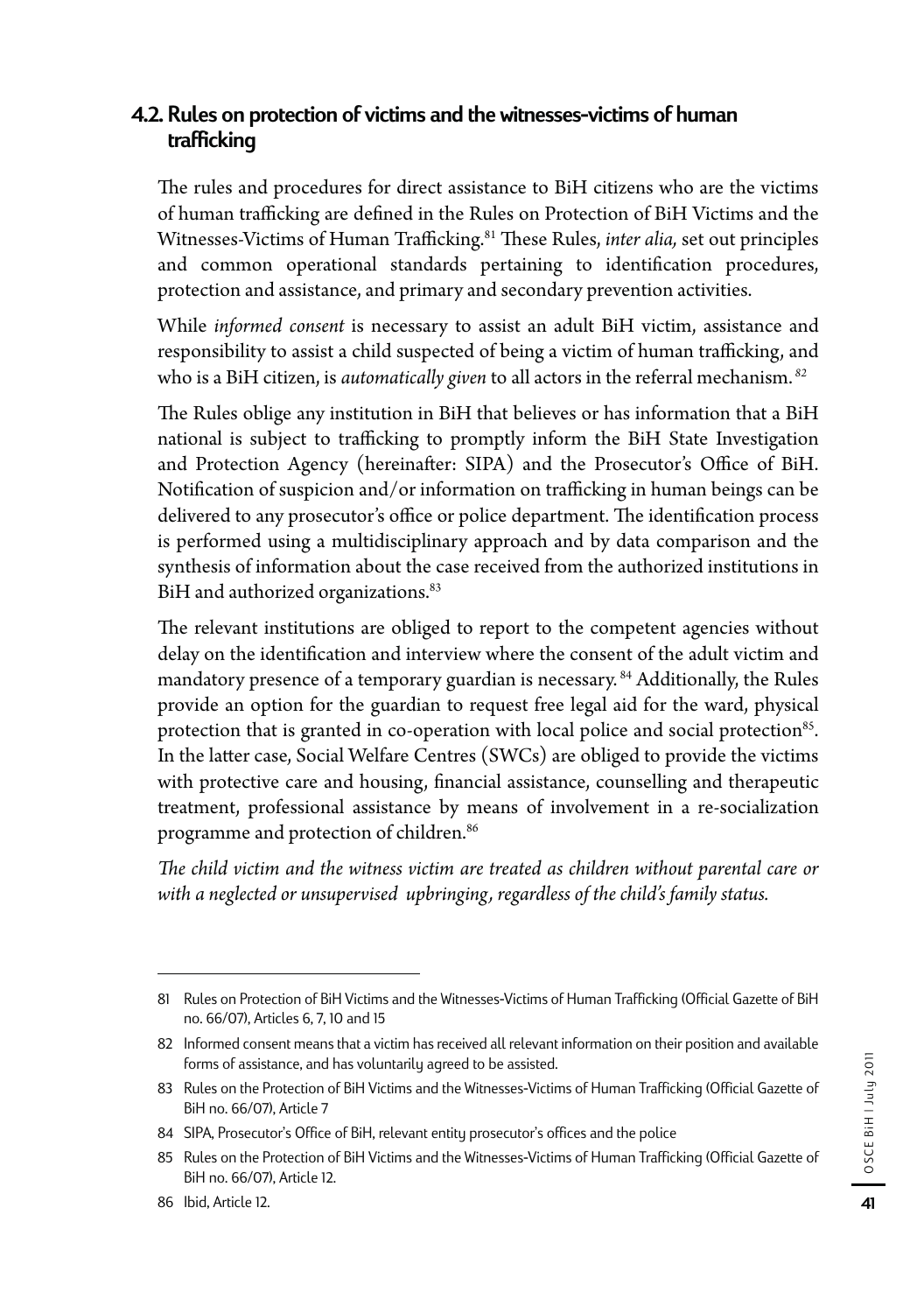The basic forms of protection established in the Rules are: physical protection, protection of privacy and identity, legal aid, social (education and re-socialization) and health protection, as well as the provision to victims and victim-witnesses of the elements necessary to provide appropriate individual protection and help.

Since the Rules do not differentiate between the type of exploitation and the gender of the victim, the same protection is granted to anyone who is identified to be a potential victim of trafficking. It is evident that the needs of male victims of labour exploitation may differ from the needs of female victims of sexual exploitation. It is difficult to assess the effectiveness of the referral mechanism on trafficking for labour exploitation in BiH because of the lack of official data on the application of the referral mechanism to the potential victims of labour trafficking.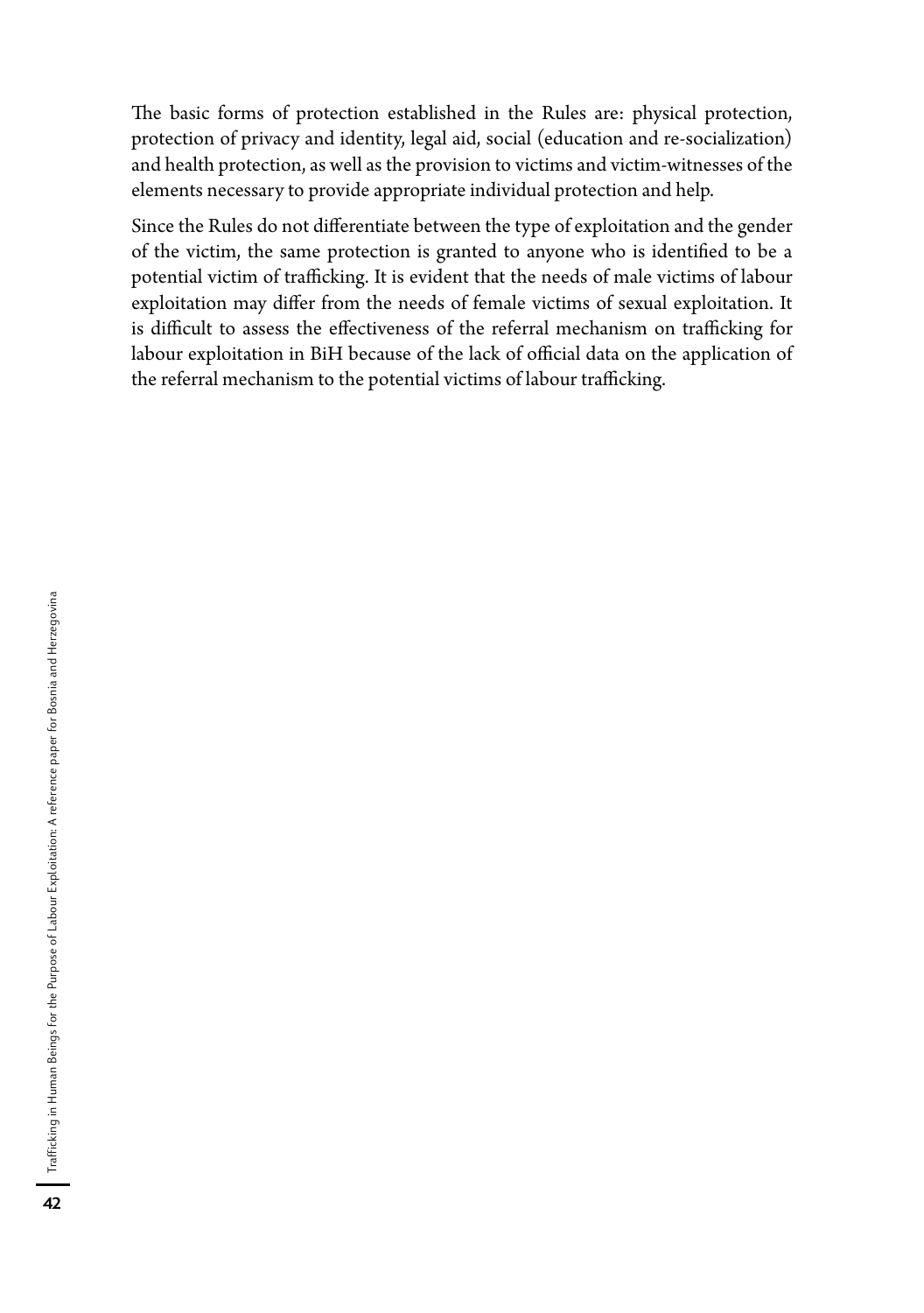# IV. Instances of trafficking in human beings for the purpose of labour exploitation in Bosnia and **Herzegovina**

The following section will present several case studies from Bosnia and Herzegovina, and one from Croatia, which will serve to illustrate how labour trafficking manifests itself in practice. By way of background, it should be noted that a comprehensive study on the extent and forms of trafficking for labour exploitation has not been conducted in BiH. Still, a recent study exploring the issues of trafficking of adult men in Europe, which included BiH, reports that the most common abuses are long working hours, injuries and health issues, denial of medical care, poor living conditions, limited and poor quality food, low or no pay, detention and confinement and psychological, physical and sexual abuse.<sup>87</sup> The study also established that both men and women trafficked for labour are subjected to a wide range of similar abuse and exploitation although there is some research that claims that women are subject to more exploitative conditions or are more vulnerable to becoming victims of forced labour or trafficking than men.

The 2010 BiH Report of the State Co-ordinator for Trafficking in Human Beings indicates various forms of labour exploitation including begging, and forced labour in the agriculture and construction sectors. <sup>88</sup> The most prominent problem is begging, mostly identified in Roma communities, which the Report identifies as consequence of more complex economic and social circumstances in BiH. The Report also describes certain cases of organized begging where the organisers gain significant material profits in an illegal manner.

Presented below are cases that contain indicators of trafficking in human beings for labour exploitation. Despite indications of labour trafficking being on the rise, there are very few identified cases in BiH.

<sup>87</sup> USAID: Trafficking of Adult Men in the Europe and Eurasia Region, September 2010

<sup>88 2010</sup> Report was adopted by the BiH Council of Ministers in July 2011.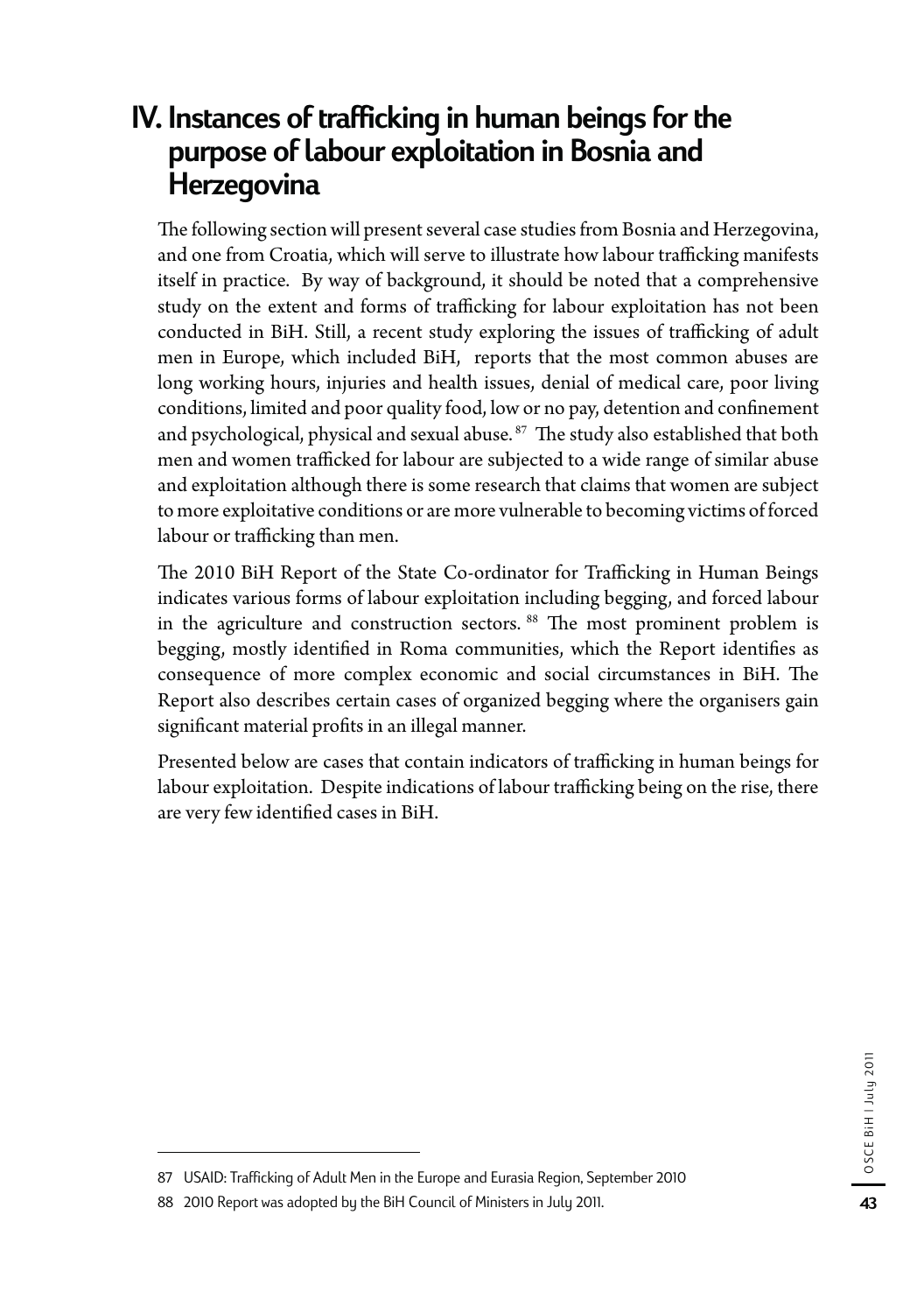#### Example 1: Trafficking for labour exploitation

In 2007, the Court of BiH issued a convicting verdict against Z.A. for trafficking in human beings for the purpose of labour exploitation. This was the first verdict regarding trafficking for labour exploitation in BiH.

From August 2006 to 20 December 2006 in Trebinje, in order to acquire financial gain, Z.A. used a position of vulnerability of persons M.Z. and his common wife E.T., being unemployed and sick, and forced them to beg by taking them every morning in his blue vehicle, from Bileca, where they were using a rented apartment, to Trebinje, where they were begging in cafés, apartments, restaurants, markets and other locations. In this way he was taking them to other towns in the RS, Gacko, Foca and Zvornik, where each of them had to hand over their proceeds amounting to 100 KM to the suspects under the threat of physical abuse; thus in five months they earned total proceeds amounting to 4.000.00 KM, which they handed over to the suspect under the threat of physical force. Thus, by threat of use of force and benefiting from the vulnerability of the persons, with the intention of gain and for the purpose of exploitation he acted in an extremely inhuman and humiliating way,

*Whereby*

The suspect Z.A., has committed the criminal offence of Trafficking in Persons in violation of Article 186(1) of the CC of BiH

Z.A. was convicted for the criminal offence of trafficking in human beings for the purpose of labour exploitation and sentenced to six months imprisonment. The vehicle used for the commission of the criminal offence was confiscated; he was relieved from the obligation to pay the costs of criminal proceedings. This case presents a positive example of prosecution in BiH. When ILO indicators are applied, it is clear that the suspect used the vulnerability of the victims and their health conditions to involve them in forced labour, i.e. begging. Even though the begging alone is an illegal form of work defined as a misdemeanour in the relevant legislation in BiH, the prosecutor decided to take into account other elements of the offence and qualify this behaviour as human trafficking.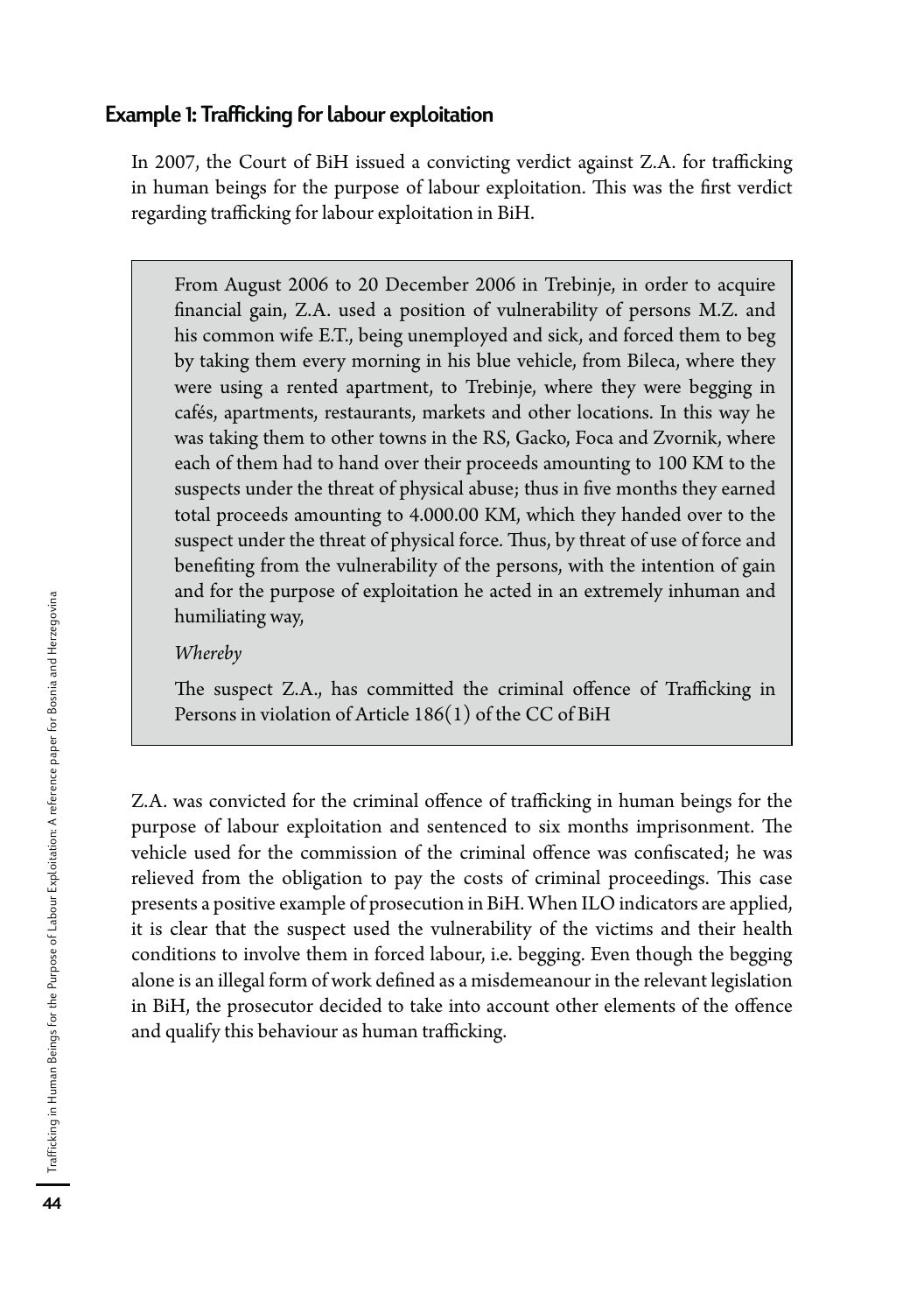# Example 2: Labour Exploitation of a Migrant

In another case, prosecuted before the Court of BiH, the accused A.A. was convicted of trafficking in human beings for the purpose of labour exploitation.

The facts show that A.A. during the period between 2006 and 2009, with occasional interruptions, in the territory of Posavina and Tuzla Canton used I.H., a Croatian national, and a person without a registered place of residence in BiH and unable to take care of himself, and provided a lodging for the aforementioned person in his house and he physically abused and exploited him by forcing him to go begging and perform difficult physical labour at waste dumps. With the view of acquiring unlawful proceeds, such as money from begging and the collection of secondary raw materials, primarily old iron (which I.H. had to bring every day over the cited period) the Accused sold him to B.Š. in August, by way of a pending debt for a car purchased in the previous period.

**Hence**, taking advantage of the person's helplessness he recruited and lodged a person for the purpose of exploitation, forced labour and other services.

*Whereby* 

He committed the criminal offence of Trafficking in Persons, in violation of Article 186 paragraph 1 of the CC BiH.

The court pronounced a verdict based on a plea bargain and sentenced the accused to 11 months imprisonment - suspended for three years. Regarding the decision on the pronounced criminal sanction, the court took into account the confession contained in the plea bargain, co-operation with the prosecutor and the fact that the accused was in a poor financial situation, unemployed and that he had no previous convictions. This case illustrates the vulnerability to trafficking of illegal immigrants.

In the verdict, the Court took into particular account the fact that the injured party, I.H., had permanent residence in the Republic of Croatia and therefore his appearance before the Court would be particularly aggravated or almost impossible. This was an additional argument for acceptance of the plea bargain. Due to the lack of information it is hard to make a definitive conclusion but it appears that the court believed that the above was a decisive factor when evaluating the plea bargain while at the same time there was no indication from the case file that the victim was offered any opportunity to testify.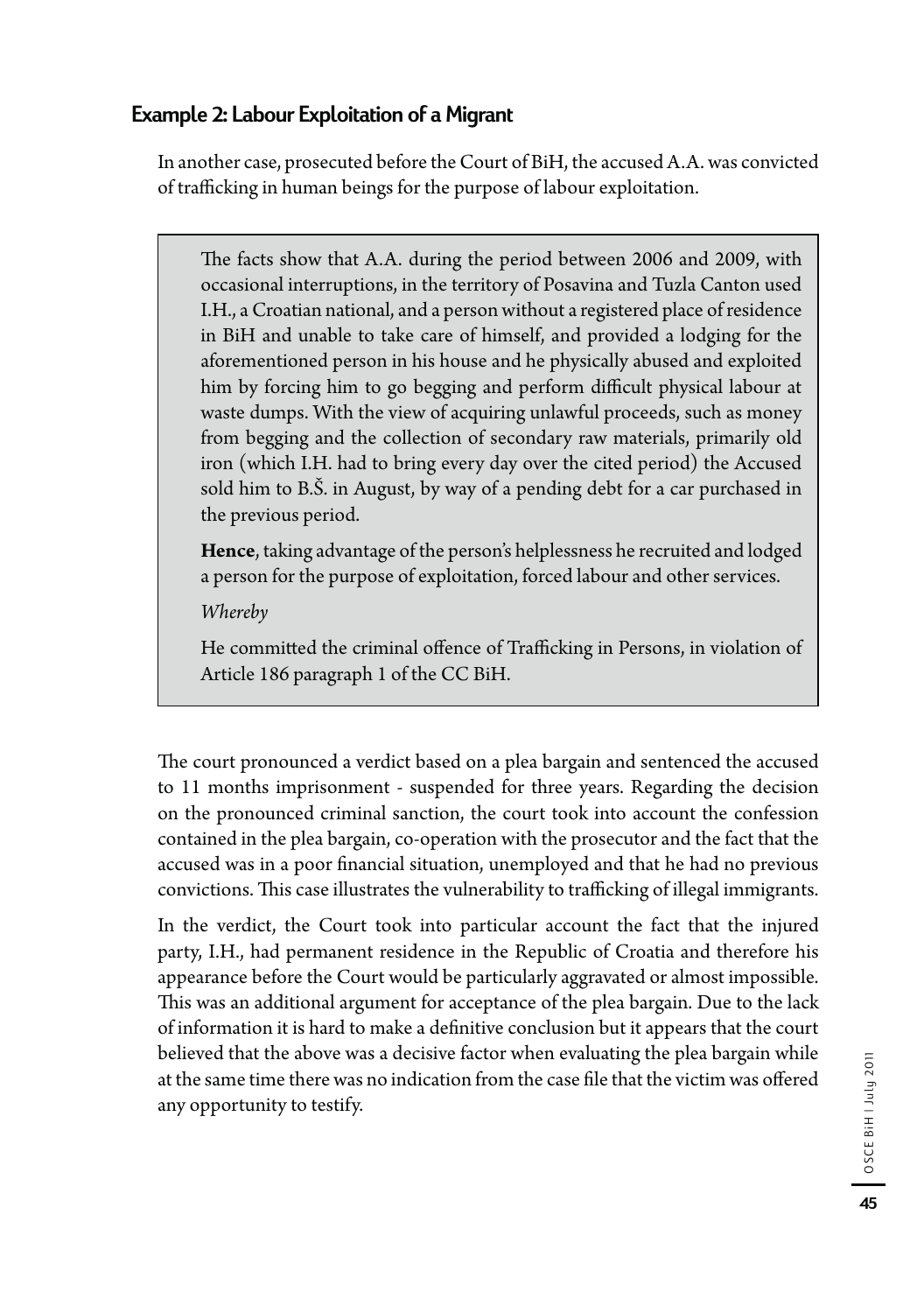## Example 3: Labour Exploitation – Child Begging

In the recent case of B.P. from Gradacac, the Court of BiH confirmed the indictment against one person for trafficking in human beings in its aggravated form.<sup>89</sup>

Facts point to a minor girl, P.A., in a difficult financial situation. Her mother married B.P., her stepfather, who received her into his home. During that time the stepfather used her vulnerability and forced her to beg. The stepfather made a previous arrangement with two other persons (male and female) who lived in different locations to sell the girl to them. In return he received 400 BAM for her. The two persons took her, used her position and forced her into extramarital cohabitation with their son in the house where she was now residing. During that period the girl was also forced to beg and work on waste dumps. In her attempts to run away her stepfather always found her, physically and psychologically abused her and handed her back to the two persons to whom she was sold.

Whereby,

he committed the criminal offence of Trafficking in Persons, in violation of Article 186 paragraph 2 of the CC BiH.

The case involves child begging as one of the forms of labour exploitation. Forced child begging is seen as a form of exploitation and more recently has been considered a form of servitude and modern slavery. The most recent report, *Begging for Change,* published in April 2009 by Anti-Slavery International, looks at cases of forced child begging in Albania, Greece, Senegal and India.<sup>90</sup> The report provides a clear picture of the complex grooming and behaviour patterns that keep children locked in a cycle of exploitation when forced to beg for family members. Child begging is a phenomenon that burdens BiH society at large. The recent report by the Ombudsman Institution of  $BiH<sup>91</sup>$  indicates the scale of the problem and possible ways to tackle it. It seems that the facts in this case corroborate the results of the above mentioned research. The application of a human rights based approach in this case would necessitate an individualized assessment of the needs of the victim with the interest of the child as a guiding principle in the provision of short- and long-term assistance.

<sup>89</sup> Subsequent to researching this paper, the Court of BiH issued an acquittal verdict on 28 September 2011 in the first instance.

<sup>90</sup> Anti-Slavery International, Begging for Change, April 2009

<sup>91</sup> Human Rights Ombudsmen of BiH, 2010 Annual Report, available at: http://www.ombudsmen.gov.ba/ materijali/publikacije/GI2010/Annual\_Report2010.pdf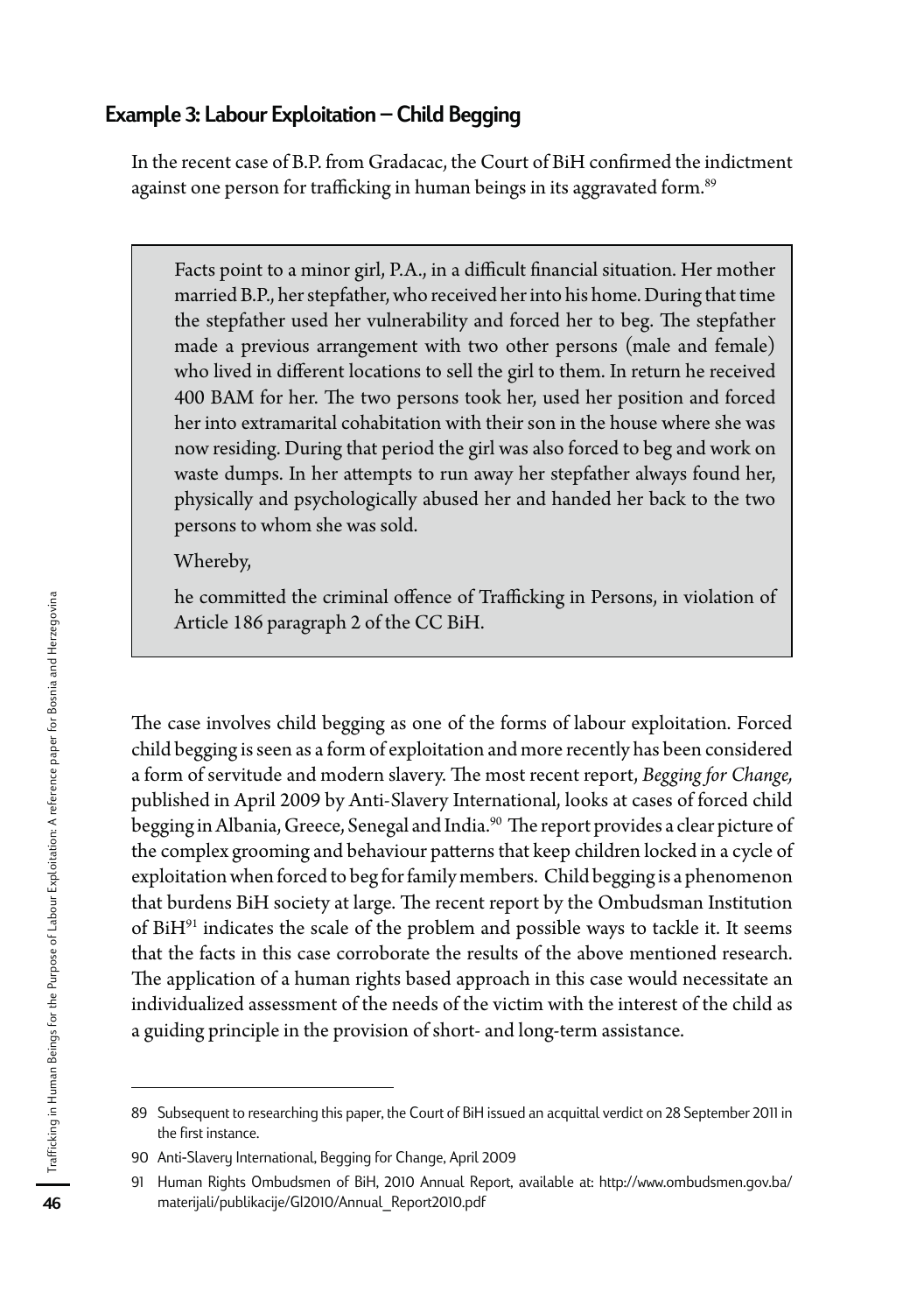## Example 4: Labour Exploitation – Adult workers abroad

In the case of over 600 workers from Serbia, BiH and Macedonia who were found in Azerbaijan in conditions which may amount to forced labour, there is still no indictment in BiH.92 The information presented here originates from a report prepared by the Serbian NGO ASTRA.

The Construction Company SerbAz Project Construction LLC (hereafter SerbAz) brought the workers to Azerbaijan on tourist visas to work on construction sites. The projects were funded by the government of Azerbaijan. Workers received only 2 to 3 USD per hour after being promised 6 to 7 in their original contract with the employer. In May 2009, their payments stopped altogether; they allegedly worked 12 hour days; lived in overcrowded and inadequate accommodation and were exposed to physical and verbal threats and punishments. At one point, the workers were forced to work 36 hours in a row.

Their freedom of movement was restricted; they needed permission to leave the houses where they stayed. They were not given medical assistance following accidents on the work site. Two migrant workers reportedly died. The workers were brought into Azerbaijan by a private recruitment agency that charged a fee of USD 600 per person and confiscated their passports, which were never returned. The majority of workers had personally paid for tourist visas. They were subsequently not issued residence or work permits which had been promised within 30 days of arrival and therefore resided illegally in Azerbaijan<sup>93</sup>.

As stated earlier in this paper, exploitation may begin early in the process when potential migrants pay for visa services. Workers often pay for these and other services that are never received. This seems to be the case with the BiH workers. Many of them paid extra money to the recruiter for visas. However, they had to pay again for a tourist visa on arrival and, for the vast majority, the promised resident or work visas never materialized (Astra et al. 2009).

Workers also cited debt bondage as a common form of control and exploitation. Employers used interest rates to increase the debt, fines, infringements and inflated costs for accommodation, food, transport etc. Workers might also be charged with fines related to work, or, just as readily, for infringements related to other support or services provided by the employers, such as accommodation, as the quotes below indicate:

<sup>92</sup> Never work alone Trade Unions and NGOs joining forces to combat Forced Labour and Trafficking in Europe Page 27

<sup>93</sup> The information presented here is taken from the report produced by Serbian NGO Astra on the situation regarding the workers from Azerbaijan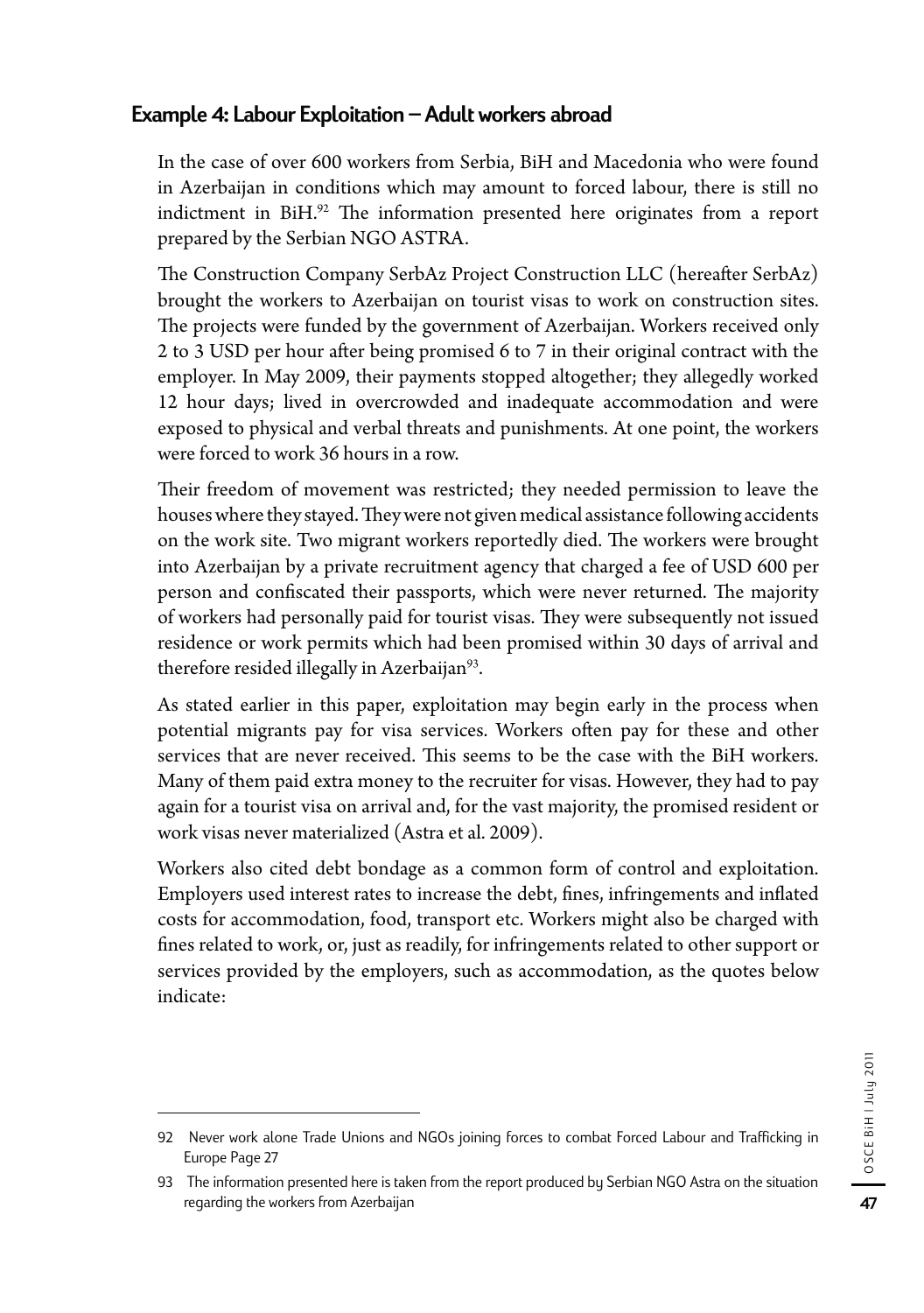*Two workers used to work the night shift on the tin folding press. They brought in the material and got prepared for "winding" it, because they spent entire raw materials [sic]. At that moment, R. Lj. entered the workshop and saw them standing and talking. He instantly said that they were doing nothing, that they finished their shift and that they should leave the workshop right away and go*  home. He additionally fined them with USD 500 each. He told them to come to *the morning shift the next day and that they would be reduced to assisting worker*  [sic], which is paid less. The two workers tried to get their old jobs back with the *mediation of one of the chiefs, but R. Lj. immediately returned them to the assisting job, where they stayed until they returned home.* (Astra et al. 2009, 15)

*During his spare time, one of the workers went to sleep and left his clothes on the bed. Lipovac entered the dormitory and fined him with USD 50 for leaving clothes there, although there was no other place to put it. Another worker hung his shirt on the bed because there was no room in the closet, and was also fined USD 50.* (Astra et al. 2009, 15)

The workers from Azerbaijan also state that they were heavily fined for breaking rules, even rules related to workers' leisure time; in some cases, the actual rules changed so frequently they became arbitrary. Numerous other examples of fines were imposed on the workers from BiH employed in construction in Azerbaijan as the Table below illustrates:

| <b>Punishable Act</b>                                                                                                                                                                                                                                                                                                                                                 | Fine           |
|-----------------------------------------------------------------------------------------------------------------------------------------------------------------------------------------------------------------------------------------------------------------------------------------------------------------------------------------------------------------------|----------------|
| Failure to make the bed properly<br>Leaving personal items in the dormitory<br>Failure to take off shoes and put on slippers when entering the dorm<br>Use of toilet outside the dorm                                                                                                                                                                                 | <b>USD 50</b>  |
| Failure to produce a report at the end of working hours<br>Using the toilet more than two times during the shift<br>Jumping the queue during lunch at the canteen<br>Stopping work for one minute<br>Leaving the workshop one minute earlier (two minutes $= 200$ USD)<br>Coming late from town or shops (including on days-off)<br>Repeated use of forbidden toilets | <b>USD 100</b> |
| Gossiping about the company's management                                                                                                                                                                                                                                                                                                                              | <b>USD 200</b> |
| Consuming alcohol outside working hours (even small amounts, i.e.<br>1 beer)<br>Refusing an alcohol test<br>Refusing overtime work<br>Sleeping when it is not sleeping time<br>Early termination of the "contract"<br>Failure to obey the time specified in the "permit to leave the camp"                                                                            | <b>USD 500</b> |
| Leaving the camp without a permit                                                                                                                                                                                                                                                                                                                                     |                |

**Source: Astra et al. 2009, 16**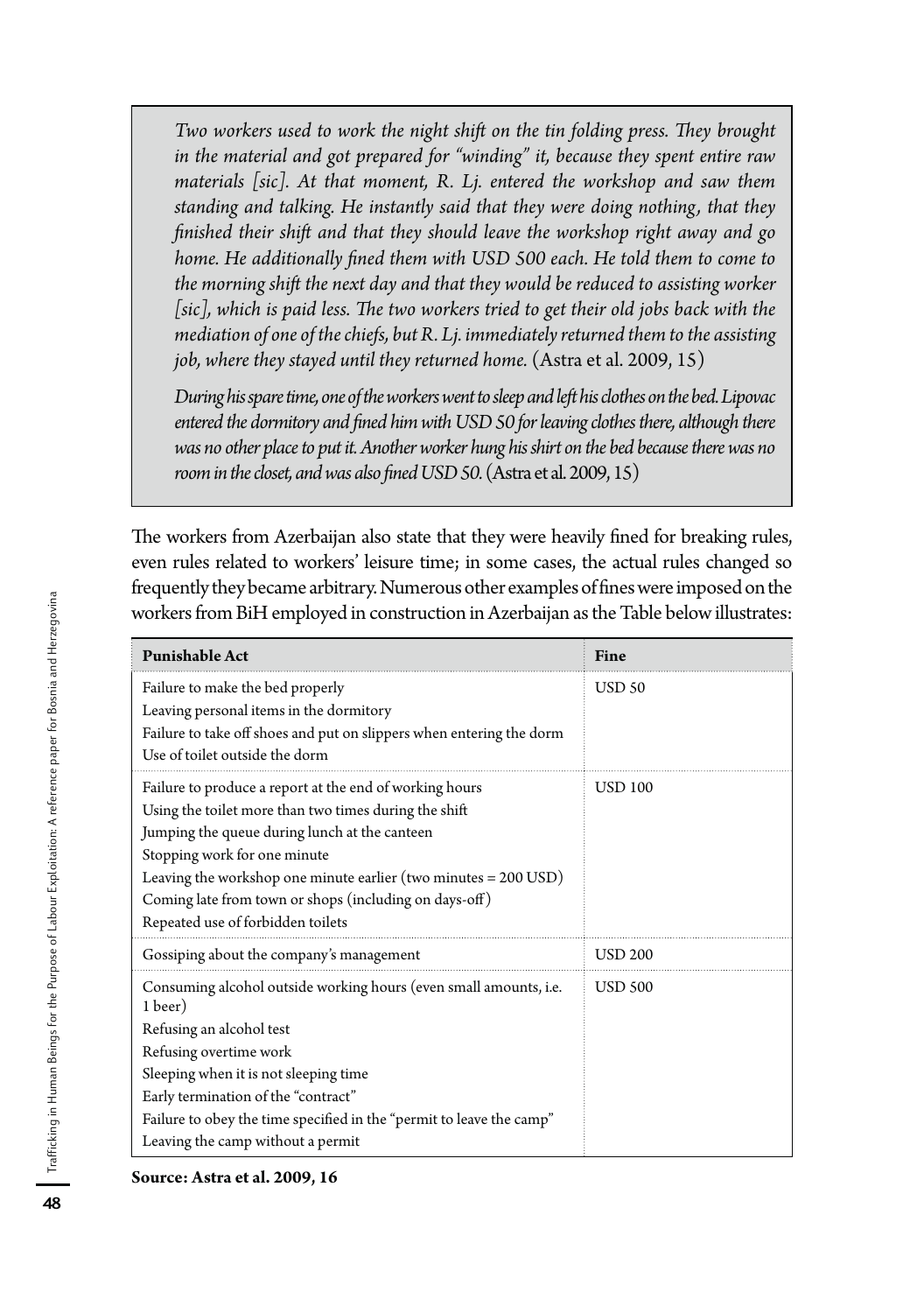Many victims would rather stay in their exploitative situations than return home empty handed. For those who return home, many are desperate to go abroad again in search of work.94 The Report alleges that Astra, an NGO in Serbia, found that the Serbian victims exploited in Azerbaijan were all anxious to go abroad again in search of employment.95 However, Astra found that the men were interested in assistance in vetting such job offers and seemed to avoid those offers that appeared the most risky. The case presented here also points out the concerning fact that a large number of workers went to work abroad without informing the competent institutions. Such institutions would include the BiH Agency for Labour and Employment and the Ministry of Foreign Affairs. While the workers were not obliged by law to inform these institutions it would have been advisable for them to do so. However, the workers themselves were not aware of the risks of becoming victims of trafficking or forced labour. As it currently stands, none of the workers were identified as potential victims of trafficking in human beings thus none of them received assistance through the referral mechanism.

# Example 5: Municipal Court Sarajevo – sexual and labour exploitation

In the case of S.A. the Sarajevo Cantonal Prosecutor raised the indictment for sexual intercourse with a helpless person pursuant to CC FBiH. The facts relate to events that occurred in April 2007: the accused approached the victim and, using her state of mental disability, offered her marriage and took her to his place of residence and had sexual intercourse with her on several occasions. He then took her to Mostar, for the purpose of begging, and kept her in the family house, and again had sexual intercourse with her. After he saw a warrant issued by the Cantonal MoI he returned her to her home.

The victim suffers from schizophrenia and has a mental condition that prevents her from understanding the consequences of her actions.

The inadequate legal framework in the FBiH is illustrated in this case; it did not recognize other purposes of exploitation apart from prostitution. The accused was not charged for enticement to prostitution as provided for in the FBiH Criminal Code since the facts indicate that he used the victim for his own purposes and did not exploit the victim to provide sexual services to other persons. By way of comparison, the previously cited Example 2 processed before the Court of BiH as a trafficking offence, differs from the case of S.A. only in the fact that the victim was male (in the former case) and there was no sexual intercourse element. In Example 2, as in the above mentioned example, the

<sup>94</sup> Information gathered through interview conducted with a recently exploited man from BiH who returned home.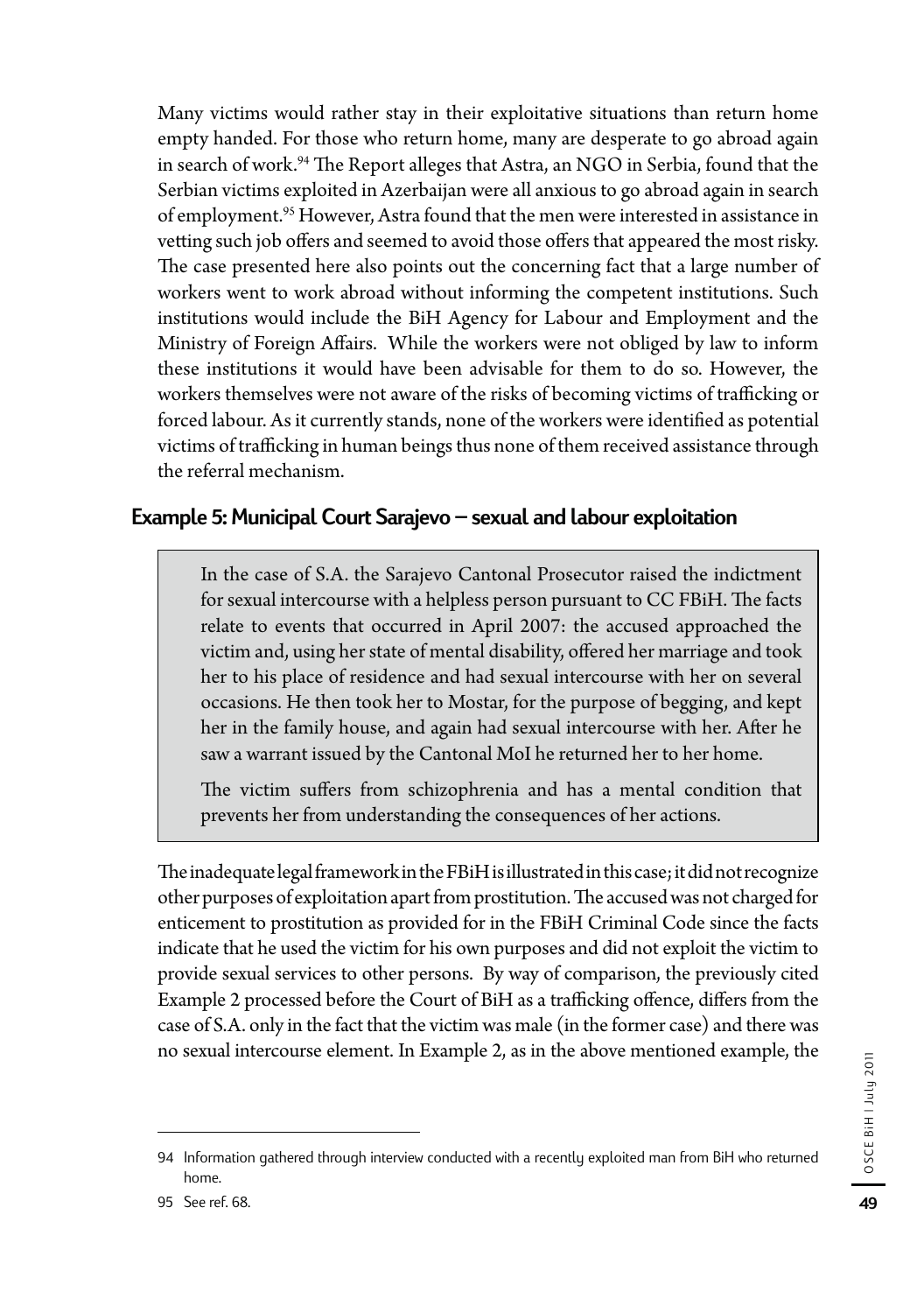accused used the helpless position of the victim, physically abused him, forced him to beg and perform heavy works at garbage dumps.

One of the possibilities in such cases is to refer the case to the BiH Prosecutor's Office in order to adequately qualify the case and avoid a qualification that misrepresents the suffering of the victim. The overall legal qualification to be considered might include the criminal offence of trafficking in human beings in concurrence with sexual intercourse with a helpless person.

## Example 6: Citizen of Bosnia and Herzegovina exploited in Croatia

S.B. is a young man from BiH. He experienced difficult living conditions and had engaged in heavy jobs since the age of twelve to survive. In 2008, he received a call from a friend to come to Croatia to tend sheep and other jobs when the need arose. A friend sent him 100 euro for travel expenses, money that S.B. needed to return afterwards. After two months of work S.B. did not receive the agreed salary. He decided to return home.

After a while, the friend contacted him and stated that he owed him additional money for the work that he did. He again sent him 100 euro for travel expenses after which S.B. decided to go to Croatia. Upon his arrival at the bus station the friend's brother was waiting for him, a fact that S.B. considered unusual. After a month his passport was confiscated and he did not receive money for the work carried out. He was under surveillance the whole time without any possibility to leave unaccompanied. He was accommodated in inhumane conditions with no electricity, water or toilet. Food was served on rare occasions. In time, he was physically and emotionally abused; he was severely beaten on several occasions.

Subsequently he decided to get his documents. A few days later he managed to retrieve the documents but not the money he had earned. The friend threatened to kill him when S.B. decided to report the case to police. After the police report he spent few months in a specialized shelter for adult victims of trafficking in human beings. After that, he was safely returned to BiH.

As the previous research<sup>97</sup> points out, migrant workers are particularly vulnerable to trafficking for labour exploitation. Even in situations where the migration process starts with legitimate recruitment, this does not preclude the fact that that a person may become a victim of trafficking. The recruitment took place through informal,

<sup>96</sup> The facts of the case are taken from the publication: Trafficking in Human Beings in Republic of Croatia: Assessment with special focus on labour exploitation, International Centre for Migration Policy Development (ICMPD), 2010

<sup>97</sup> USAID: Trafficking of Adult Men in the Europe and Eurasia Region, September 2010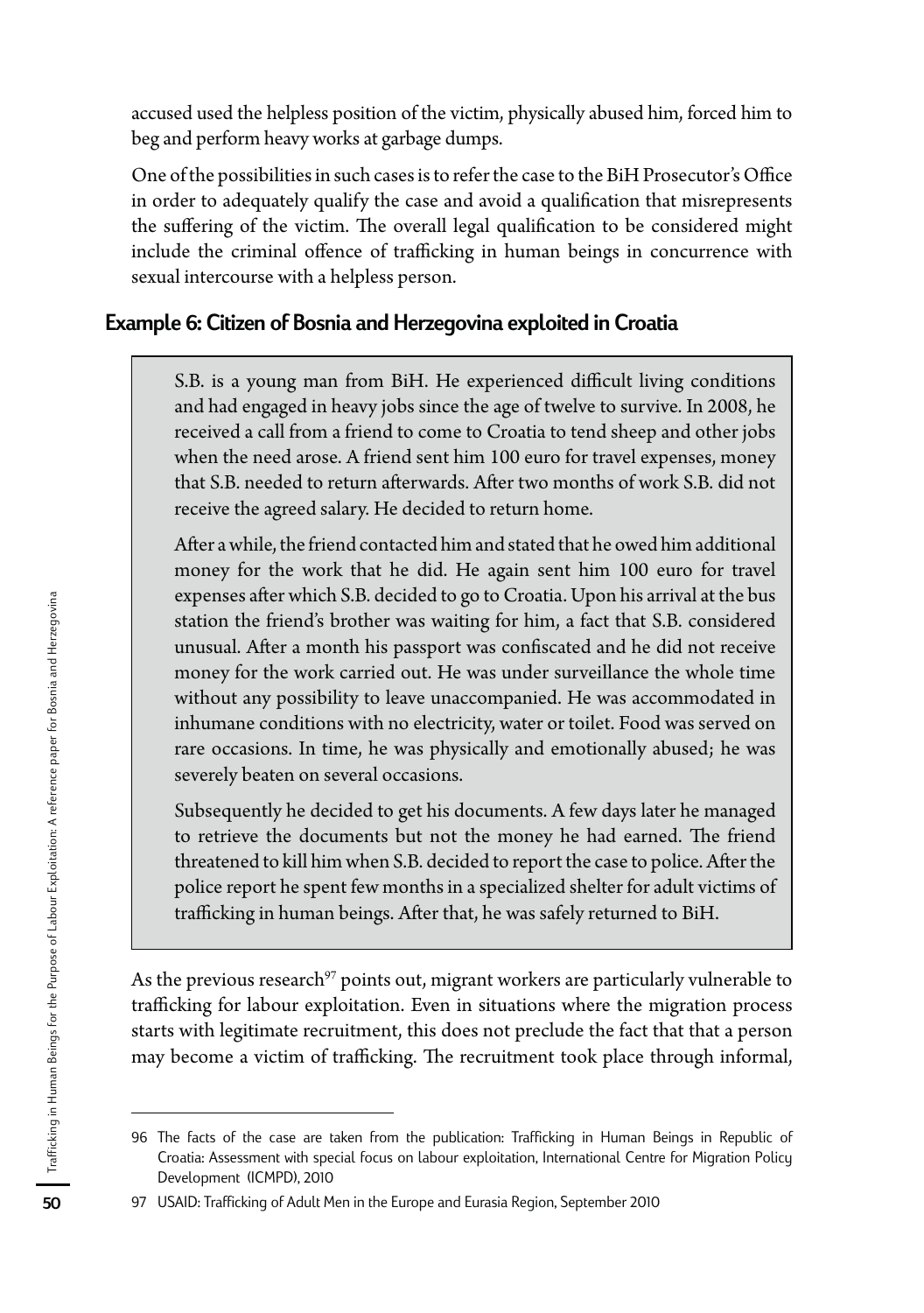friendly connections, where the victim needed to work for the money that was given for travel expenses. There was no formal contract or any document that confirmed the employment. These are all recognizable ways of recruitment. The threat of bodily injury or death is a commonly used means of coercion within the trafficking chain. Keeping the person in such conditions was ensured through the confiscation of travel documents.

 Official statistics on trafficking victims show that most victims of human trafficking for labour exploitation in BiH come from neighbouring countries<sup>98</sup>. The close geographic location, similar culture and language, and lack of strict border control should be taken into account; regional co-operation is crucial to combating these weaknesses. Also, the difficult economic and social situation in BiH may raise the number of individuals seeking employment outside of the country. These factors contribute to a large supply of inexpensive workers willing to accept less favourable working conditions. As no significant effort to safeguard workers and warn them of the possibilities of becoming victims of trafficking was identified, outreach to potential economic migrants needs to be improved.

<sup>98</sup> State Co-ordinator for Combating Trafficking in Human Beings, 2010 Annual Report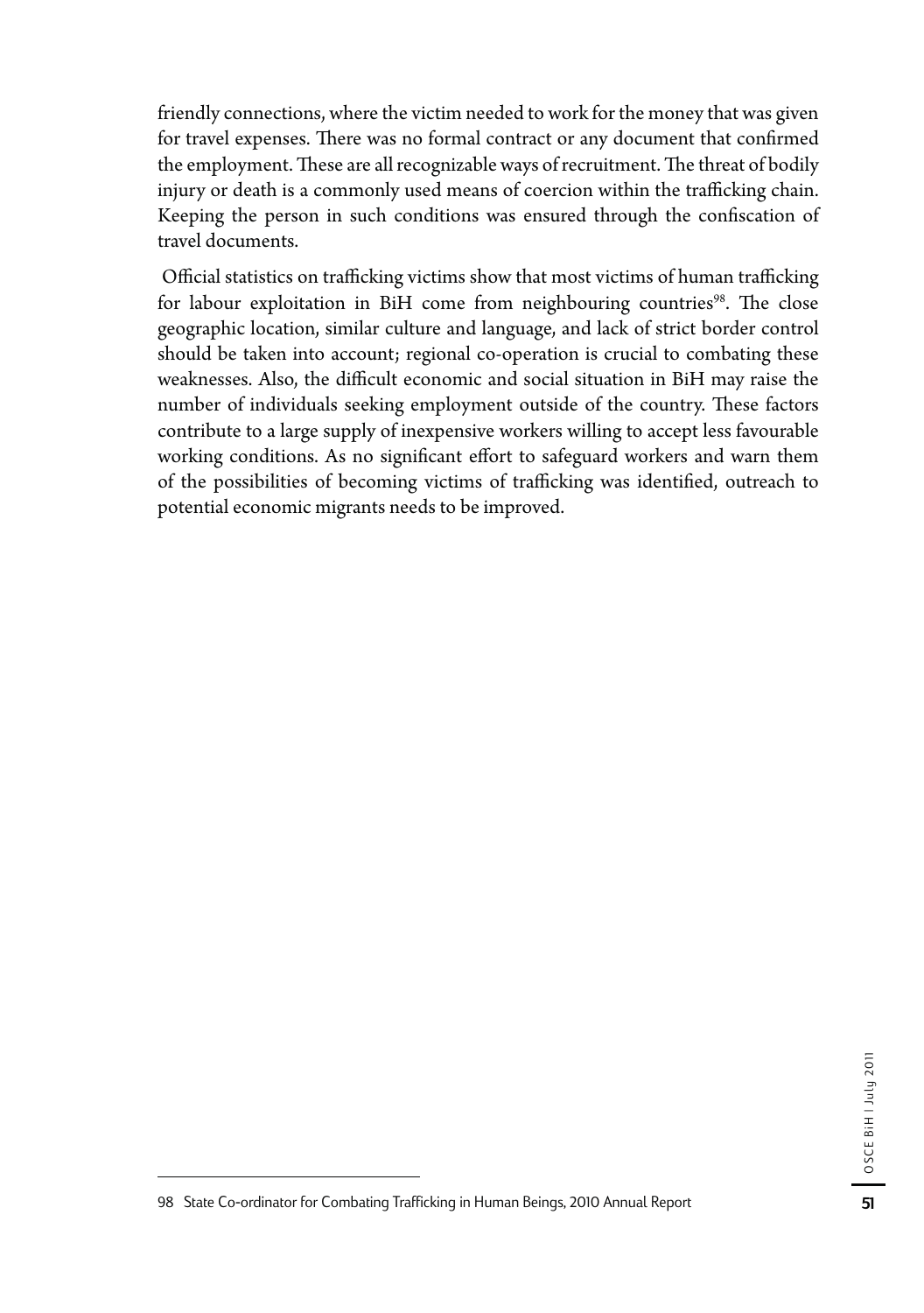# V. Concluding remarks

Trafficking in human beings also for labour exploitation exists in BiH and authorities are obliged to take all necessary steps to prevent this crime, prosecute offenders and protect victims. The purpose of this paper was not to draw all-encompassing conclusions regarding the nature and extent of trafficking for human beings for labour exploitation.. However, below is a list of issues that should be considered as BiH goes forward in its fight against trafficking for labour exploitation.

According to the 2010 report of the State Co-ordinator for Combating Trafficking in Human Beings, the most predominant form of labour exploitation is child begging. In the past, the problem of children living and working on the street had not been classified as human trafficking. There are sporadic reports, observations, and media announcements about children working all day on the streets, and who receive their earnings however, a serious intervention by the competent institutions and services is missing.

#### *Policy makers should consider:*

- 1. Treating children living and working on the street as possible victims of trafficking. This is an issue for all competent institutions but mostly for the social welfare system. Children who beg generally do not go to school and are often abused by adults.
- 2. Improving outreach services directed at potential labour migrants to inform them of the risks and dangers of becoming victims of trafficking and provide practical information on what to do if they find themselves in such a situation.
- 3. Giving special attention to the individualized needs assessment of every victim, especially children and male adult victims of trafficking.
- 4. Including labour inspectors in national referral mechanisms, as well as in the appropriate monitoring bodies such as regional monitoring teams.

Since labour trafficking is less visible than other forms of trafficking, it is highly recommended that the relevant actors should have the ability and the capacity to identify possible cases of labour exploitation, to provide protection to the victims and to punish the perpetrators. Combating trafficking necessitates a multidisciplinary approach and co-ordination of efforts. In BiH the coordination mechanism is established and the competencies of the institutions are provided.

5. Enhancing and simplifying procedures in order to effectively tackle trafficking. In addition, more efforts and resources should be invested into the coordinating mechanism to make the system more responsive to the needs of the victims regardless of their gender, age or social status.

Since trafficking for labour exploitation involves violation of labour rights, it is necessary to raise the awareness of labour inspectors on the phenomenon of trafficking to enhance their capacity to identify and report possible victims of trafficking.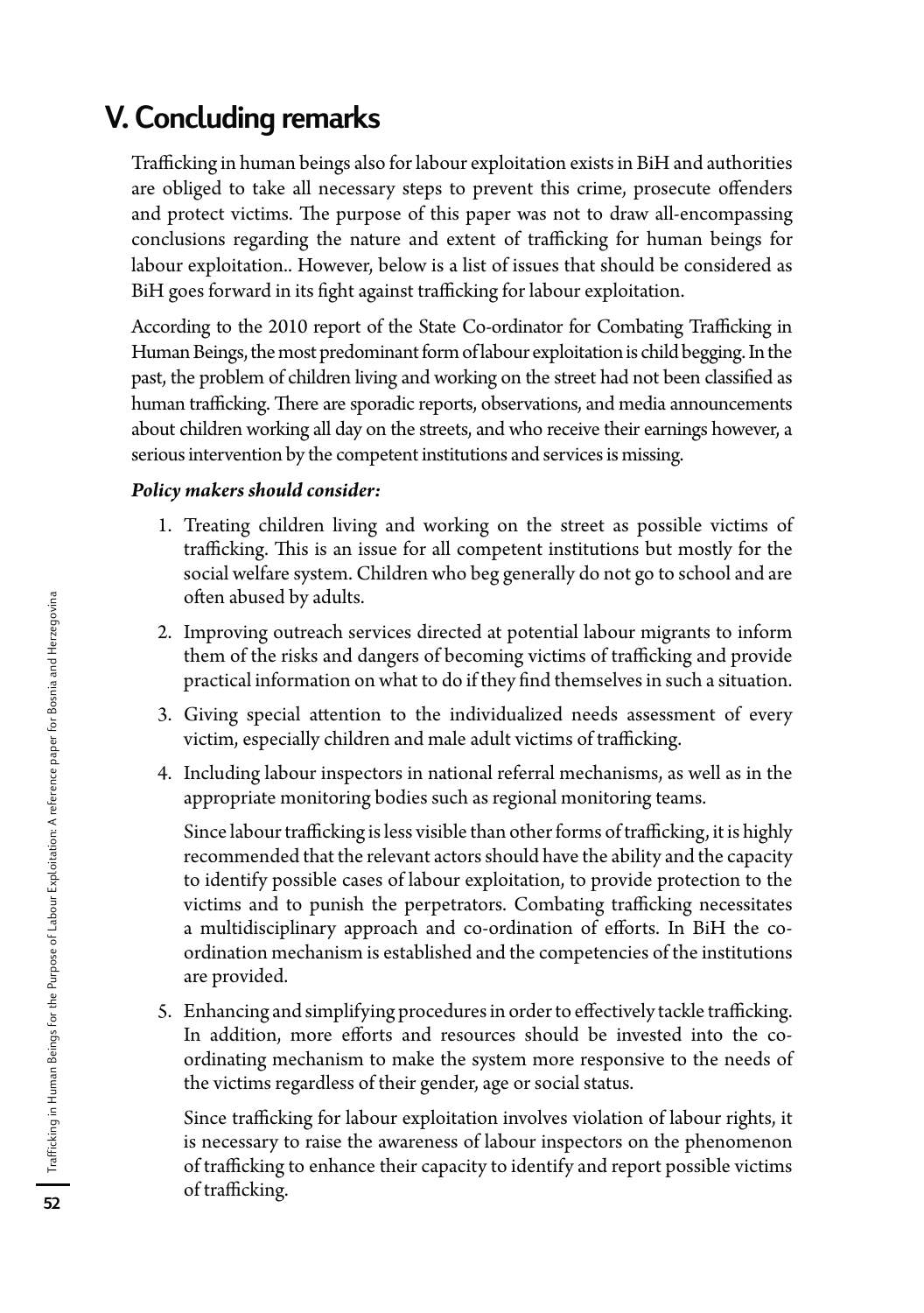- 6. Addressing the different forms of labour exploitation in any strategic documents dealing with migration, labour rights and integration of foreign workers and their families. In addition to this, policy makers in the FBiH should consider passing a new Law on the Employment of Foreigners in compliance with the BiH Law on the Movement and Stay of Aliens thus providing a comprehensive and coherent legal framework.
- 7. Conducting more detailed research on the profile of victims and perpetrators and the specific features of labour trafficking.

The results of this paper do not indicate that organized crime is a prevalent form of human trafficking for labour exploitation in BiH. Based on the available information it seems that individuals are the most common perpetrators of this offence and the main aim is gaining financial means for themselves. Cases in BiH usually involve BiH citizens but occasionally persons from neighbouring countries are victims of trafficking. Only one case appears to have a transnational character involving perpetrators and victims from several countries. This paper did not identify any activities by the authorities to ensure the safety of migrant workers or provide information on the risks of becoming victims of trafficking.

While criminal legislation in BiH provides for the protection of workers through provisions on the violation of labour rights, the trafficking provision will only become relevant if other constituent elements of the crime are present. In any case, the final qualification will depend on the circumstances of every single case and the actors need to be aware of the connections between the two.

#### *Practitioners should consider:*

Paying special attention to the proper assessment of the consent or the lack thereof in identifying instances of trafficking for labour exploitation. As long as the crime occurs for an exploitative purpose (and by acts and means falling within the UNCTOC and the CoE Convention) the question of consent by the victim to exploitation becomes irrelevant. Besides, the component of means becomes superfluous when the victim of the crime is below eighteen years of age, as it is deemed that they have not reached a sufficient level of psycho-physical maturity.

An area of concern is the effectiveness of the referral mechanism for victims of trafficking for labour exploitation. Accessibility of assistance and legal aid seems to be a point of concern. A recent study<sup>99</sup> pointed to several factors that may contribute to the process of identification: workers deported as illegal migrants, gender bias and known types of victims (women and children for sexual exploitation). These factors should be taken into account in understanding why labour exploitation is less visible than other forms of exploitation.<sup>100</sup>

<sup>99</sup> USAID: Trafficking of Adult Men in Europe and Eurasia p. 7 100 UNODC Global report, page 51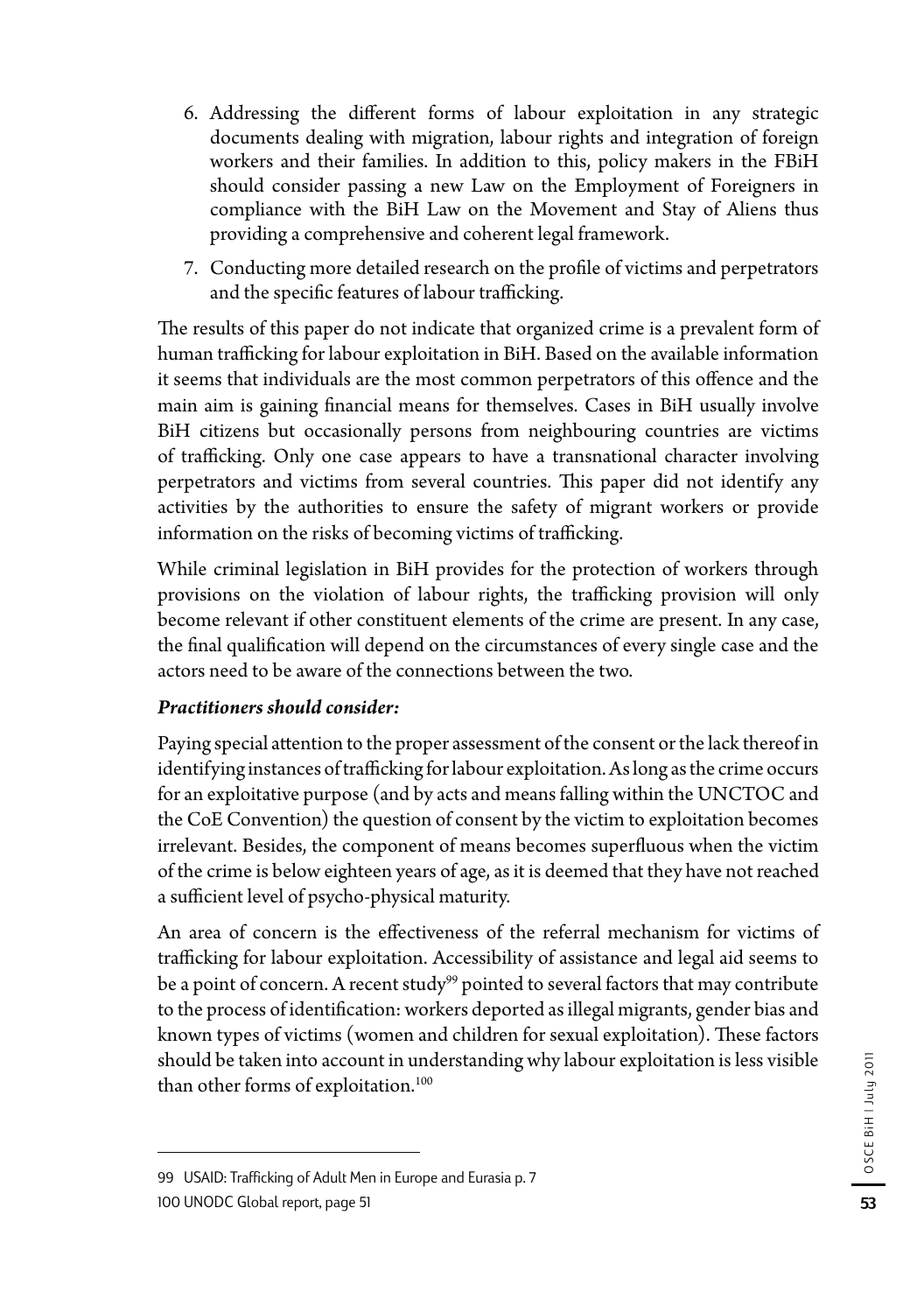#### *Policy makers and practitioners should consider:*

Exercising due caution in the qualification of the facts, provided that trafficking for the breach of labour rights are also provided as criminal offences. They should look into the constituent elements of labour related offences and trafficking to properly qualify the crime.

The data available for this paper did not indicate a high number of prosecuted cases of labour exploitation. This is due to due to offence qualification issues, as described throughout this document. Grey areas should be taken into account when evaluating the prevalence of labour exploitation. In theory it is difficult to make definite differences between trafficking for labour exploitation, forced labour and illegal employment or violation of labour rights. This is even harder in practice. In order for trafficking to exist under criminal legislation, apart from the establishment of forced labour as the purpose, it is also necessary to establish the act and the means as the constitutive element of trafficking. This, in practice, implies that even if there are some elements of forced labour there has to be an act of recruitment and means and the perpetrator has to have the intention to commit this specific offence.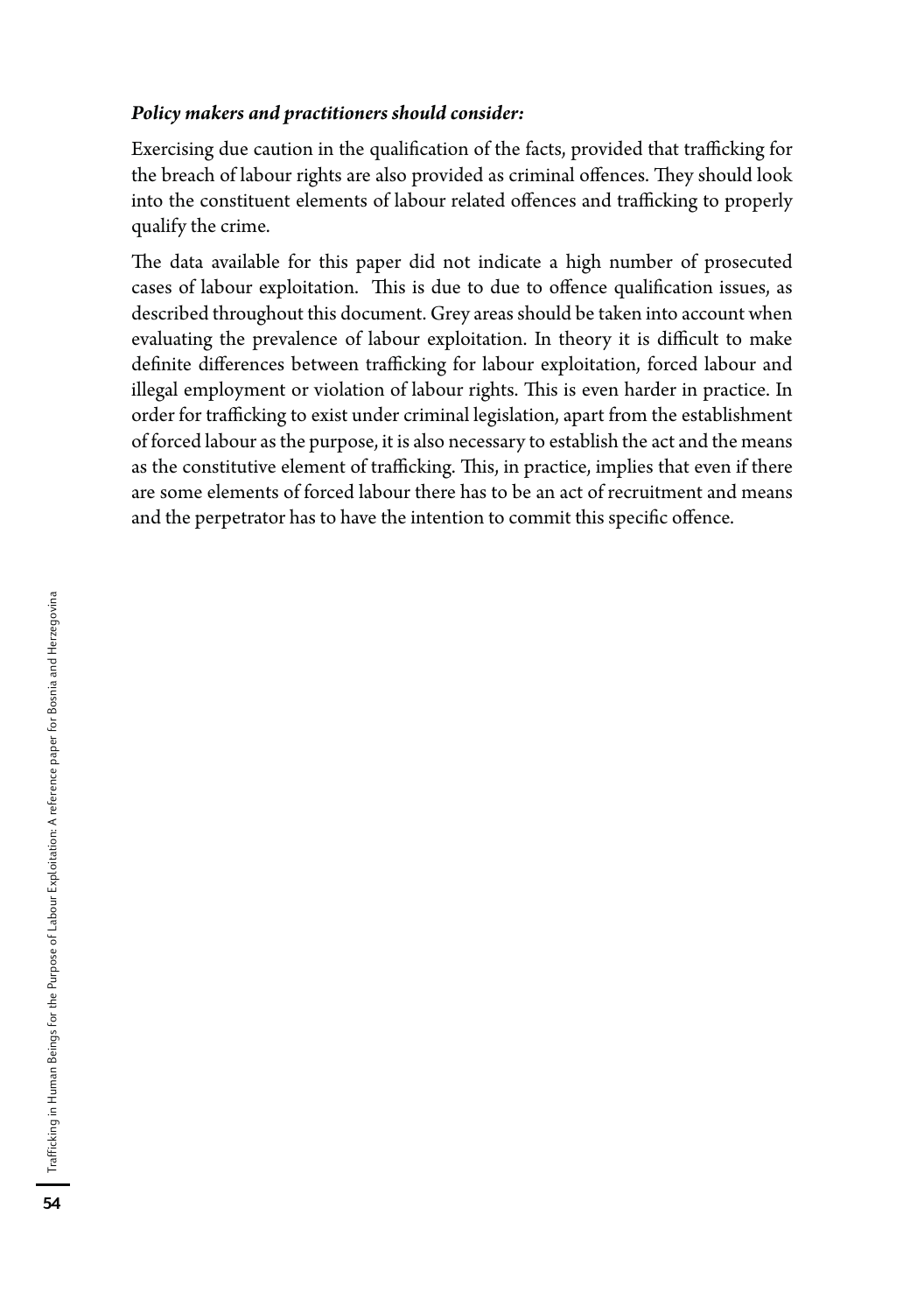# Annex 1: International Labour Organization: Indicators

# ILO: Indicators of trafficking of adults for labour exploitation

| <b>Strong Indicator</b>                             | <b>Medium Indicators</b>                                                                            | <b>Weak Indicator</b>                               |
|-----------------------------------------------------|-----------------------------------------------------------------------------------------------------|-----------------------------------------------------|
| Deceived about the nature<br>of the job or location | Deceived about conditions of prostitution<br>Deceived about content or legality of work<br>contract | Deceived about access to<br>education opportunities |
|                                                     | Deceived about family reunification                                                                 |                                                     |
|                                                     | Deceived about housing and living conditions                                                        |                                                     |
|                                                     | Deceived about legal documentation or                                                               |                                                     |
|                                                     | obtaining legal migration status                                                                    |                                                     |
|                                                     | Deceived about travel and recruitment<br>conditions                                                 |                                                     |
|                                                     | Deceived about wages/earnings                                                                       |                                                     |
|                                                     | Deceived through promises of marriage or                                                            |                                                     |
|                                                     | adoption                                                                                            |                                                     |

#### INDICATORS OF DECEPTIVE RECRUITMENT

#### INDICATORS OF COERCIVE RECRUITMENT

| <b>Strong Indicator</b>                                                                                                                                | <b>Medium Indicators</b>                                                                                                                                                                                                              | <b>Weak Indicator</b> |
|--------------------------------------------------------------------------------------------------------------------------------------------------------|---------------------------------------------------------------------------------------------------------------------------------------------------------------------------------------------------------------------------------------|-----------------------|
| Abduction, forced marriage,<br>forced adoption or selling<br>of victim<br>Debt bondage<br>Threats of violence against<br>victim<br>Violence on victims | Confiscation of documents<br>Isolation, confinement or surveillance<br>Threat of denunciation to authorities<br>Threats to inform family, community or<br>public<br>Violence on family (threats or effective)<br>Withholding of money |                       |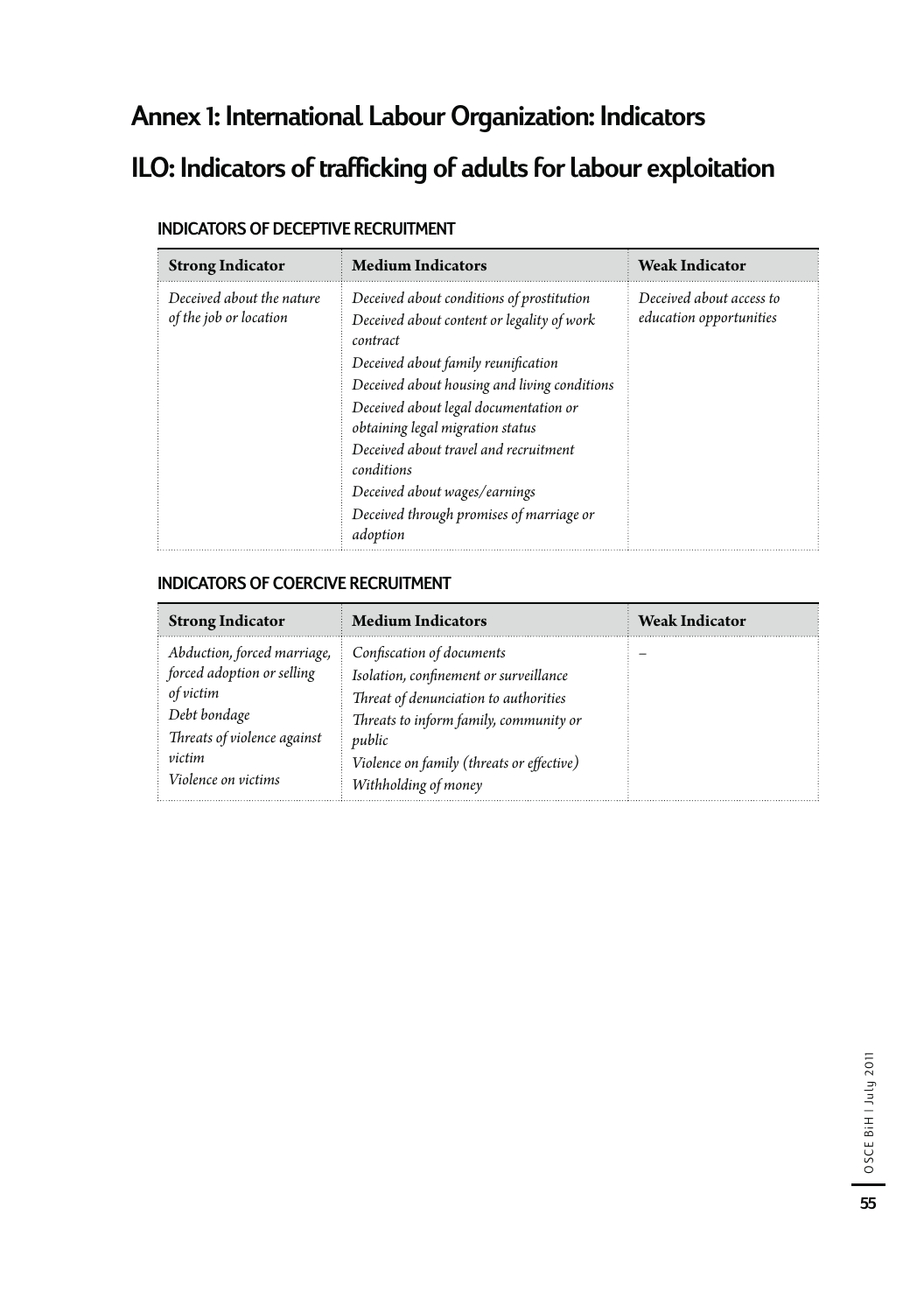| <b>Strong Indicator</b> | <b>Medium Indicators</b>                                                                                                                                                                                                                                                                                                                                                                                                                                                                         | <b>Weak Indicators</b>                                                                                                      |
|-------------------------|--------------------------------------------------------------------------------------------------------------------------------------------------------------------------------------------------------------------------------------------------------------------------------------------------------------------------------------------------------------------------------------------------------------------------------------------------------------------------------------------------|-----------------------------------------------------------------------------------------------------------------------------|
|                         | Abuse of difficult family situation<br>Abuse of illegal status<br>Abuse of lack of education (language)<br>Abuse of lack of information<br>Control of exploiters<br>Difficulties in the past<br>Difficulty in organizing travel<br>Economic reasons<br>False information about law, attitude of<br>authorities<br>False information about successful migration<br>Family situation<br>Personal situation<br>Psychological and emotional dependency<br>Relationship with authorities/legal status | Abuse of cultural/religious<br>beliefs<br>General context<br>Difficulties in the past<br>Difficulty in organizing<br>travel |

#### INDICATORS OF RECRUITMENT BY ABUSE OF VULNERABILITY

#### INDICATORS OF EXPLOITATION

| <b>Strong Indicator</b>            | <b>Medium Indicators</b>                                                                                                                                                                                                             | <b>Weak Indicator</b>  |
|------------------------------------|--------------------------------------------------------------------------------------------------------------------------------------------------------------------------------------------------------------------------------------|------------------------|
| Excessive working days or<br>hours | Bad living conditions<br>Hazardous work<br>Low or no salary<br>No respect of labour laws or contract signed<br>No social protection (contract, social<br><i>insurance, etc.)</i><br>Very bad working conditions<br>Wage manipulation | No access to education |

#### INDICATORS OF COERCION AT DESTINATION

| <b>Strong Indicators</b>                                                                                      | <b>Medium Indicators</b>                                                                                                                                                                                                                                                                                                                                                           | <b>Weak Indicator</b>                            |
|---------------------------------------------------------------------------------------------------------------|------------------------------------------------------------------------------------------------------------------------------------------------------------------------------------------------------------------------------------------------------------------------------------------------------------------------------------------------------------------------------------|--------------------------------------------------|
| Confiscation of documents<br>Debt bondage<br>Isolation, confinement or<br>surveillance<br>Violence on victims | Forced into illicit/criminal activities<br>Forced tasks or clients<br>Forced to act against peers<br>Forced to lie to authorities, family, etc.<br>Threat of denunciation to authorities<br>Threat to impose even worse working<br>conditions<br>Threats of violence against victim<br>Under strong influence<br>Violence on family (threats or effective)<br>Withholding of wages | Threats to inform family,<br>community or public |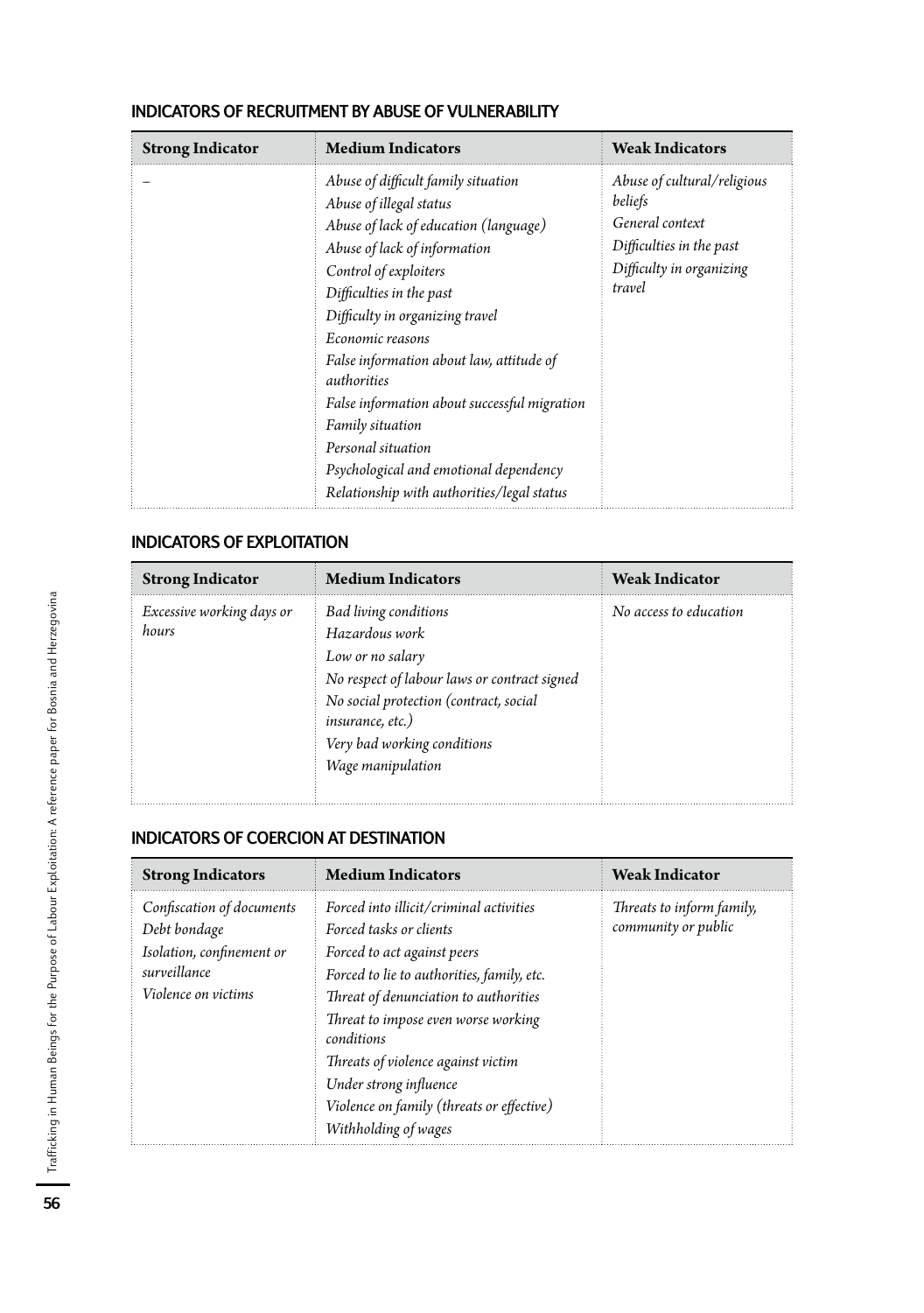#### INDICATORS OF ABUSE OF VULNERABILITY AT DESTINATION

| <b>Strong Indicators</b> | <b>Medium Indicators</b>                                                                                                                                  | <b>Weak Indicator</b>                                |
|--------------------------|-----------------------------------------------------------------------------------------------------------------------------------------------------------|------------------------------------------------------|
|                          | Dependency on exploiters<br>Difficulty of living in an unknown area<br>Economic reasons<br>Family situation<br>Relationship with authorities/legal status | Difficulties in the past<br>Personal characteristics |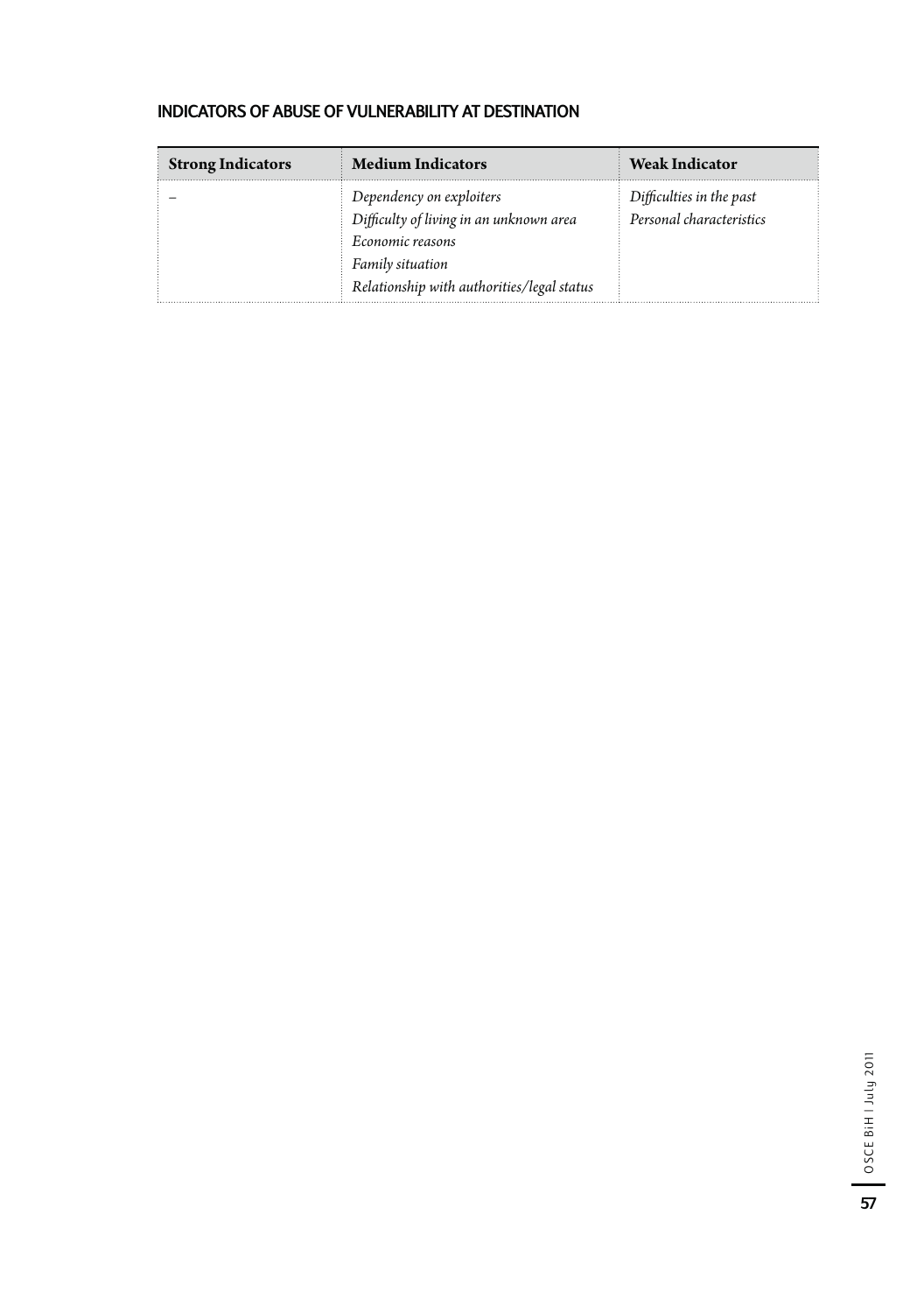## International Labour Organization: Indicators of trafficking of children for labour exploitation

The Palermo Protocol specifically states that, in the case of children under 18, there is no need to prove "the threat or use of force or other forms of coercion, of abduction, of fraud, of deception, of the abuse of power or of a position of vulnerability" in order to establish the crime of trafficking. Nevertheless, it was decided to retain the indicators of deception, coercion and abuse of vulnerability in order to analyse trafficking in children with harmonized tools within Europe.

| <b>Strong Indicators</b>                                                                                                | <b>Medium Indicators</b>                                                                                                                                                                                                                                                                                                                                                                                        | <b>Weak Indicator</b> |
|-------------------------------------------------------------------------------------------------------------------------|-----------------------------------------------------------------------------------------------------------------------------------------------------------------------------------------------------------------------------------------------------------------------------------------------------------------------------------------------------------------------------------------------------------------|-----------------------|
| Deceived about access to<br>education opportunities<br>Deceived about the nature<br>of the job, location or<br>employer | Deceived about conditions of work<br>Deceived about content or legality of work<br>contract<br>Deceived about family reunification<br>Deceived about housing and living conditions<br>Deceived about legal documentation or<br>obtaining legal migration status<br>Deceived about travel and recruitment<br>conditions<br>Deceived about wages/earnings<br>Deceived through promises of marriage or<br>adoption |                       |

#### INDICATORS OF DECEPTIVE RECRUITMENT

#### INDICATORS OF COERCIVE RECRUITMENT

| <b>Strong Indicator</b>                                                                                                                                | <b>Medium Indicators</b>                                                                                                                                                                                                              | <b>Weak Indicator</b> |
|--------------------------------------------------------------------------------------------------------------------------------------------------------|---------------------------------------------------------------------------------------------------------------------------------------------------------------------------------------------------------------------------------------|-----------------------|
| Abduction, forced marriage,<br>forced adoption or selling<br>of victim<br>Debt bondage<br>Threats of violence against<br>victim<br>Violence on victims | Confiscation of documents<br>Isolation, confinement or surveillance<br>Threat of denunciation to authorities<br>Threats to inform family, community or<br>public<br>Violence on family (threats or effective)<br>Withholding of money |                       |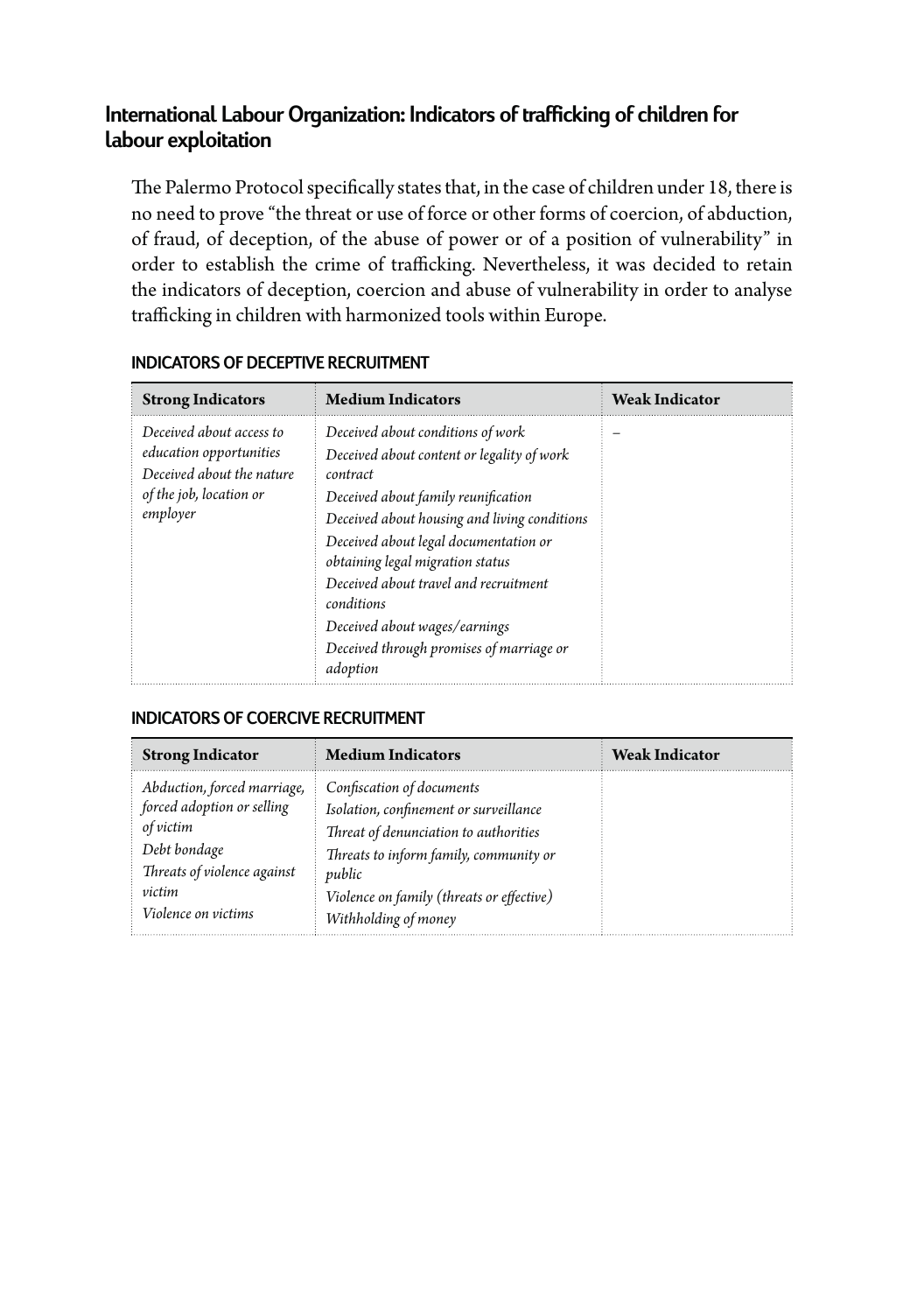| <b>Strong Indicator</b> | <b>Medium Indicators</b>                     | <b>Weak Indicator</b> |
|-------------------------|----------------------------------------------|-----------------------|
|                         | Abuse of cultural/religious beliefs          |                       |
|                         | Abuse of difficult family situation          |                       |
|                         | Abuse of illegal status                      |                       |
|                         | Abuse of lack of education (language)        |                       |
|                         | Abuse of lack of information                 |                       |
|                         | Control of exploiters                        |                       |
|                         | Difficulties in the past                     |                       |
|                         | Difficulty in organizing travel              |                       |
|                         | Economic reasons                             |                       |
|                         | False information about successful migration |                       |
|                         | Family situation                             |                       |
|                         | General context                              |                       |
|                         | Personal situation                           |                       |
|                         | Psychological and emotional dependency       |                       |
|                         | Relationship with authorities/legal status   |                       |

#### INDICATORS OF RECRUITMENT BY ABUSE OF VULNERABILITY

#### INDICATORS OF EXPLOITATION

| <b>Strong Indicator</b>            | <b>Medium Indicators</b>                                                                                                                                                                         | <b>Weak Indicator</b> |
|------------------------------------|--------------------------------------------------------------------------------------------------------------------------------------------------------------------------------------------------|-----------------------|
| Excessive working days or<br>hours | <b>Bad living conditions</b><br>Hazardous work<br>Low or no salary<br>No access to education<br>No respect of labour laws or contract signed<br>Very bad working conditions<br>Wage manipulation |                       |

#### INDICATORS OF COERCION AT DESTINATION

| <b>Strong Indicator</b>                   | <b>Medium Indicators</b>                         | <b>Weak Indicator</b> |
|-------------------------------------------|--------------------------------------------------|-----------------------|
| Confiscation of documents                 | Forced to act against peers                      |                       |
| Debt bondage                              | Forced to lie to authorities, family, etc.       |                       |
| Forced into illicit/criminal              | Threat of denunciation to authorities            |                       |
| activities                                | Threat to impose even worse working              |                       |
| Forced tasks or clients                   | conditions                                       |                       |
| Isolation, confinement or<br>surveillance | Threats to inform family, community or<br>public |                       |
| Threats of violence against               | Violence on family (threats or effective)        |                       |
| victim                                    | Withholding of wages                             |                       |
| Under strong influence                    |                                                  |                       |
| Violence on victims                       |                                                  |                       |

OSCE BiH | July 2011 OSCE BiH | July 2011